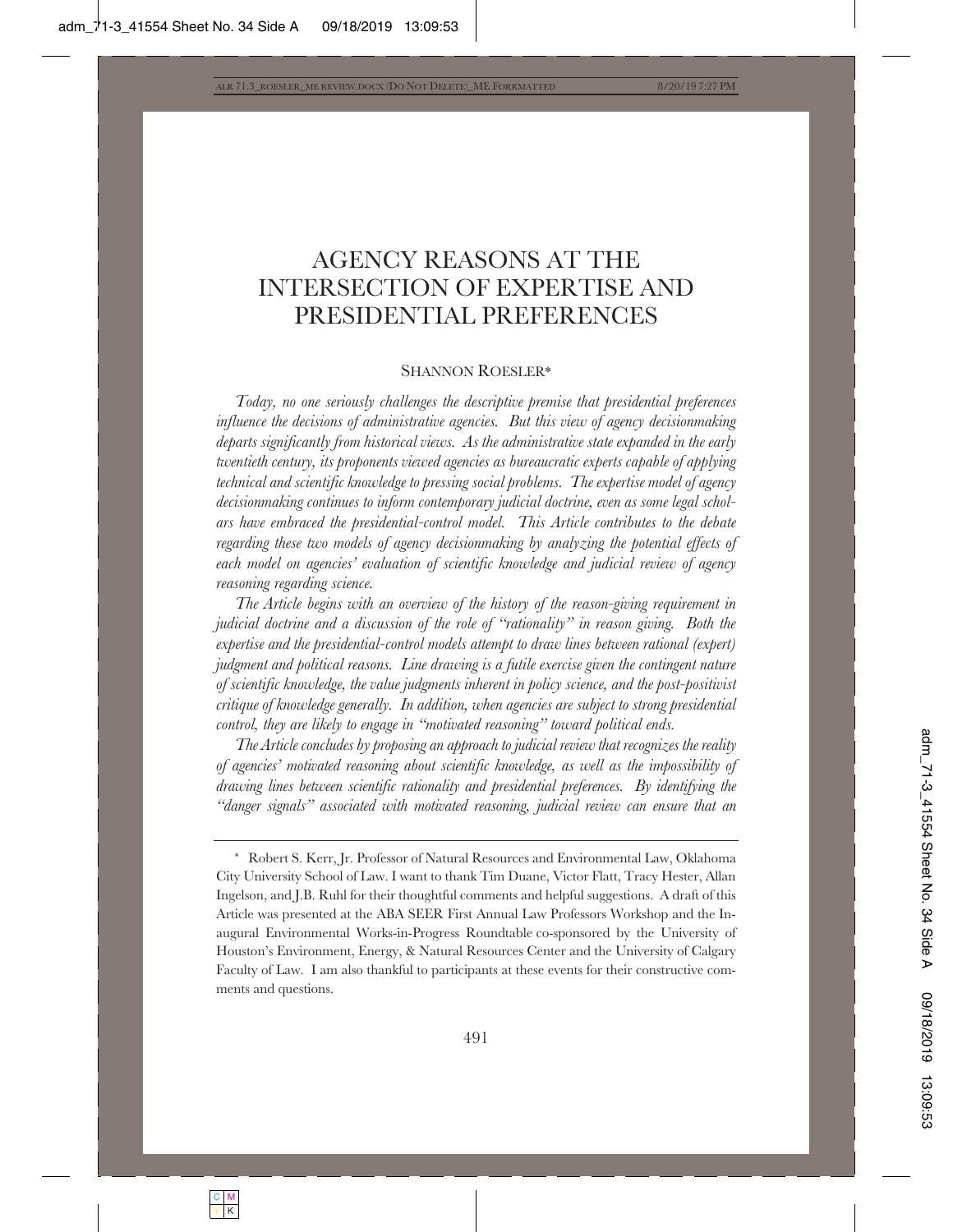*agency's role as presidential policymaker does not interfere with the agency's statutory responsibilities to use expert judgment. Contrary to what some scholars have argued, when an agency is acting pursuant to a presidential directive, its decisions require more, not less, scrutiny.*

|             | I.Reason Giving in Administrative Law: Doctrine and Theory 498     |
|-------------|--------------------------------------------------------------------|
| A.          | The Reason-Giving Requirement in Judicial Doctrine 498             |
| <b>B.</b>   | Reasoned Decisionmaking and Political Reasons 501                  |
|             | From Experts to Policymakers: The Rise of the Presidential-<br>1.  |
|             |                                                                    |
|             |                                                                    |
|             | a.                                                                 |
|             | Democratic Values: Political Accountability and Public<br>b.       |
|             |                                                                    |
|             | Bureaucratic Values: Effective Management of Social<br>$C_{\star}$ |
|             |                                                                    |
|             |                                                                    |
| A.          | Traditional Rationality: Drawing the Line Between Science and      |
|             |                                                                    |
|             | 1. Presidential-Control Model: Recognizing                         |
|             |                                                                    |
|             | a.                                                                 |
|             | b.                                                                 |
|             | Expertise Only: Rejecting Political Reasons 516<br>2.              |
| <b>B.</b>   | Questioning Scientific Objectivity: Blurring the Line Between      |
|             |                                                                    |
|             | 1.                                                                 |
|             | 2. Value Judgments in Policy-Relevant Science 521                  |
|             | Post-Positivist Deliberative Rationality: Deconstructing the<br>3. |
|             |                                                                    |
| $C_{\cdot}$ | Rescuing Rationality: Lessons from Behavioral Economics and        |
|             |                                                                    |
|             | 1.                                                                 |
|             | Motivated Reasoning and the Science of Science<br>2.               |
|             |                                                                    |
|             | III.Judicial Review as a Check on Motivated Reasoning in Agency    |
|             |                                                                    |
| А.          | Ending "Super-Deference" for Agency Decisions Regarding            |
|             |                                                                    |
| Β.          | Hard-Look Review: Spotting the "Danger Signals" of                 |
|             |                                                                    |
|             | 1. Polluted Science Communication Environments 535                 |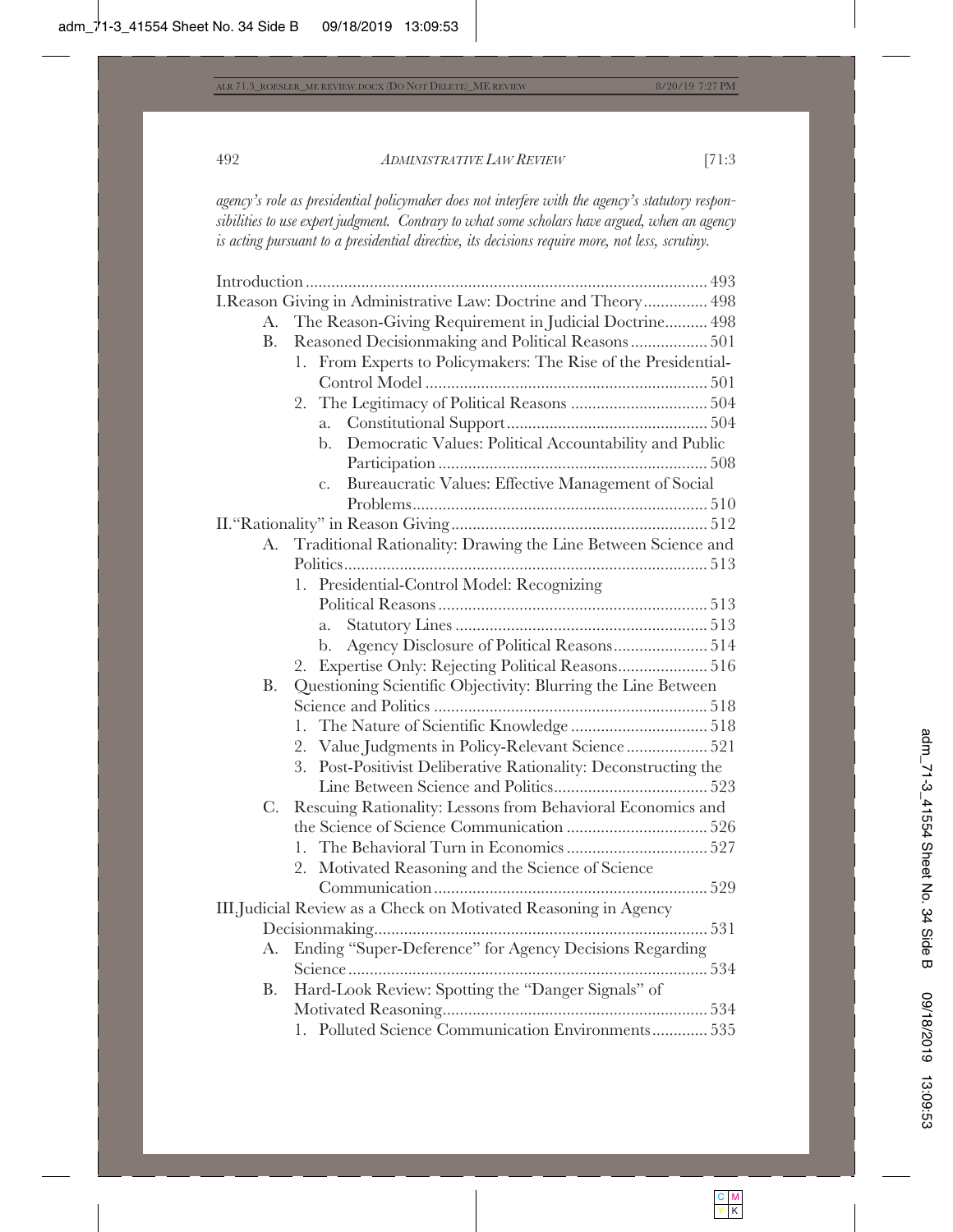| 2. Unsupported Assumptions and Cherry Picking 540 |  |
|---------------------------------------------------|--|
|                                                   |  |
| C. Interpreting Statutory Language—and Agency     |  |
|                                                   |  |
|                                                   |  |
|                                                   |  |

#### **INTRODUCTION**

Federal agencies under the Trump Administration have embraced the President's agenda of environmental deregulation. For example, the U.S. Environmental Protection Agency (EPA) is currently in the process of rescinding or revising several Clean Air Act regulations, including greenhousegas-emissions standards for new and existing power plants, methane-emissions standards for new oil and gas operations, and the 2015 air quality standard for ozone pollution.1 The EPA and U.S. Army Corps of Engineers (Army Corps) are also engaging in efforts to rescind and replace a Clean Water Act regulation that clarifies the reach of federal jurisdiction.2 Other agencies, including those charged with managing federal public lands, are similarly following the anti-regulatory agenda.<sup>3</sup> In many cases, agencies have sought to stay or postpone compliance deadlines and have attempted to circumvent the notice-and-comment rulemaking process by issuing guidance documents<sup>4</sup> and limiting the public comment period for key policy changes.<sup>5</sup>

5. For example, the Council on Environmental Quality recently issued an advance notice

<sup>1.</sup> *See* Clay Taylor et al., The Changing Regulatory and Legal Landscape of Air Quality and Climate Change Law under the Trump Administration 1–2 (Rocky Mtn. Min. L. Found. Special Inst. 2018). In addition, the Environmental Protection Agency (EPA) and U.S. Department of Transportation (DOT) recently sent proposed revisions to fuel efficiency standards to the White House Office of Management and Budget (OMB). *See* Maxine Joselow, *Revised Standards under Review at White House*, E&E NEWS (May 31, 2018), https://www.ee news.net/greenwire/stories/1060083111/search?keyword=Revised+Standards+under+Review+at+White+ House (stating that EPA and DOT's proposal is seen as rolling back Obama-era standards).

<sup>2.</sup> *See* Ariel Wittenberg, *White House Beefs Up WOTUS Repeal*, E&E NEWS (June 29, 2018), https://www.eenews.net/eenewspm/2018/06/29/stories/1060087445 (stating that the Trump administration's proposed supplement in effect repeals the 2015 regulation).

<sup>3.</sup> *See* Michael C. Blumm & Olivier Jamin, *The Trump Public Lands Revolution: Redefining "the Public" in Public Land Law*, 48 ENVTL. L. 311, 336 (2018); Adam Aton, *Jewell: Trump's Rollbacks Fill 11 Pages-"Single-Spaced,"* E&E NEWS (June 27, 2018), https://www.eenews.net/climate wire/stories/1060086589?t=https%3A%2F%2Fwww.eenews.net%2Fstories%2F1060086589.

<sup>4.</sup> One example is the EPA's guidance document on the Obama Administration's rule phasing out the use of hydrofluorocarbons. *See* Amanda Reilly, *States, Enviros Beef Up Defense of Obama HFC Rule*, E&E NEWS (June 28, 2018), https://www.eenews.net/climate wire/2018/06/28/stories/1060087185.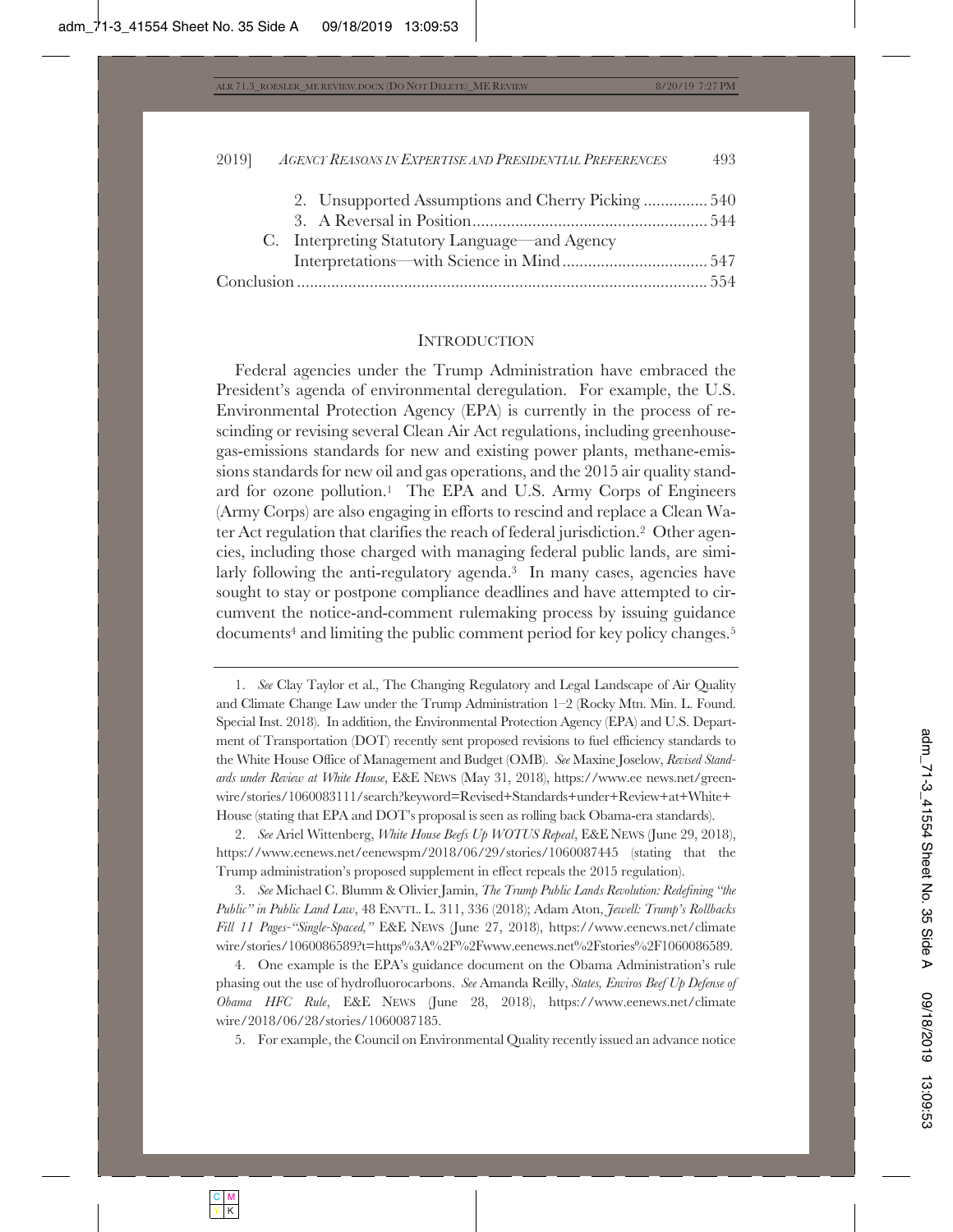Changes in administrative policy from one administration to the next are an expected part of our political system. The current shift in administrative policy is notable for two reasons. First, the political end, namely, deregulation, is an explicit presidential directive guiding all environmental policymaking. Second, the policy shift targets the kind of administrative policymaking that we often imagine is best left to "expert" agencies. The Trump Administration's far-reaching effort to roll back environmental policies will lead to judicial review of numerous administrative policies based on evaluations of scientific knowledge.

This clear emphasis on political ends over technical means presents an opportunity to examine some of our assumptions about judicial review of agency science. Federal courts often quote language from a 1983 Supreme Court decision to support the idea that judicial review of agency decisionmaking is most deferential when an agency "is making predictions, within its area of special expertise, at the frontiers of science . . . as opposed to simple findings of fact."6 Courts do not, however, uniformly apply this highly deferential standard to decisions requiring evaluation of science, often noting their responsibilities to engage in hard-look review.7 Moreover, substantial scholarly literature on the "science charade" has demonstrated how agencies mischaracterize scientific understanding in order to cloak policy judgments, suggesting the need for judicial oversight.<sup>8</sup>

Not surprisingly, courts and commentators have responded to the problems of industry influence and increased presidential control by requiring that agencies explain their decisions in strictly technical and apolitical terms.9

6. Balt. Gas & Elec. Co. v. Nat. Res. Def. Council, Inc., 462 U.S. 87, 103 (1983).

7. *See* Emily Hammond Meazell, *Super Deference, the Science Obsession, and Judicial Review as Translation of Agency Science*, 109 MICH. L. REV. 733, 733 (2011).

of proposed rulemaking (ANPRM) soliciting public comment on revisions to National Environmental Policy Act (NEPA) regulations. The notice asks for comments on virtually all aspects of the NEPA process, including the interpretation of well-established legal terms. Given the breadth of the notice, environmental groups have objected to the thirty-day time limit for public comment. *See* Cecelia Smith-Schoenwalder, *Groups Request More Time to Comment on NEPA Overhaul*, E&E NEWS (June 27, 2018), https://www.eenews.net/eenewspm/stories/ 1060086657.

<sup>8.</sup> *See* Wendy E. Wagner, *The Science Charade in Toxic Risk Regulation*, 95 COLUM. L. REV. 1613, 1617 (1995).

<sup>9.</sup> Some scholars have argued that the Supreme Court's holding in *Massachusetts v. EPA*, 549 U.S. 497 (2007), is an example of this trend toward requiring apolitical, expert-driven reasoning. *See, e.g.*, Jody Freeman & Adrian Vermeule, Massachusetts v EPA*: From Politics to Expertise*, 2007 SUP. CT. REV. 51, 52 (2007).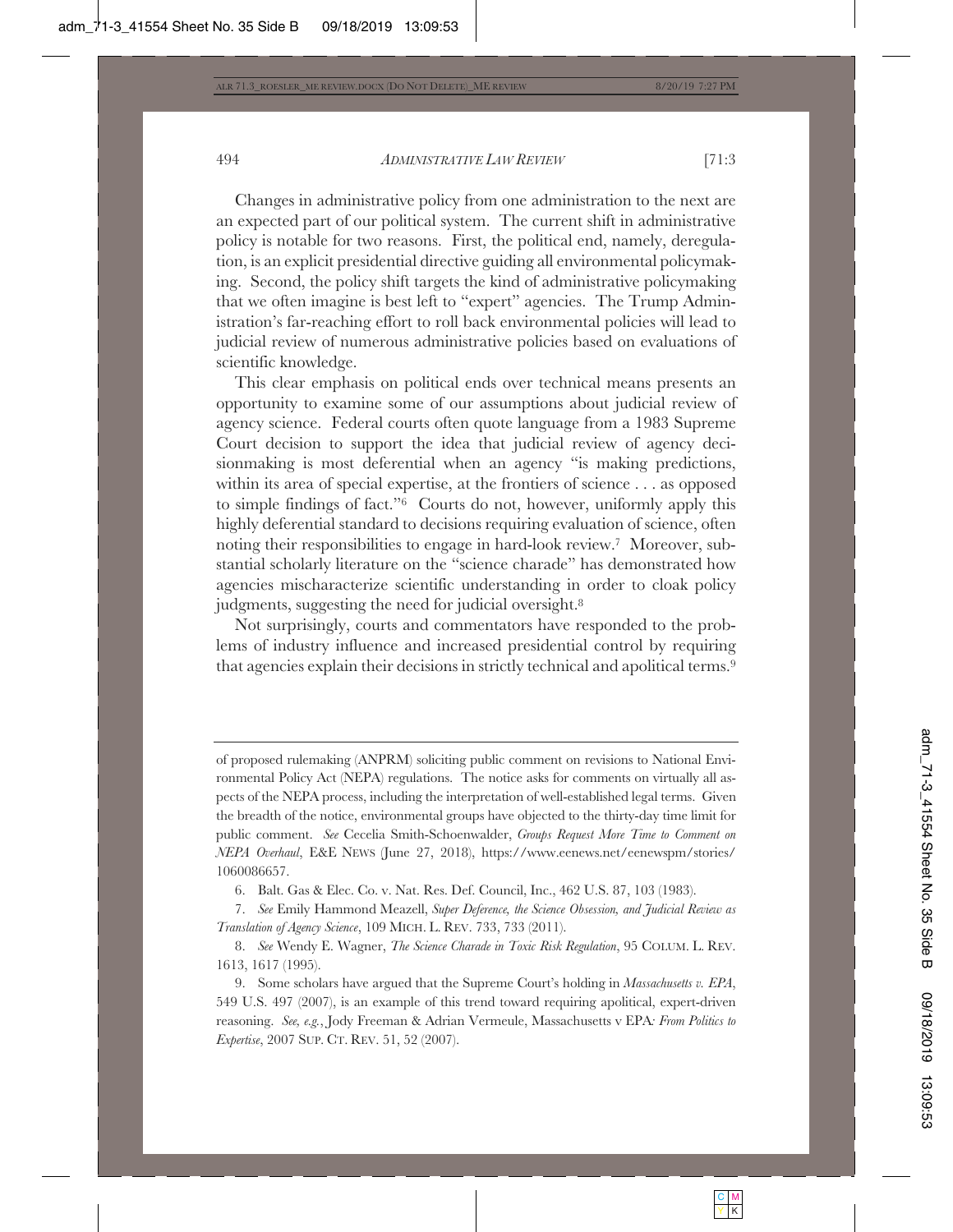In their view, political motivations are not legitimate reasons for agency decisionmaking.10 In focusing on the agency as expert, this literature has supported proposals for increasingly technical administrative records and inspired calls for judicial oversight of agency science.<sup>11</sup> Some commentators have even argued for a kind of regulatory "*Daubert*" standard that would arguably allow judges to question the reliability of an agency's evaluation of the science.12

Nevertheless, other scholars have questioned these approaches to judicial review, arguing that presidential control of agencies is the practical, and perhaps desired, reality of the modern administrative state.<sup>13</sup> These scholars observe that presidential control has expanded greatly since the Reagan Administration, but that administrative law has yet to adapt. According to these commentators, the view of agencies as experts results in "expertise forcing," leading courts to characterize expert reasons as "good" and political motives as "bad," instead of recognizing the legitimate role of politics in agency decisionmaking.<sup>14</sup> In their view, because agencies may legitimately rely on presidential policy judgments, when Congress has not said otherwise, courts should not automatically reject political influence as a basis for reasoned decisionmaking when reviewing agency action.15

This Article contributes to the debate regarding the two models of agency decisionmaking by analyzing the potential effects of each model on the representation of scientific knowledge by agencies and courts. Given its focus on scientific reasoning, the expertise model may seem the stronger candidate for furthering reliable science communication among agencies, courts, and the public. Perhaps, however, the presidential-control model encourages more reliable representations of agency science because it allows agencies to be candid about political motivations, rather than hiding behind questionable scientific justifications.16

14. *See, e.g.*, Kathryn A. Watts, *Controlling Presidential Control*, 114 MICH. L. REV. 683, 683 (2016).

15. *Id.* at 731.

16. *See* Kathryn A. Watts, *Proposing a Place for Politics in Arbitrary and Capricious Review*, 119

<sup>10.</sup> *See id.* at 93–94 (arguing that *Mass. v. EPA* was part of a larger trend towards increasing suspicions that the Bush Administration had politicized administrative decisions).

<sup>11.</sup> *See id.* at 70 (arguing that a generous application of the *Lujan* framework may expand the scope of standing and allow for more judicial oversight of executive action).

<sup>12.</sup> *See* Alan Charles Raul & Julie Zampa Dwyer, *"Regulatory* Daubert*": A Proposal to Enhance Judicial Review of Agency Science by Incorporating* Daubert *Principles into Administrative Law*, 66 LAW & CONTEMP. PROBS. 7, 7–8 (2003).

<sup>13.</sup> *See, e.g.*, Elena Kagan, *Presidential Administration*, 114 HARV. L. REV. 2245, 2332–46 (2001) (arguing that presidential administration furthers democratic accountability and regulatory effectiveness).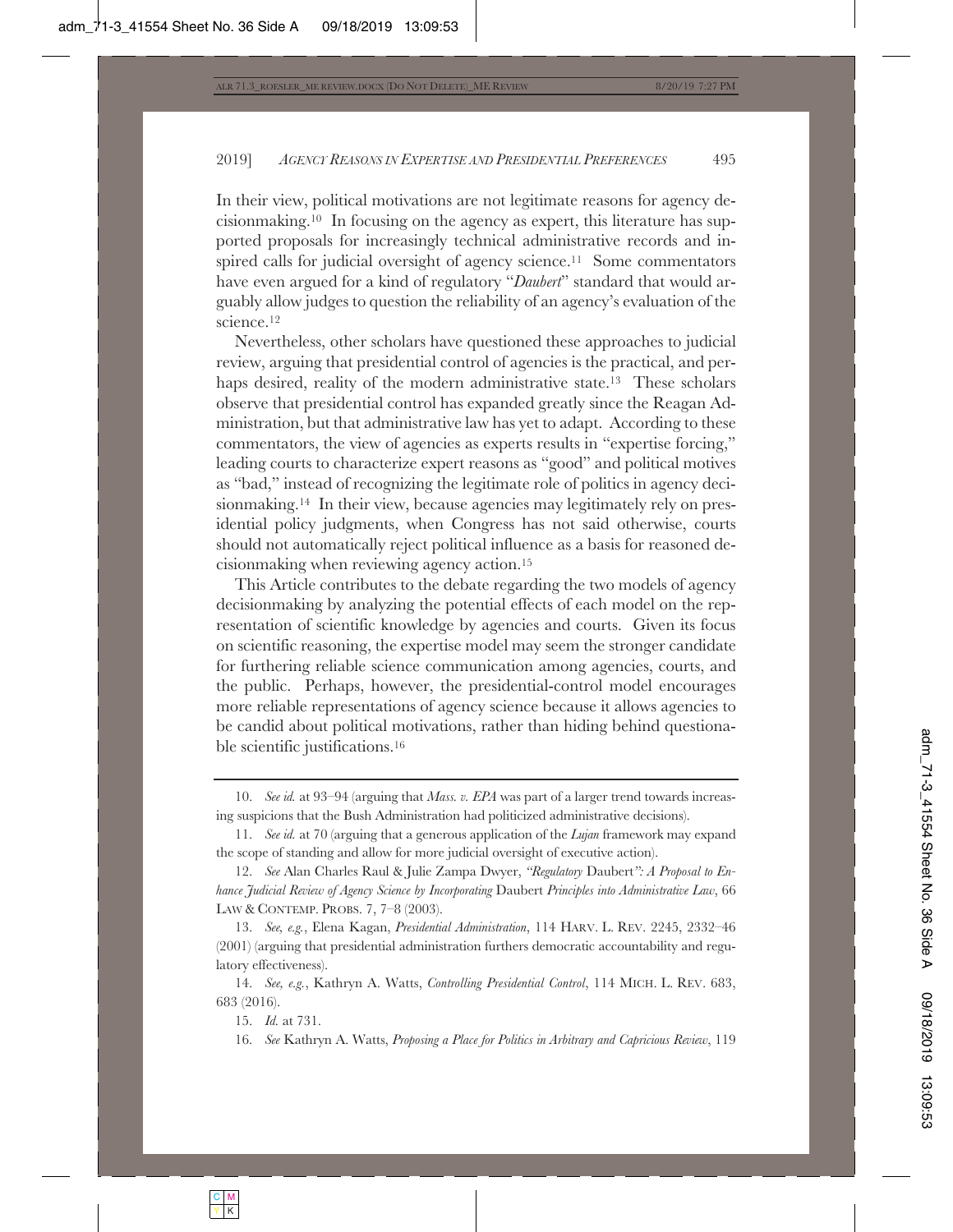Both models require a more nuanced understanding of agency decisionmaking than either side of the debate has acknowledged. This complexity is a result of both the intrinsic nature of scientific inquiry and the serious obstacles to effective communication about science. Scientific understanding is iterative and contingent.17 It is based on probabilistic inferences and complex models. Unlike legal determinations that seek certain and final resolution, scientific knowledge is by its nature uncertain and open to revision. Policyrelevant science also incorporates value judgments and assumptions, blurring the line between political reasoning and scientific reasoning. Post-modern turns in policy studies and other academic circles have also blurred this line, undermining the presidential-control model's assumption that disclosure of political reasons will lead to more transparency in scientific reasoning.

In addition, as scholars of behavioral economics and cultural-cognition studies have shown, people do not process information about science in an "objective" way.18 Our understanding of risk, for example, is often clouded by cognitive biases and a form of "motivated" reasoning that leads people to reject valid science when it challenges core cultural values and identities.19 These tendencies help explain the persistent denial of scientific evidence of human-caused climate change in some segments of the U.S. population, as well as other anti-science movements such as the anti-vaccine movement. In fact, these controversies have something in common. In each case, the science "deniers" are not simply rejecting the weight of scientific evidence; they are rejecting a clear scientific consensus.20

The cultural-cognition literature on motivated reasoning explains this result. It also suggests that agencies subject to strong presidential control are likely to engage in motivated reasoning toward political ends. This literature therefore supports models of agency decisionmaking and judicial review that

19. *See* DAN KAHAN, *On the Sources of Ordinary Science Knowledge and Extraordinary Science Ignorance*, THE OXFORD HANDBOOK OF THE SCI. OF SCI. COMM. 1, 15 (Kathleen Hall Jamieson et al. eds., 2017).

20. As it turns out, the emphasis on consensus may have had unintended consequences. Instead of settling the debate, it has allowed politically motivated interests to cherry pick and distort scientific understanding in the name of scientific uncertainty. *See* KATHLEENHALL JAMIESON, *The Need for a Science of Science Communication: Communicating Science's Values and Norms*, OXFORD HANDBOOKS OF THE SCI. OF SCI. COMM. 1, 7-8 (Kathleen Hall Jamieson et al. eds., 2017).

YALE L.J. 2, 40 (2009) (suggesting that disclosing political factors might create a more effective separation between science and politics by removing some political pressure from science).

<sup>17.</sup> *See generally* PAUL DICKEN, GETTING SCIENCE WRONG: WHY THE PHILOSOPHY OF SCIENCE MATTERS (2018).

<sup>18.</sup> *See, e.g.*, DANIEL KAHNEMAN, THINKING, FAST AND SLOW (2013); PAUL SLOVIC, PERCEPTION OF RISK 222 (Paul Slovic ed., 2000).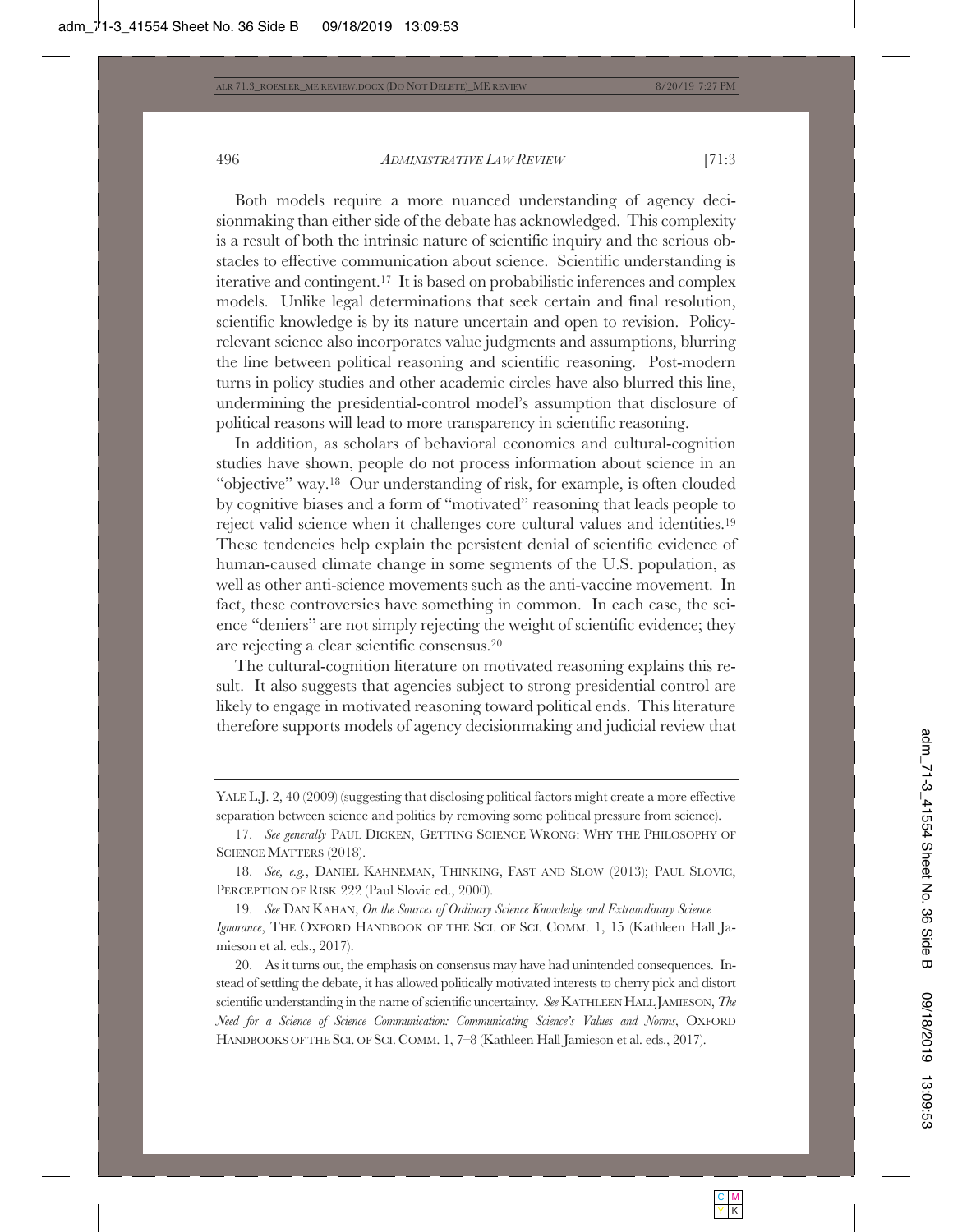protect the science communication environment by acknowledging the reality of motivated agency reasoning. Courts struggle with when and how much to defer to agency decisions and interpretations of law. This Article proposes an approach to judicial review that recognizes the reality of agencies' motivated reasoning about scientific knowledge, as well as the impossibility of drawing lines between scientific rationality and presidential preferences. Doctrines of judicial review should incorporate the "danger signals" associated with motivated reasoning to ensure that agencies further their statutory responsibilities. Indeed, when an agency is acting pursuant to a presidential directive, its decisions require more, not less, scrutiny.

The Article proceeds as follows. Part II explores the reason-giving requirement in judicial doctrine and historical models of agency decisionmaking, including the expertise and presidential-control models. This Part concludes by examining the constitutional, theoretical, and functional underpinnings of political reasons in agency decisionmaking. Part III first explores the place of rationality in agency decisionmaking in both the expertise and the presidential-control models. It then argues that the line between politics and science assumed by both models is tenuous because of the nature of scientific inquiry, the value judgments inherent in policy-relevant science, and the post-positivist turn in policy studies. The last section of Part III explores how behavioral economics and cultural-cognition studies have helped redefine rationality to capture how individuals actually assess risks and make decisions. Cultural-cognition studies and the broader literature on the science of science communication demonstrate how it can be rational for people to engage in "identity-protective" (or "motivated") reasoning that contradicts the weight of scientific evidence.

Part IV proposes ways in which courts can apply judicial-review doctrines as a check on motivated reasoning in agency decisions that rely on scientific knowledge and evidence. Traditional doctrines such as those governing arbitrary-and-capricious review and *Chevron* deference should be modified so that they explicitly provide less deference when agencies are most motivated to reach outcomes consistent with presidential preferences. Specifically, a hard-look review is necessary when a court can identify certain "danger signals" such as a polluted science communication environment, unsupported agency assumptions, or a reversal in an agency's position; these "danger signals" are red flags that the agency may be motivated to evaluate policy-relevant science not as a neutral expert, but as a presidential policymaker. Moreover, in reviewing agency interpretations of law, courts should adopt a default science-consideration rule for statutes governing environmental and public health risks. In these cases, courts should presume that agencies must consider all relevant scientific evidence in the absence of clear congressional intent to the contrary.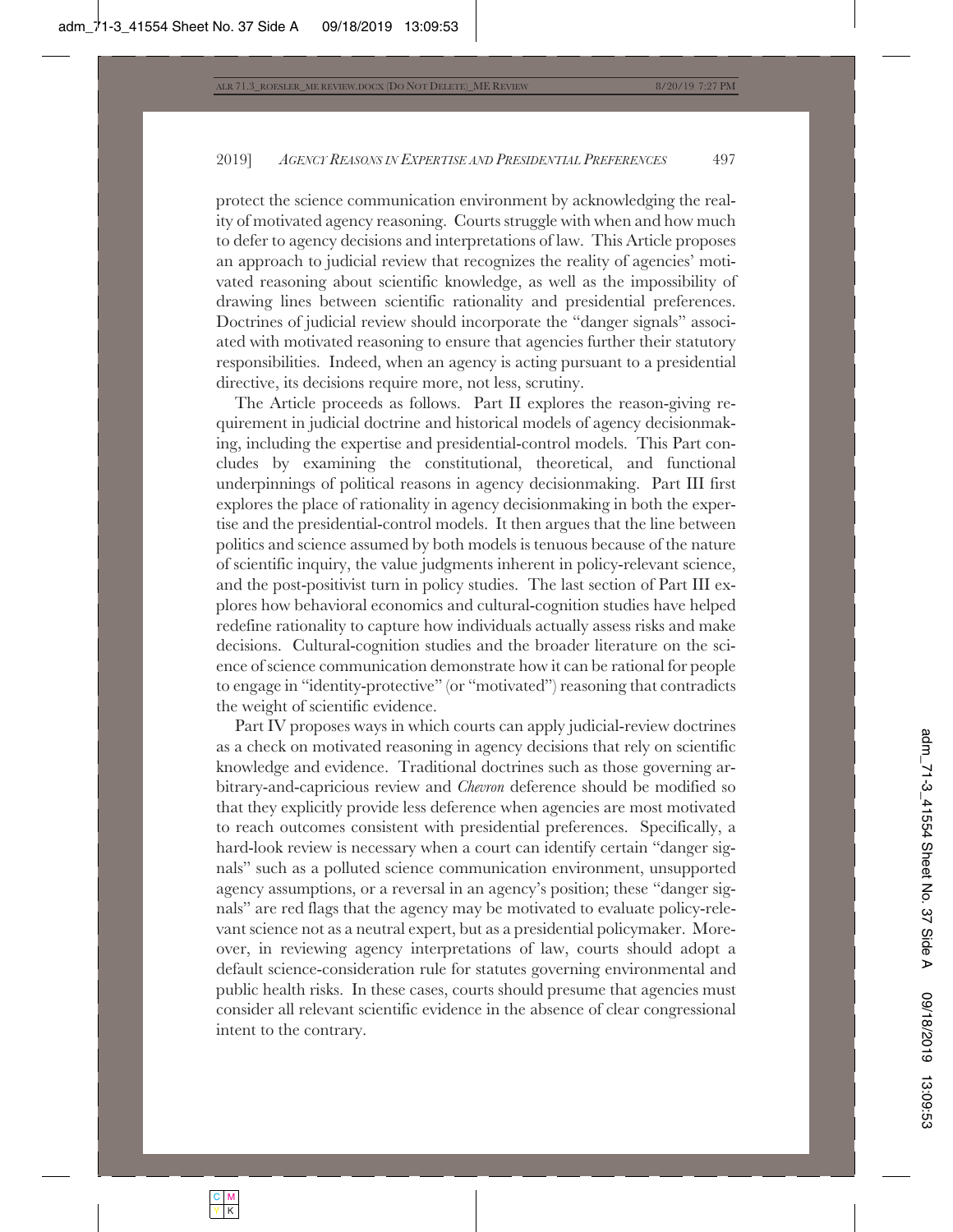# I. REASON GIVING IN ADMINISTRATIVE LAW: DOCTRINE AND **THEORY**

The reason-giving requirement in contemporary judicial doctrine and theory is a product of historical and political changes in the administrative state. Today, no one would seriously dispute the notion that agencies make laws and that the President influences the policy positions that these laws take. But this was not always the case. As the administrative state expanded in the early twentieth century, its proponents viewed agencies as bureaucratic experts capable of applying technical and scientific knowledge to pressing social problems. This conception of agencies as bureaucratic experts continues to inform contemporary judicial doctrine, even though some legal scholars have questioned it. This Part examines the reason-giving requirement with a focus on its historical development leading up to and ending with the presidential-control model.

## *A. The Reason-Giving Requirement in Judicial Doctrine*

In the early years of U.S. administrative law, the legitimate reasons for an agency decision were limited to those showing an agency's highly constrained implementation of legislative directives.21 This early model of administrative law did not recognize agency discretion to fill "gaps" in legislative policymaking or to arrive at social policies using expert judgment. Only the legislature could enact laws that governed the conduct of private individuals; an administrative agency was simply a "transmission belt for implementing legislative directives in particular cases."22 Judicial review of agency action was therefore limited to ensuring that agencies remained within this constrained sphere.

As every student of administrative law knows, this dynamic changed dramatically with 1930s New Deal legislation that created administrative agencies like the National Labor Relations Board to whom Congress delegated considerable power and discretion.23 In response to concerns about unchecked administrative power, Congress enacted the Administrative Procedure Act (APA) in 1946, which sets out different standards for judicial review of agency rules and actions.24 Since then, courts have reviewed the majority

<sup>21.</sup> *See* Richard B. Stewart, *The Reformation of American Administrative Law*, 88 HARV. L. REV. 1667, 1673 (1975) (arguing that requiring agencies to conform to specific legislative directives not only legitimizes administrative action but also curbs officials' ability to vent private prejudices).

<sup>22.</sup> *Id.* at 1675 (claiming that this model justifies intrusions into private liberties by ensuring the intrusions are directed by the legislature).

<sup>23.</sup> *See id.* at 1677.

<sup>24. 5</sup> U.S.C. § 706 (2012).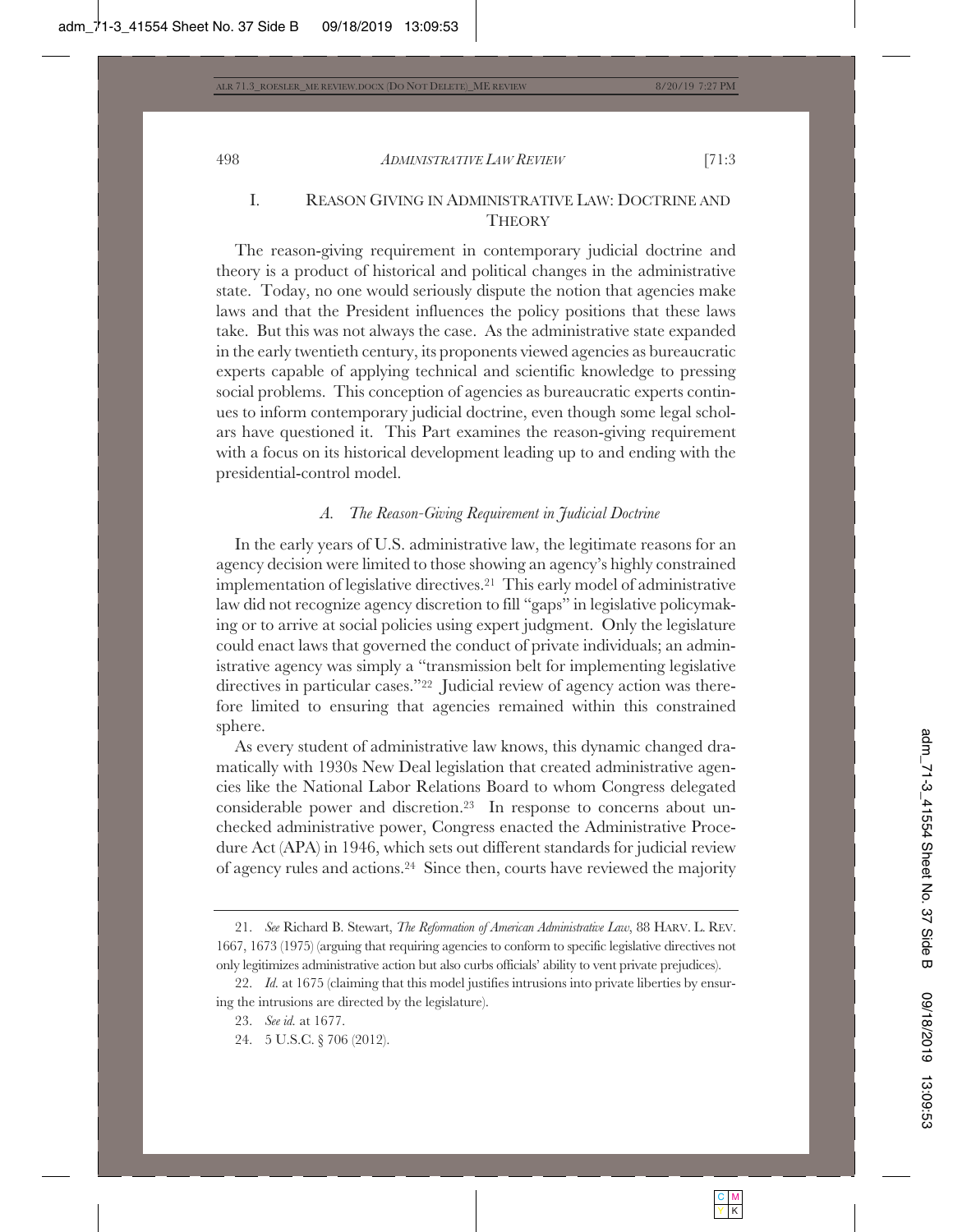of agency decisionmaking—in the form of notice-and-comment rules and informal adjudications—under the APA's "arbitrary and capricious" standard, which directs courts to "set aside agency action, findings, and conclusions found to be arbitrary, capricious, an abuse of discretion, or otherwise not in accordance with law."25 In response to the expanded authority of New Deal agencies, courts acknowledged the need for discretion in exercising expert judgment, but nevertheless demanded that agencies articulate reasons for choosing one course of action over another in order to ensure a rational relationship to legislative goals.26

As the administrative state continued to grow, culminating in the Great Society programs and environmental and health-and-safety legislation of the 1960s and 1970s, so did agency power and discretion. Contemporary doctrine governing an agency's reason-giving responsibilities largely comes from this time period. In a 1971 case, *Citizens to Preserve Overton Park, Inc. v. Volpe*,27 the Supreme Court made clear that agencies must explain how they reach their decisions.28 The case involved a challenge to the Secretary of Transportation's decision to authorize funds for a six-lane highway through a public park in Memphis.29 The Court interpreted the APA's language to require review of "whether the decision was based on a consideration of relevant factors and whether there has been a clear error of judgment."30 Applying this standard, the court held that the "'post hoc' rationalizations" offered by the Secretary in response to litigation did not adequately disclose the factors and evidence considered.31

Just over a decade later, the Supreme Court further elaborated on the reason-giving requirement in the context of an agency rulemaking. In *Motor Vehicle Manufacturers Ass'n v. State Farm Mutual Automobile Insurance Co.*,32 the Court vacated a National Highway Traffic Safety Administration rule re-

32. 463 U.S. 29 (1983).

<sup>25.</sup> *Id.* § 706(2)(A). The reason-giving requirements imposed by judicial review under another standard—the "substantial evidence" standard—are similar, if not the same as those that apply to arbitrary and capricious review, even though the standards apply to decisions subject to different procedures.

<sup>26.</sup> *See, e.g.*, Burlington Truck Lines, Inc. v. United States, 371 U.S. 156, 168 (1962) (invalidating agency action when the agency "made no findings specifically directed to the choice between two vastly different remedies with vastly different consequences" and failed to "articulate any rational connection between the facts found and the choice made").

<sup>27. 401</sup> U.S. 402 (1971).

<sup>28.</sup> *See, e.g.*, *id.*

<sup>29.</sup> *See id.* at 406.

<sup>30.</sup> *Id.* at 416 (finding that the agency failed to supply the requisite "reasoned analysis").

<sup>31.</sup> *Id.* at 419.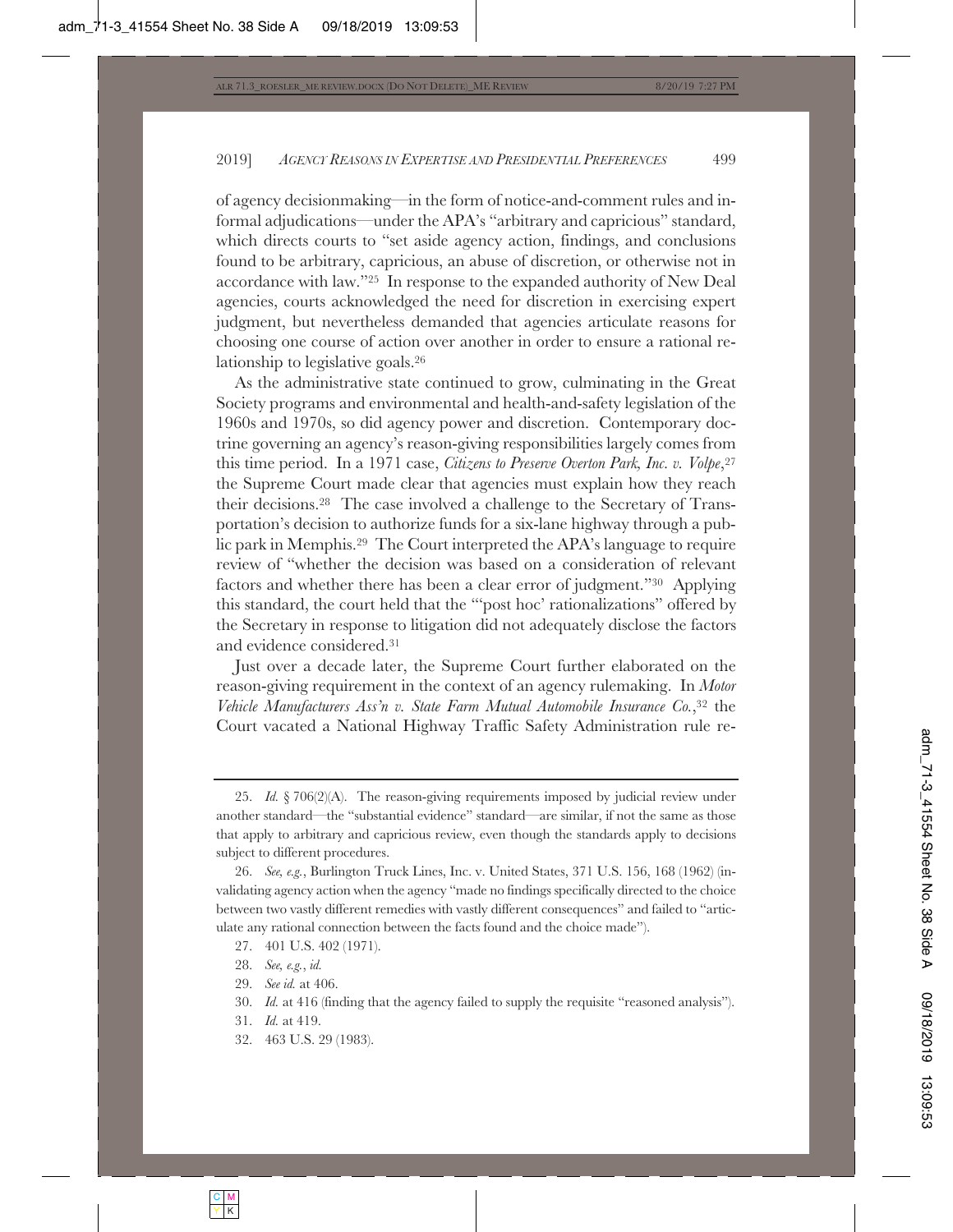scinding a previous requirement that car manufacturers install airbags or automatic seatbelts in all vehicles.33 In addition to quoting language from *Overton Park*, the Court identified the flaws in agency reasoning that could result in an arbitrary and capricious rule:

Normally, an agency rule would be arbitrary and capricious if the agency has relied on factors which Congress has not intended it to consider, entirely failed to consider an important aspect of the problem, offered an explanation for its decision that runs counter to the evidence before the agency, or is so implausible that it could not be ascribed to a difference in view or the product of agency expertise.34

Using this standard to scrutinize the agency's explanations, the Court held that the agency did not conduct a "reasoned analysis" because the agency failed to consider an airbags-only requirement and failed to adequately explain its rejection of both nondetachable and detachable automatic seatbelts.35

*State Farm*'s more searching review of an agency decisionmaking process clearly requires more than the "concise general statement of [a rule's] basis and purpose" that the APA requires for rules promulgated using the notice-andcomment process.36 Indeed, commentators have questioned the legality of this expansion of judicial review under the APA.37 Despite its apparent nonconformity with APA requirements, the requirement that an agency engage in a "paper hearing" that details the agency's "reasoned analysis" is well established.

Indeed, the reason-giving requirement is particularly entrenched in the field of environmental law due to a strand of doctrine crafted by Judge Leventhal on the D.C. Circuit Court of Appeals. In 1970, Judge Leventhal called for courts to scrutinize agency decisions when certain "danger signals" indicate that an agency has not taken a "'hard look' at the salient problems."38 "Danger signals" can be substantive, such as an agency decision that appears contrary to its statutory purpose, or procedural, such as a failure to respond to a significant factual objection.<sup>39</sup> They are essentially red flags

36. 5 U.S.C. § 553(c) (2012).

37. *See* Cass R. Sunstein & Adrian Vermeule, *The New Coke: On the Plural Aims of Administrative Law*, 2015 SUP. CT. REV. 41, 56 (2015) (discussing the arguments that "'hard look' review" is in conflict with the APA's text and the Supreme Court's decision in *Vermont Yankee Nuclear Power Corp. v. Nat. Res. Def. Council, Inc.*).

38. Greater Boston Television Corp. v. FCC, 444 F.2d 841, 851 (1970) (explaining that a court should exercise restraint in overturning agency decisions when the agency "genuinely engage[s] in reasoned decision-making").

39. *See* Samuel Estreicher, *Pragmatic Justice: The Contributions of Judge Harold Leventhal to Administrative Law*, 80 COLUM. L. REV. 894, 904–06 (1980) (discussing the "danger signals" identified in Judge Leventhal's opinions).

<sup>33.</sup> *See id.* at 57.

<sup>34.</sup> *Id.* at 43.

<sup>35.</sup> *Id.* at 57.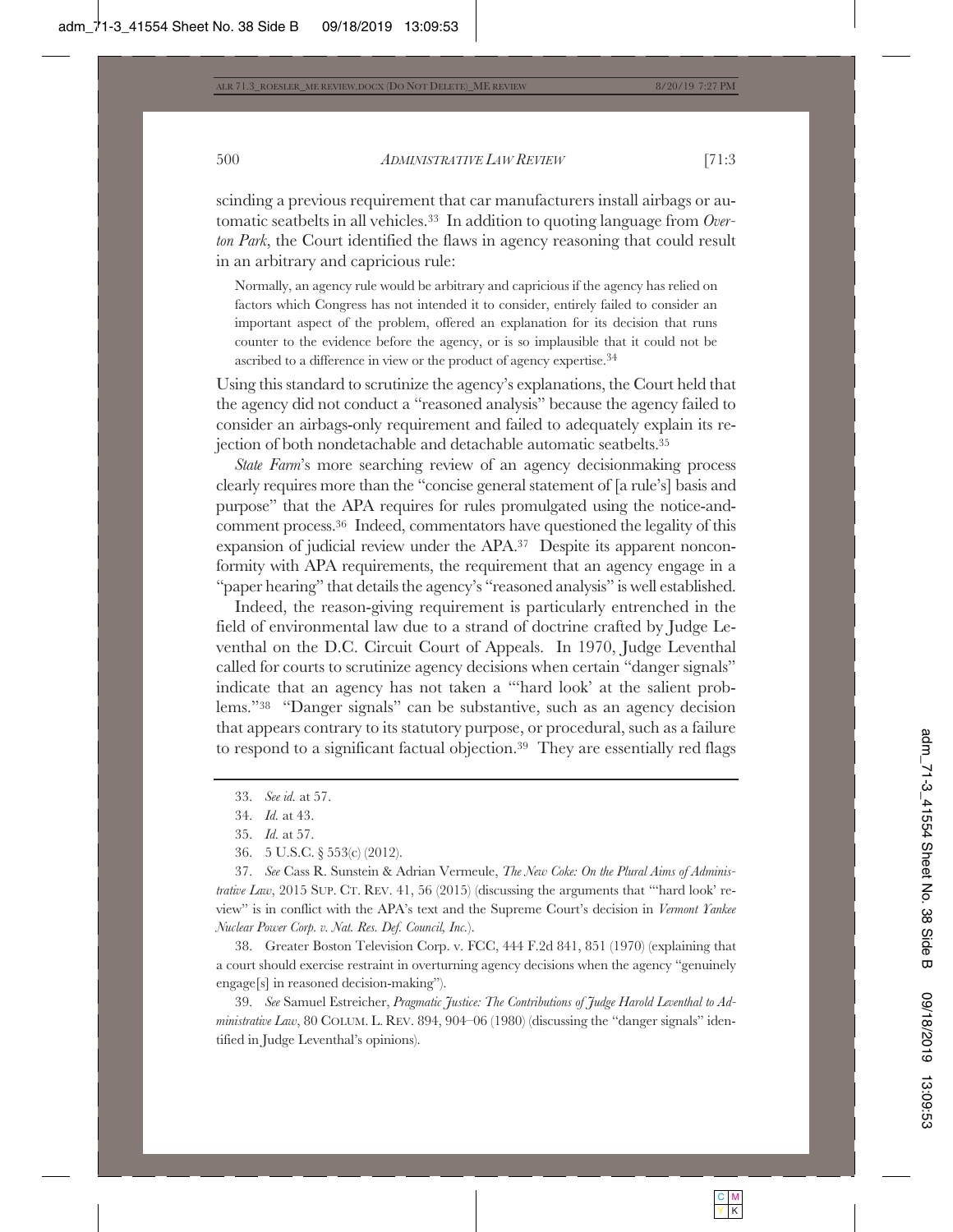that suggest that the agency was influenced by the "unconscious preference and irrelevant prejudice" that undermine "reasoned decision-making."40

The Supreme Court quoted Judge Leventhal's hard look language from a 1976 decision involving the National Environmental Policy Act (NEPA), and today the hard-look doctrine routinely appears in judicial decisions reviewing the adequacy of agencies' environmental impact analyses under NEPA.41 It has no doubt played a role in the considerable judge-made law regarding reason-giving under NEPA. Agencies must analyze, for example, not only the direct environmental effects of their actions on the environment, but also the indirect and cumulative effects of their actions.42 Agencies may not rely on uncertainty in predicting or assessing these impacts; even if the extent of an impact is uncertain, the agency must nevertheless analyze the nature of reasonably foreseeable impacts.43 Courts have, for example, rejected agency analyses that fail to take a hard look at indirect and cumulative climate costs of greenhouse gas emissions from federal mining authorizations, particularly when the agency estimated the benefits of a mining operation, but not the environmental (climate) costs. 44 Judge Leventhal would likely agree with these decisions because failure to include cost estimates in a cost-benefit analysis looks like a danger signal that the agency has failed to engage in reasoned decisionmaking.

### *B. Reasoned Decisionmaking and Political Reasons*

#### *1. From Experts to Policymakers: The Rise of the Presidential-Control Model*

In the early years of the administrative state, Woodrow Wilson and other progressives envisioned an active role for government in correcting social

44. *See, e.g.*, WildEarth Guardians v. U.S. Bureau of Land Mgmt., 870 F.3d 1222, 1236– 37 (10th Cir. 2017) (establishing that the Bureau of Land Management (BLM) irrationally analyzed the effects of increased coal consumption); Mont. Envtl. Info. Ctr. v. U.S. Office of Surface Mining, 274 F. Supp. 3d 1074, 1098 (D. Mon. 2017) (finding that agency's failure to take a "hard look" at the costs of greenhouse gas emissions rendered its conclusions illogical); High Country Conservation Advocates. v. U.S. Forest Serv., 52 F. Supp. 3d 1174, 1191 (D. Colo. 2014) (concluding that an agency's failure to quantify the costs of lease modifications rendered its decision arbitrary and capricious).

<sup>40.</sup> *Greater Boston Television Corp.*, 444 F.2d at 852.

<sup>41.</sup> Kleppe v. Sierra Club, 427 U.S. 390, 410 n.21 (1976) (quoting Nat. Res. Def. Council, Inc. v. Morton, 458 F.2d 827, 838 (D.C. Cir. 1972) (opinion by Judge Leventhal)).

<sup>42. 40</sup> C.F.R. §§ 1508.7–1508.8 (defining indirect and cumulative effects).

<sup>43.</sup> *See* Mid St. Coal. for Progress v. Surface Transp. Bd., 345 F.3d 520, 549–50 (8th Cir. 2003) (finding that degradation in air quality must be addressed if it is "reasonably foreseeable").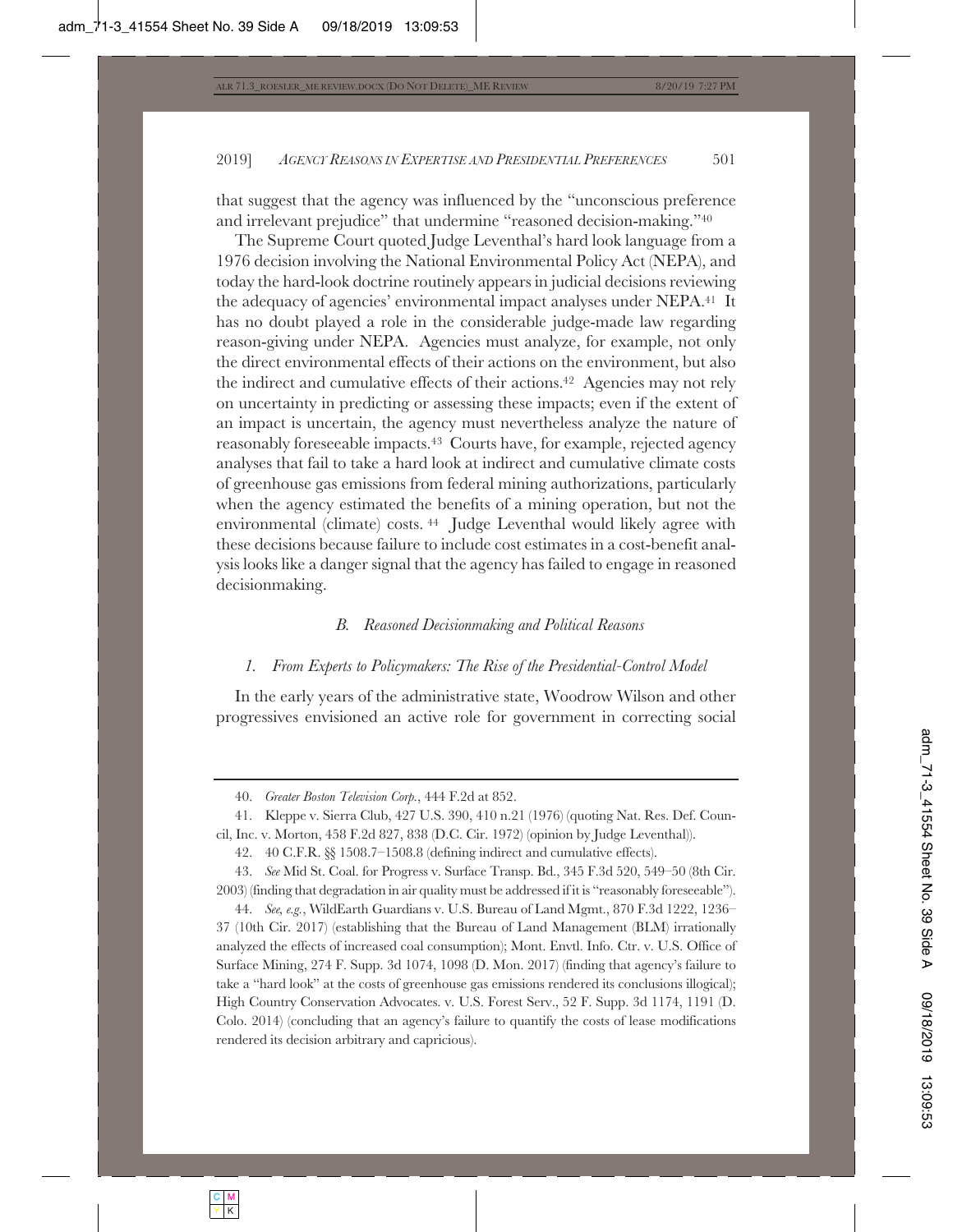problems resulting from free-market externalities.45 They believed that federal agencies could use their expertise to implement new federal statutes addressing social problems such as food safety and market monopolies. The expansion of the administrative state under the New Deal built on this idea that agencies—removed from politics and political influence—could implement legislative goals using their objective expert judgment. Courts reviewing agency decisions largely treated agencies as experts, rather than "policy" makers, and deferred to their expert judgments regarding how best to implement congressional goals.

In time, this technocratic "expertise" model of decisionmaking could not accommodate the reality of the administrative state.46 Environmental and public health statutes directed agencies to achieve open-ended goals like clean air and workplace safety. In setting standards, agencies had to grapple with complex science and make decisions about how to assess environmental and health risks including how much risk to accept given the economic costs of regulation. The reality that agencies made value judgments was apparent. The industries and groups that would bear the costs of new regulation predictably used their organized concentrated power to influence agency judgments. Environmental and consumer groups organized in favor of more stringent protections. The interest-group era of agency decisionmaking had arrived.47

There were attempts to give this new reality theoretical legitimacy by portraying agency decisionmaking as a democratic process that reconciles competing interests, a model that mirrors the interest-group theory of legislation.48 Soon, however, commentators recognized the susceptibility of agencies to capture by concentrated interests and raised concerns about political accountability.49 Indeed, unlike the legislature or the President, agen-

46. *See* Stewart, *supra* note 21, at 1677 (positing that it would be unwise for Congress to lay down overly detailed descriptions of regulations in advance and inefficient to require agency administrators to adhere to inflexible judicial procedures).

47. *See id.* at 1712 (analogizing the influence of interest groups in agency decisionmaking to the legislative process).

48. *See id.* at 1756–60 (emphasizing agency administrators' duty to consider all participating interests in agency decisionmaking).

49. *See id.* at 1789 (raising the question whether the administrative law system assures the representation of all affected interests in agency proceedings).

<sup>45.</sup> *See* Larry Walker, *Woodrow Wilson, Progressive Reform, and Public Administration*, 104 POL. SCI. Q. 509, 512 (1989) (characterizing early progressivism as a "rebellion against limited government and the individualism of nineteenth-century liberalism"); Karl Patterson Schmidt et al., *The Progressive Era*, *United States*, ENCYC. BRITANNICA, https://www.britannica.com/ place/United-States (explaining the origins of progressivism as numerous local movements rather than a unified national crusade).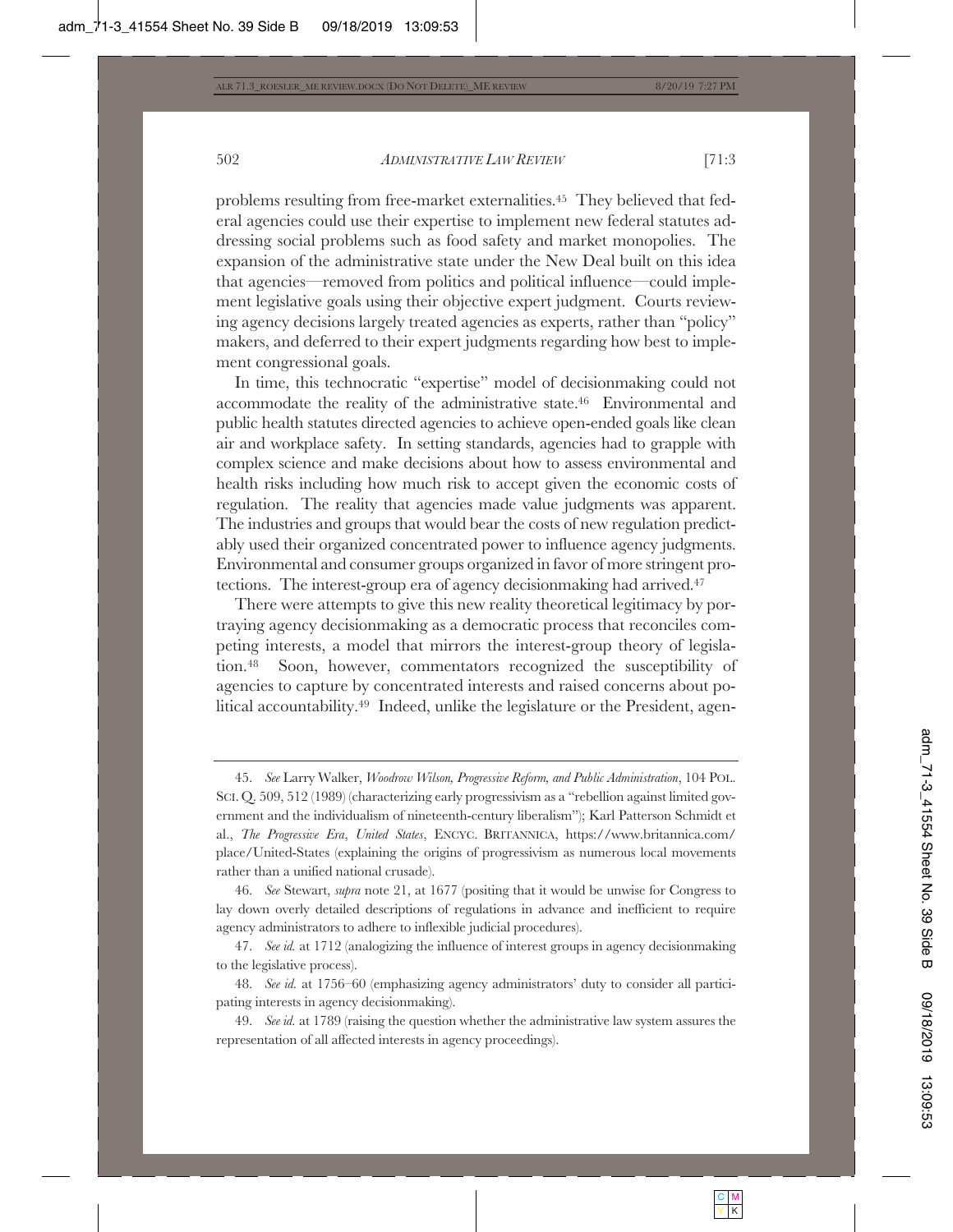cies are not elected by the people. To ensure a more democratic decisionmaking process, scholars suggested changes to administrative structures, including direct election of agency officials, selection of agency officials by interest groups, and negotiated rulemaking.<sup>50</sup> Except for negotiated rulemaking, these changes did not occur, and the problem of political accountability remained.

As this debate continued, presidential involvement in the administrative decisionmaking process was undergoing a tremendous change, culminating in the Reagan Administration's institutionalization of White House oversight of agency rulemaking. By executive order, President Reagan subjected agency rules to cost-benefit analysis in the White House Office of Management and Budget (OMB), a practice that (under Reagan) generally advanced a deregulatory agenda.51 President Clinton made modest changes to OMB oversight (notably increasing the transparency of White House review), but nevertheless continued the practice.<sup>52</sup> He also used his power to issue executive orders to control the direction of agency policymaking53—a practice President Obama enthusiastically embraced and President Trump has used, not only to further a general deregulatory agenda but also to order specific review of Obama-era rules.

The reality that presidents were shaping—and even determining—regulatory decisionmaking needed theoretical justification, a void that then-Professor Kagan filled with her seminal article *Presidential Administration*.54 She

52. *See* Kagan, *supra* note 13, at 2285–86.

54. *Id.* The view that the President should direct agency rulemaking has a much longer history, of course. President Roosevelt, for example, urged Congress to make agency structures more accountable to the President, and the contemporaneous Brownlow Committee Report concluded that the Constitution requires presidential oversight. *See* Adam J. White, *Executive Orders as Lawful Limits on Agency Policymaking Discretion*, 93 NOTRE DAME L. REV. 1569, 1579–80 (2018).

<sup>50.</sup> *See id.* at 1791–97. Calls for negotiation in rulemaking actually resulted in amendments to the Administrative Procedure Act (APA). *See* 5 U.S.C. §§ 561–70 (2012) (establishing a framework for the conduct of negotiated rulemaking).

<sup>51.</sup> *See* Kagan, *supra* note 13, at 2277–80 (explaining that President Reagan issued Executive Order 12,291 to limit agencies to regulating only when the benefits of doing so outweighed the costs). Executive Order 12,291 governs the White House review process; it requires agencies to conduct a regulatory impact analysis (including a cost-benefit comparison) and to submit this analysis to OMB's Office of Information and Regulatory Affairs before publication of a major rule. *See* Exec. Order No. 12,291, 46 Fed. Reg. 13,193, 13,193–97 (Feb. 17, 1981).

<sup>53.</sup> *See id.* at 2292. According to Kagan, President Reagan issued only nine directives to agency heads regarding regulatory policy. *Id.* at 2294. In comparison, President Clinton issued 107. *Id.*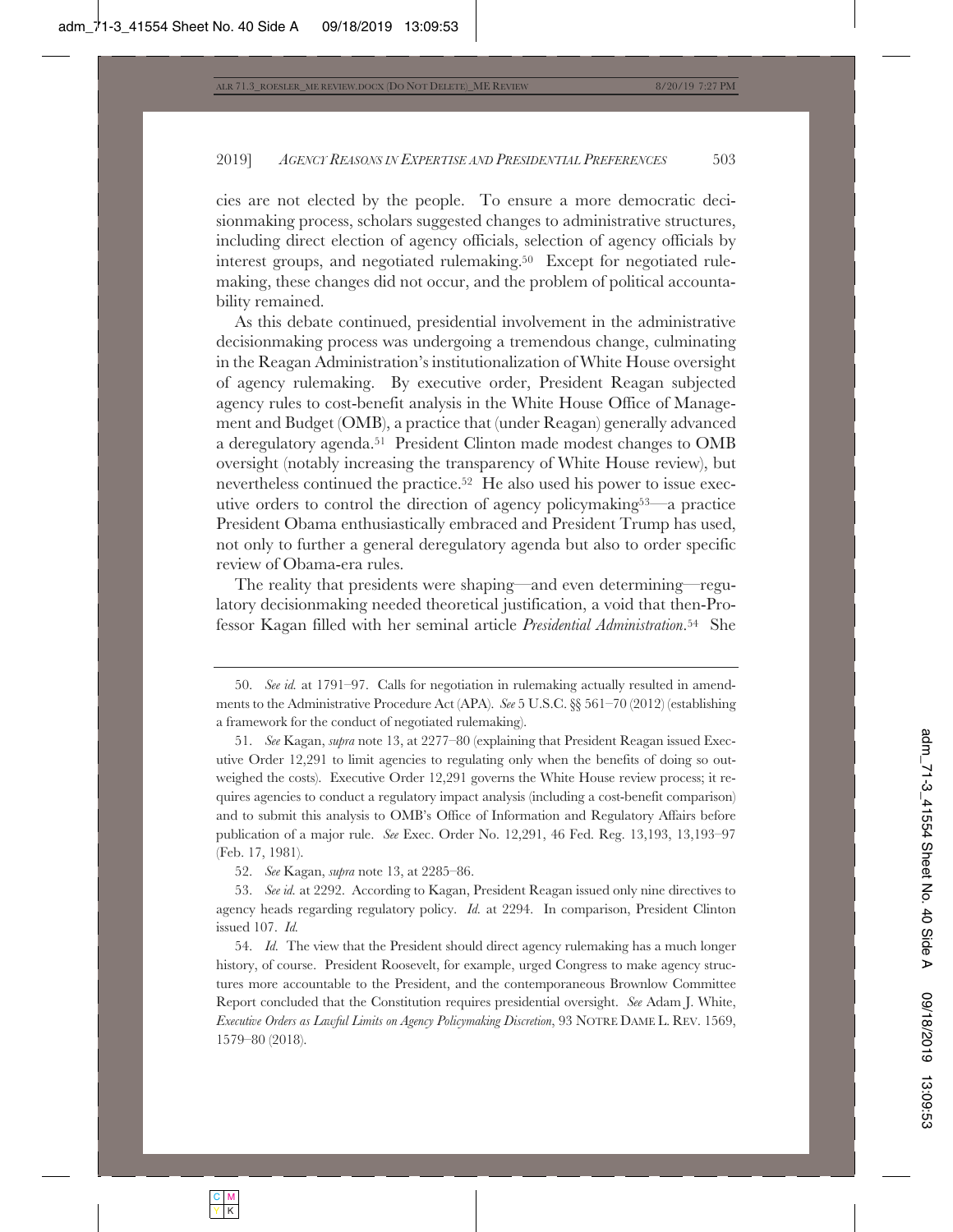argued not only that presidents do influence agency policymaking, but also that presidents *should* influence agency policymaking.55 This normative turn helped solve agencies' political accountability problem. If agencies' value judgments under statutory directives are shaped by presidential policy, citizens can hold them accountable. If they disagree with the policies, they can vote accordingly in the next presidential election.

# *2. The Legitimacy of Political Reasons*

Of course, citizens cannot hold the President accountable unless policy preferences are clear. The presidential-control model therefore supports broad disclosure of presidential directives and influence. That is, it supports disclosure of explicitly *political* reasons as part of the reasoned decisionmaking process. Since the publication of Justice Kagan's article, a body of legal scholarship and judicial doctrine has engaged the core questions around the legitimacy of these political reasons. These questions implicate constitutional issues regarding separation of powers, democratic concerns about the political accountability of the administrative state, and bureaucratic values of efficiency and competency in administrative governance. The following discussion is by no means a comprehensive overview of the literature debating these questions. My intent is only to sketch the broad contours of recent developments to demonstrate that the debate about the presidential-control model of administrative agencies is of central and growing importance to administrative law.

# *a. Constitutional Support*

The Constitution does not speak directly to whether and how much the President may direct an administrative official's policymaking authority.<sup>56</sup> As Kagan noted in first addressing the constitutional foundations of presidential administration, the body of Supreme Court precedent most on point

<sup>55.</sup> Kagan, *supra* note 13, at 2331.

<sup>56.</sup> Article II of the Constitution gives the President the power to appoint "officers of the United States" ("with the advice and consent of the Senate") and gives Congress the power to "vest the appointment of such inferior officers" in the President, the "courts of law," or "heads of departments," and the power to order department heads to submit written opinions. U.S. CONST. art. II, § 2. It also gives the President the responsibility to "take care that the laws be faithfully executed." *Id.* § 3. Although the Appointments Clause and the Take Care Clause certainly support presidential oversight of agencies' execution of federal law, they are silent about whether Congress may limit the President's removal power and whether the President may direct the discretion of an agency official to whom Congress has delegated authority. They obviously also fail to anticipate the contemporary role of agencies as lawmakers and managers of the administrative state.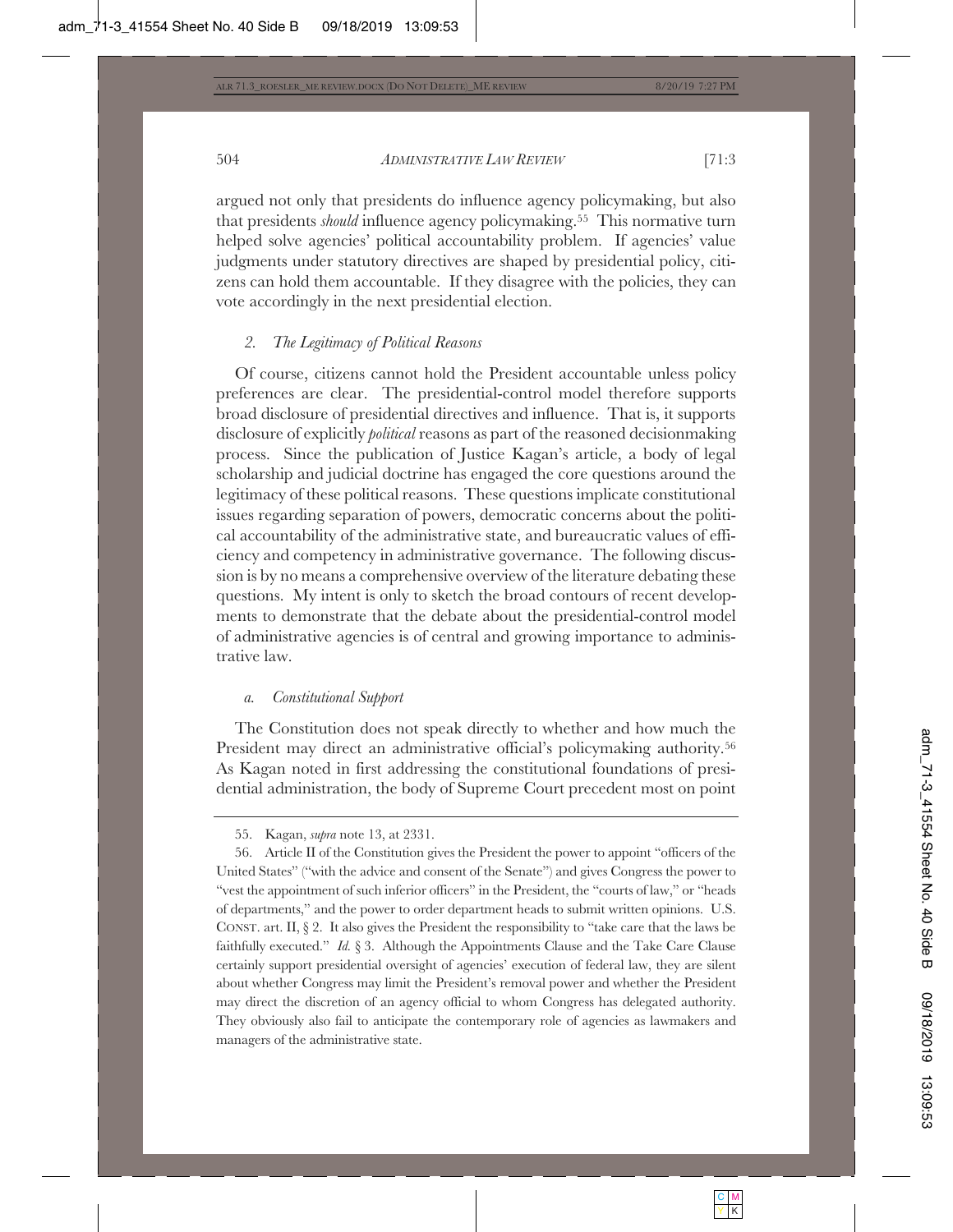is a line of cases regarding the President's removal power. The central question in these cases is whether Congress can limit the President's power to dismiss administrative officials at will, allowing dismissal for purely policy or personal reasons. The less power Congress has to limit this authority, the stronger the inference that the President is constitutionally vested with authority to control the exercise of administrative discretion.

At the time of Kagan's writing, the removal cases arguably permitted congressional restrictions on presidential removal of the heads of independent agencies as long as Congress did not reserve for itself a role in removal decisions (thereby "aggrandizing" legislative power at the expense of executive power).57 Given this precedent, Kagan declined to adopt a "unitarian" view of executive power that would render all legislative limits on presidential control of agencies unconstitutional.58 Instead, she argued that the question of whether the President may direct agency discretion is essentially one of statutory interpretation because Congress can make clear its intent to limit presidential control in the statute delegating authority to an agency official.59 When Congress is silent about presidential influence, she would presume that it intended a delegation to an agency official to be "subject to the ultimate control of the President."60

A statutory presumption based on congressional silence invites obvious objections, but the debate has largely shifted as the constitutional theory of the unitary executive has gained ground both in the Supreme Court and in legal scholarship. Writing for the Court in 2010, in *Free Enterprise Fund v. Public Co. Accounting Oversight Board*,61 Chief Justice Roberts struck down a dual for-cause requirement on presidential removal as inconsistent with "Article II's vesting of the executive power in the President."62 The Securities and Exchange Commission (SEC) could dismiss the relevant agency officials only for cause, and the Court assumed that the President could not dismiss SEC commissioners except for cause, creating a "dual for-cause" requirement.63

59. *See id.* at 2327–28.

60. *Id.* at 2326–27. Nina Mendelson has made a similar argument. *See* Nina A. Mendelson, *Another Word on the President's Statutory Authority over Agency Action*, 79 FORDHAM L. REV. 2455, 2459, 2470 (2011) (employing Kagan's reasoning to reach conclusions that Congressional intent may impart executive control to the head of an agency rather than the President).

61. 561 U.S. 477 (2010).

62. *Id.* at 484 (5–4 opinion).

63. *See id.* at 492, 495–96 (clarifying that the law at issue has the effect of enabling the

<sup>57.</sup> *See* Kagan, *supra* note 13, at 2322–25.

<sup>58.</sup> *See* Kagan, *supra* note 13, at 2326 (arguing that Article II of the Constitution is not precise enough to support the "unitarian" position that the President has plenary power over the agencies and that Supreme Court cases limiting presidential removal authority are unlikely to be overturned).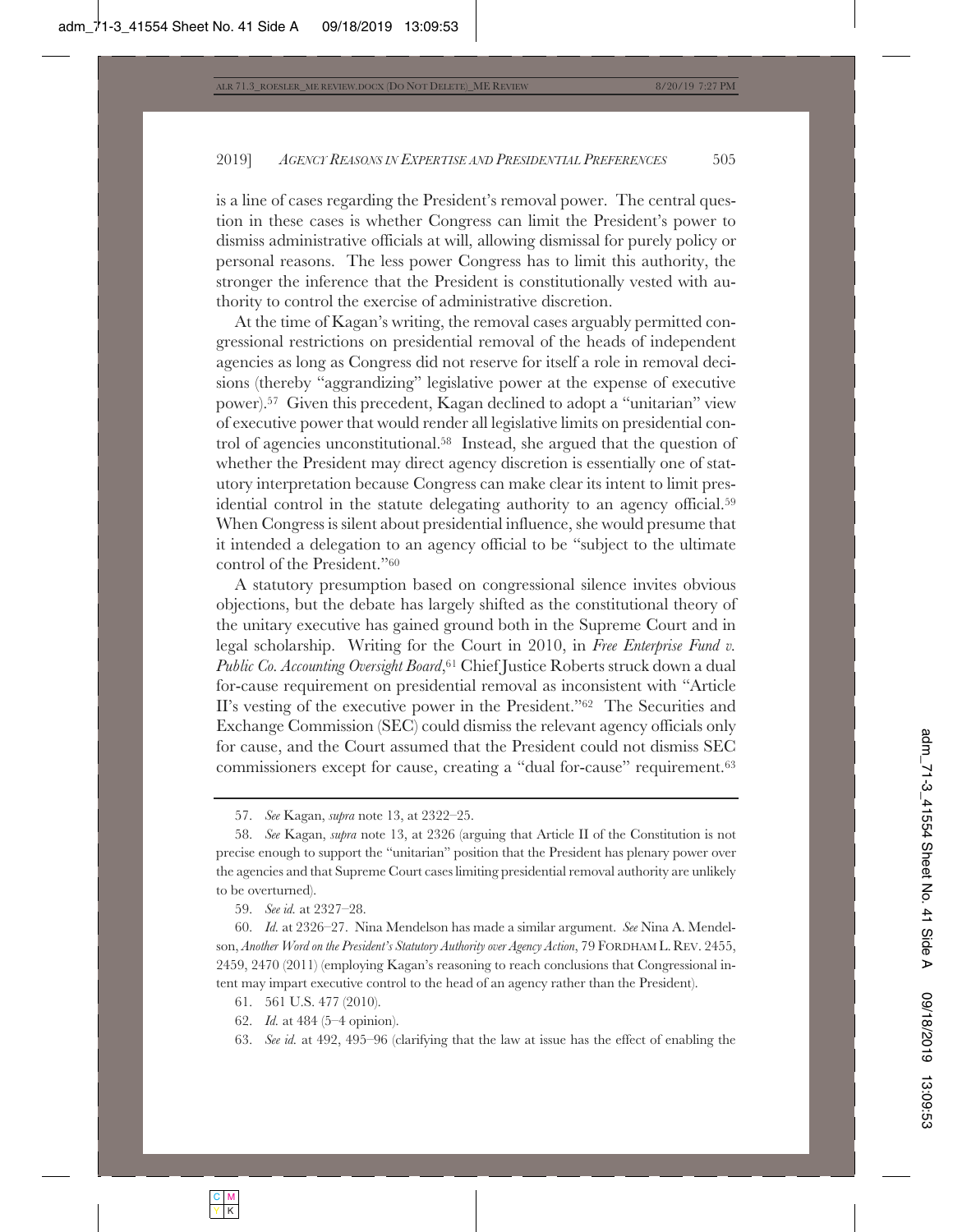execute the law be subordinate to the President.65 To permit otherwise, the argument goes, would be to turn independent administrative agencies into a "headless Fourth Branch" of government that is accountable to no elected official or body.66

Justice Scalia was an early proponent of the unitary executive on the Court.67 As a judge on the D.C. Circuit, Justice Kavanaugh articulated this view in unequivocal terms:

The independent agencies collectively constitute, in effect, a headless fourth branch of the U.S. Government. They hold enormous power over the economic and social life of the United States. Because of their massive power and the absence of Presidential supervision and direction, independent agencies pose a significant threat to individual liberty and to the constitutional system of separation of powers and checks and balances.<sup>68</sup>

Supreme Court precedent has maintained the distinction between independent and executive agencies, but the unitary executive theory appears to be growing in strength, making the presidential-control model both a practical and perhaps soon-to-be constitutional reality.

65. *See id.* (emphasizing that preservation of the President's removal power maintains the government's structure as the Framers intended by preventing a branch from arbitrarily exercising its power against the public).

66. The phrase "headless fourth branch of government" likely originated with the Brownlow Commission that President Franklin D. Roosevelt created to study administrative procedure. *See* PRESIDENT'S COMM. ON ADMIN. MGMT: ADMINISTRATIVE MANAGEMENT IN THE GOVERNMENT OF THE UNITED STATES 29 (1937) (describing independent agencies as a "new and headless 'fourth branch' of the Government").

67. *See, e.g.*, Freytag v. Comm'r of Internal Revenue, 501 U.S. 868, 906–07 (1991) (Scalia, J., concurring in part and concurring in the judgment) (arguing that the Constitution requires Congress to refrain from imposing on the President's enumerated power to appoint the heads of departments and provides the President with "means to resist legislative encroachment upon that [appointment] power").

68. PHH Corp. v. Consumer Fin. Prot. Bureau, 881 F.3d 75, 165 (D.C. Cir. 2018) (Kavanaugh, J., dissenting).

SEC to exercise removal power without the President's input, a scenario that is distinguishable from Supreme Court precedent since it results in the Commissioners being accountable only to themselves, as opposed to the President).

<sup>64.</sup> *See id.* at 496–98, 501 (suggesting that the Framers intended to limit how much the President could delegate his removal powers because power to delegate could vest accountability in individuals that the public did not elect).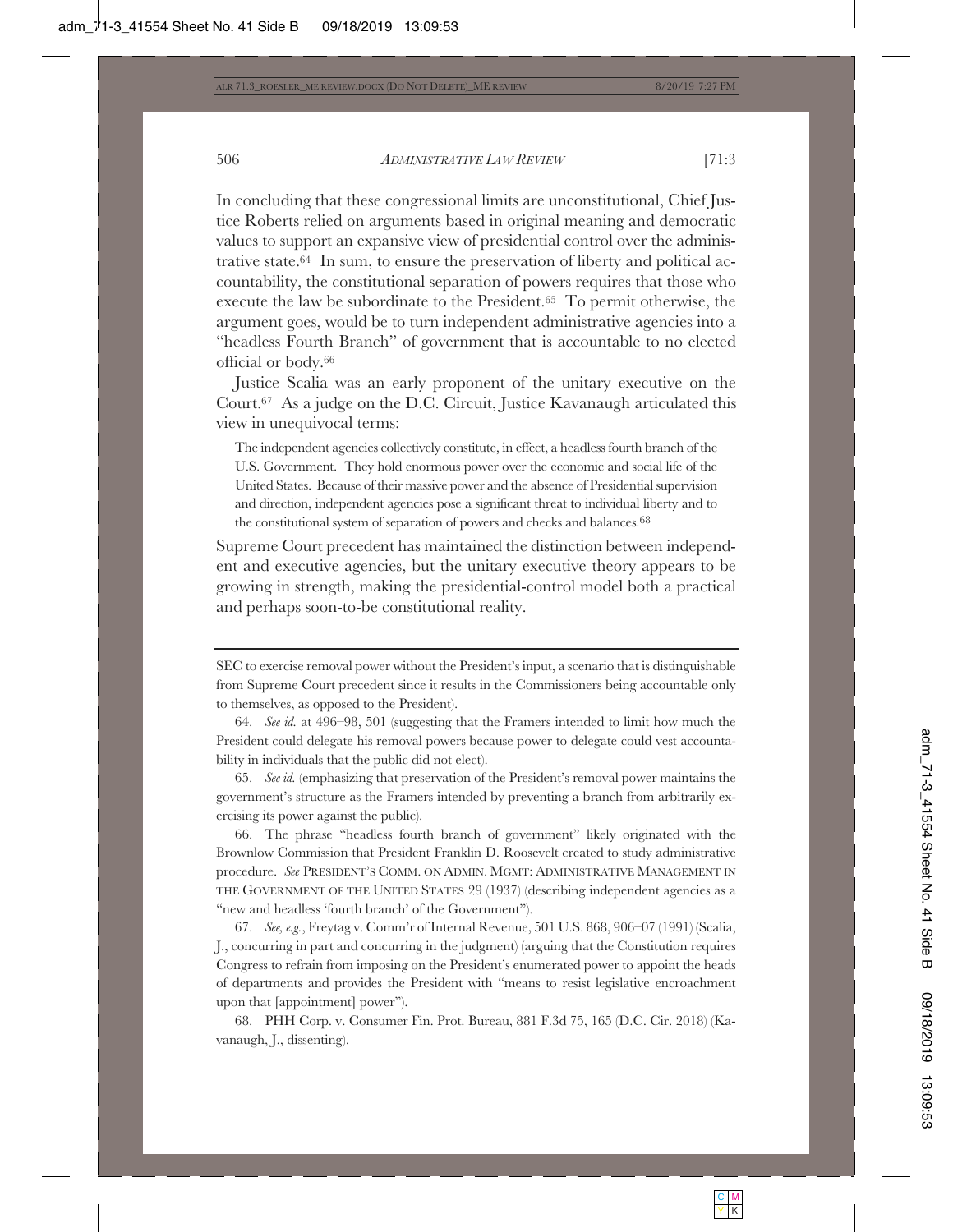A telling example of the inroads of presidential administration in judicial thinking occurred this past term in an opinion authored by Justice Kagan. In *Lucia v. SEC*,<sup>69</sup> the Court held that SEC administrative law judges (ALJs) are "officers" subject to the Appointments Clause.70 Given the holding in *Free Enterprise*, the APA's requirement that ALJs be removed only for "good cause" may be an unconstitutional restriction on the President's removal power, a result Justice Breyer highlights in his concurrence.71 Such a holding would open the door to political dismissals of ALJs. What is notable is that Justice Kagan did not even note the potential implications of the Court's holding on the administrative state, a silence that perhaps suggests acceptance of the consequences that flow from the presidential-control model.

Although it now appears that the train may be leaving the station, its path is still unclear. Prominent jurists and legal scholars oppose the presidentialcontrol model supported by proponents of a unitary executive. Some arguments challenge the constitutional underpinnings of the unitary executive either by emphasizing the absence of textual or historical evidence for this view,72 or by characterizing the unitary executive as an encroachment on the legislative branch.73 Gillian Metzger has even argued that the reality of presidential administration coupled with broad delegations to agencies by Congress makes the administrative state a constitutional obligation: a President cannot fulfill the constitutional duty to "take care that the laws be faithfully executed" without a professional bureaucracy that can ensure effective government and manage delegated authority so that it is not used arbitrarily.74

72. *See, e.g.*, Lawrence Lessig & Cass R. Sunstein, *The President and the Administration*, 94 COLUM. L. REV. 1, 2 (1994) (arguing that an original understanding of the framers' intent reveals that they "imagined not a clear executive hierarchy with the President at the summit, but a large degree of congressional power to structure the administration as it thought proper"); Robert V. Percival, *Presidential Management of the Administrative State: The Not-So-Unitary Executive*, 51 DUKE L.J. 963, 967 (2001) (discussing the paucity of constitutional text regarding "the role of the president in managing administrative agencies"). For an argument that the Constitution's text supports a strong unitary executive, *see* Steven G. Calabresi & Saikrishna B. Prakash, *The President's Power to Execute the Laws*, 104 YALE L.J. 541 (1994).

73. *See, e.g.*, Abner S. Greene, *Checks and Balances in an Era of Presidential Lawmaking*, 61 U. CHI. L. REV. 123, 144 (1994) (arguing that the "framers clearly understood that the executive would not exercise legislative powers").

74. Gillian E. Metzger, *Foreword: 1930s Redux: The Administrative State Under Siege*, 131 HARV. L. REV. 1, 89–90 (2017).

<sup>69. 138</sup> S. Ct. 2044 (2018).

<sup>70.</sup> *Id.* at 2055.

<sup>71.</sup> *See id.* at 2059–60 (Breyer, J., concurring in the judgment in part and dissenting in part) (stressing that the Court's holding is sensible only if it also applies to all administrative law judges (ALJs)).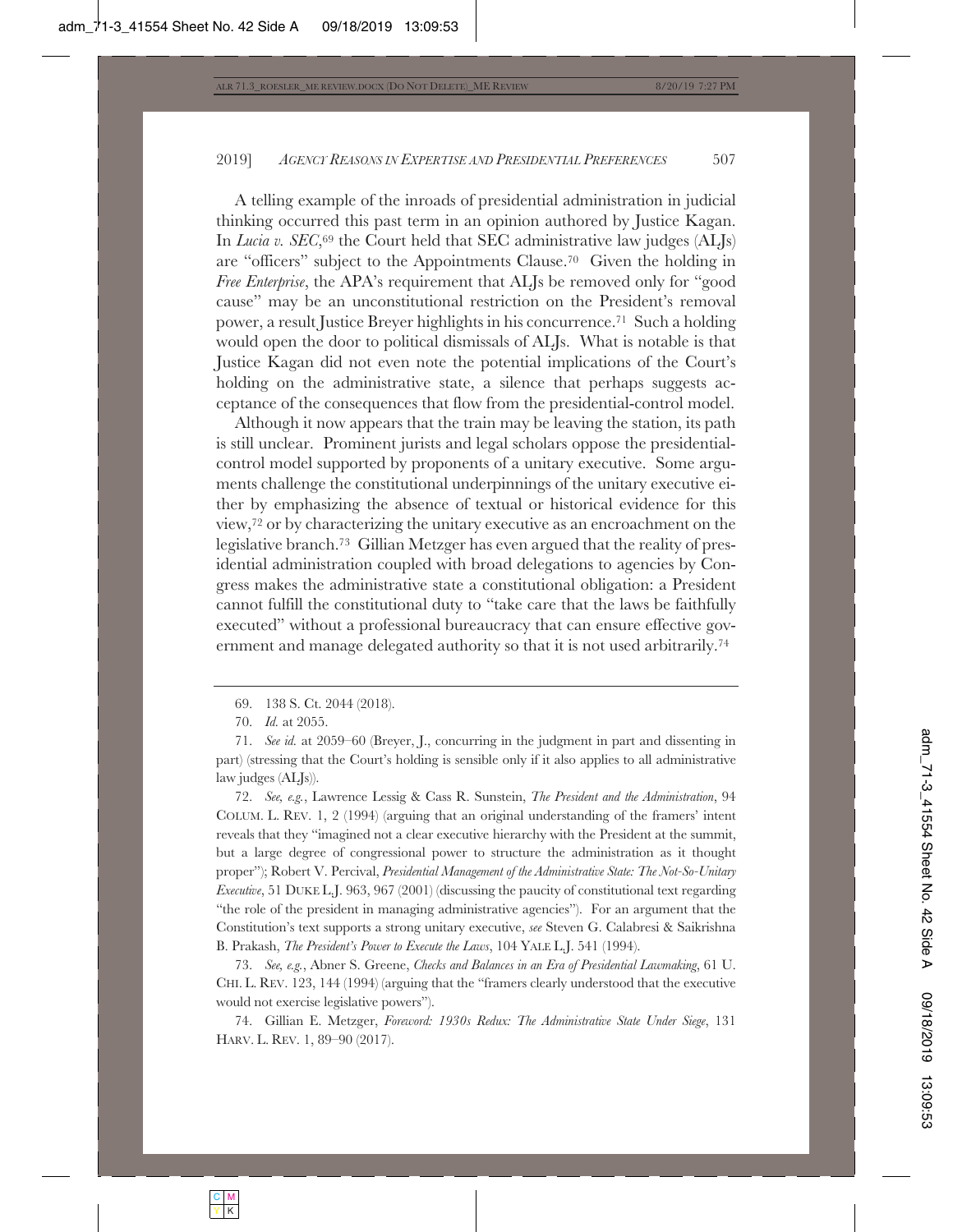Although the constitutional debate regarding the *extent* of presidential control is important, it will not provide definitive answers to questions about the legitimacy of political reasons in agency decisionmaking unless a strong view of the unitary executive becomes settled doctrine. Barring this outcome, proponents of presidential control, as Justice Kagan argued, need only make the argument that the model is constitutionally permissive. Its legitimacy therefore depends on whether it furthers certain ends, namely political accountability and effective government. These justifications have their weaknesses as well.

### *b. Democratic Values: Political Accountability and Public Participation*

Advocates of the presidential-control model largely ground its legitimacy in notions of political accountability.75 Their argument is a compelling response to concerns regarding administrative lawmaking and democratic legitimacy. The transmission model that had once made agencies theoretically accountable to Congress had given way to the interest-group model, which soon suffered from the same vulnerabilities that public choice scholars had identified in pluralist models of legislation.76 The reality of strong presidential control of agencies' agendas suggested a new path to democratic legitimacy. If the President is the ultimate decision maker, then agencies are accountable to the President, and the President is a popularly elected official accountable to the citizenry. Scholars have argued that a theoretical shift from congressional oversight to presidential oversight will make agencies even more accountable because the President can express clear unified policy preferences and is accountable to the entire electorate unlike individual members of Congress.77

When the President publicly orders an agency to engage in rulemaking toward a specific end and the agency complies, the electorate arguably has an opportunity to express its support or disapproval of the policy in the next presidential election. For example, President Obama publicly directed the heads of the Department of Transportation (DOT) and EPA to promulgate

<sup>75.</sup> *See, e.g.*, Kagan, *supra* note 13, at 2331–32 (arguing that presidential administration furthers transparency and responsiveness to the public); Lessig & Sunstein, *supra* note 72, at 103 (arguing that "a strong presumption of unitariness is necessary in order to promote the original constitutional commitments," including the commitment to political accountability).

<sup>76.</sup> *See* Kagan, *supra* note 13, at 2331–32.

<sup>77.</sup> A rich debate about presidential accountability exists in the literature. Some scholars have argued that the President has no more majoritarian legitimacy than Congress because the electoral process does not necessarily result in a President elected by a majority of the U.S. population. *See* Cynthia R. Farina, *Faith, Hope, and Rationality or Public Choice and the Perils of Occam's Razor*, 28 FLA. ST. U. L. REV. 109, 128–29 (2000); Jide Nzelibe, *The Fable of the Nationalist President and the Parochial Congress*, 53 UCLA L. REV. 1217, 1231–33 (2006).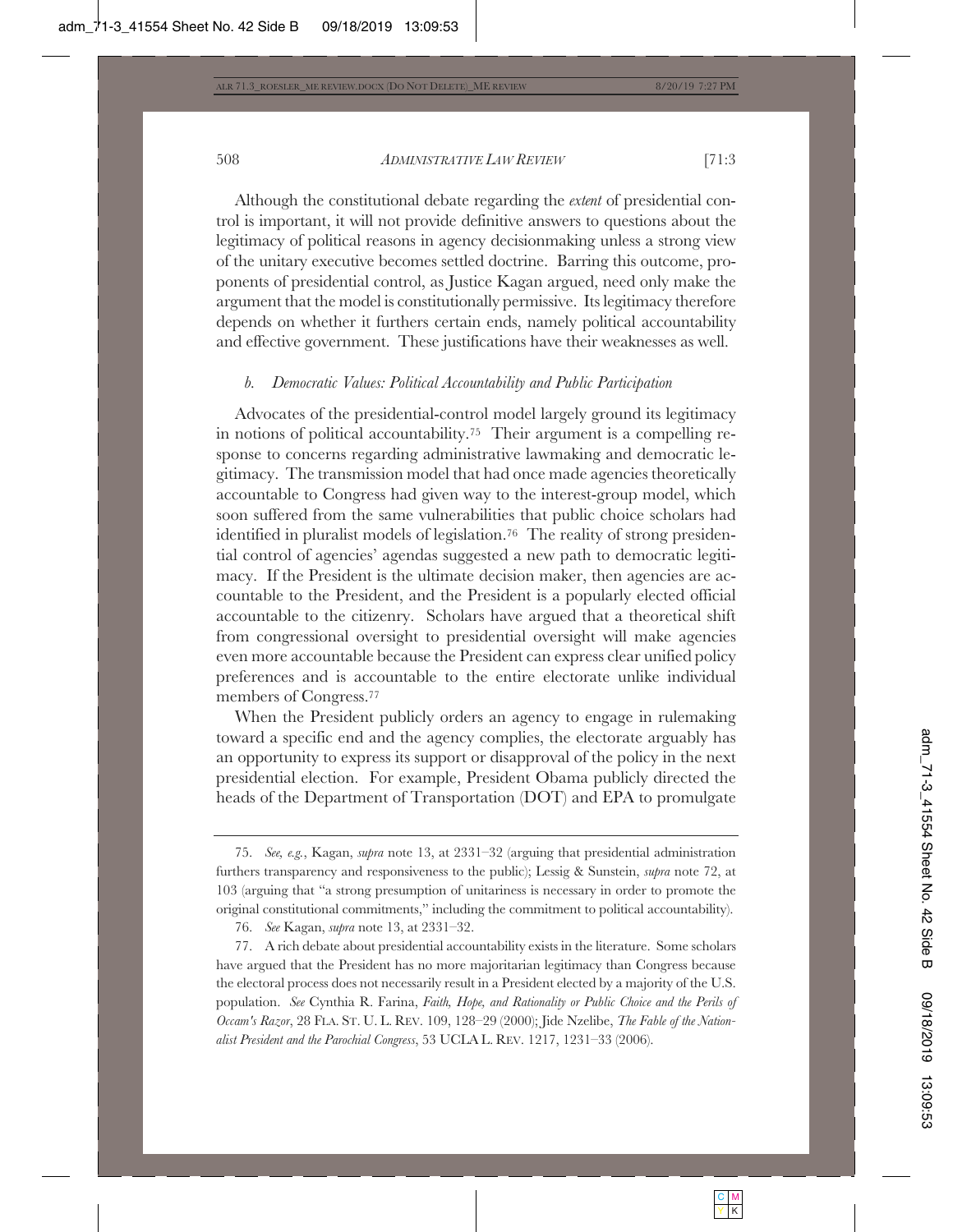more stringent fuel economy standards for passenger vehicles and trucks.78 Moreover, when the agencies issued final standards, the White House described them as standards set by the Administration (rather than the agencies).79 Now, under President Trump, the same agencies have been directed to roll back these standards.80 Because the President's role in setting agency policy is clear, the voting public can hold him accountable.

Whether this results in actual accountability, however, is unclear. Even if some highly publicized rulemaking does influence voter behavior, most agency policymaking does not garner public attention and even if it did, White House influence is not always transparent. For example, a substantial literature has exposed the lack of transparency in OMB's review of rules, a process that is particularly susceptible to interest-group influence.81 Indeed, the D.C. Circuit opinion often cited to support the *legitimacy* of political reasons in agency decisionmaking involved a challenge based on *undisclosed* presidential influence.82 The court described presidential influence as a factor "the courts could not police," as long as the factual record supports the agency's ultimate decision.<sup>83</sup> It follows that if courts cannot assess presidential influence, neither can the public.

The answer from scholars of the presidential-control model is a call for more explicit disclosure of political influence throughout the administrative

79. *See* Press Release, White House Off. of the Press Sec'y, *Obama Administration Finalizes Historic 54.5 MPG Fuel Efficiency Standards* (Aug. 28, 2012), https://obamawhitehouse.archives.gov/the-press-office/2012/08/28/obama-administration-finalizes-historic-545-mpgfuel-efficiency-standard ("The Obama Administration today finalized groundbreaking standards that will increase fuel economy to the equivalent of 54.5 mpg for cars and light-duty trucks by Model Year 2025. When combined with previous standards set by this Administration, this move will nearly double the fuel efficiency of those vehicles compared to new vehicles currently on our roads.").

80. *See* Paul A. Eisenstein, *Trump Rolls Back Obama-Era Fuel Economy Standards*, NBC NEWS (Mar. 16, 2017), https://www.nbcnews.com/business/autos/trump-rolls-back-obama-erafuel-economy-standards-n734256 (covering Trump's announcement of policy); Merrit Kennedy & Camila Domonoske, *White House Proposal Rolls Back Fuel Economy Standards, No Exception For California*, Nat'l Pub. Radio (Aug. 2, 2018), https://www.npr.org/2018/08/02/6319 86713/white-house-proposal-rolls-back-fuel-economy-standards-no-exception-for-californ.

81. *See* Simon F. Haeder & Susan Webb Yackee, *Influence and the Administrative Process: Lobbying the U.S. President's Office of Management and Budget*, 109 AM. POL. SCI. REV. 507, 507 (2015).

82. *See* Sierra Club v. Costle, 657 F.2d 298, 408 (D.C. Cir. 1981).

83. *Id.*

<sup>78.</sup> *See* Press Release, White House Off. of the Press Sec'y, *Remarks by the President on Fuel Efficiency Standards of Medium and Heavy-Duty Vehicles* (Feb. 18, 2014), https://obamawhitehouse.archives.gov/the-press-office/2014/02/18/remarks-presidentfuel-efficiency-standards-medium-and-heavy-duty-vehicl.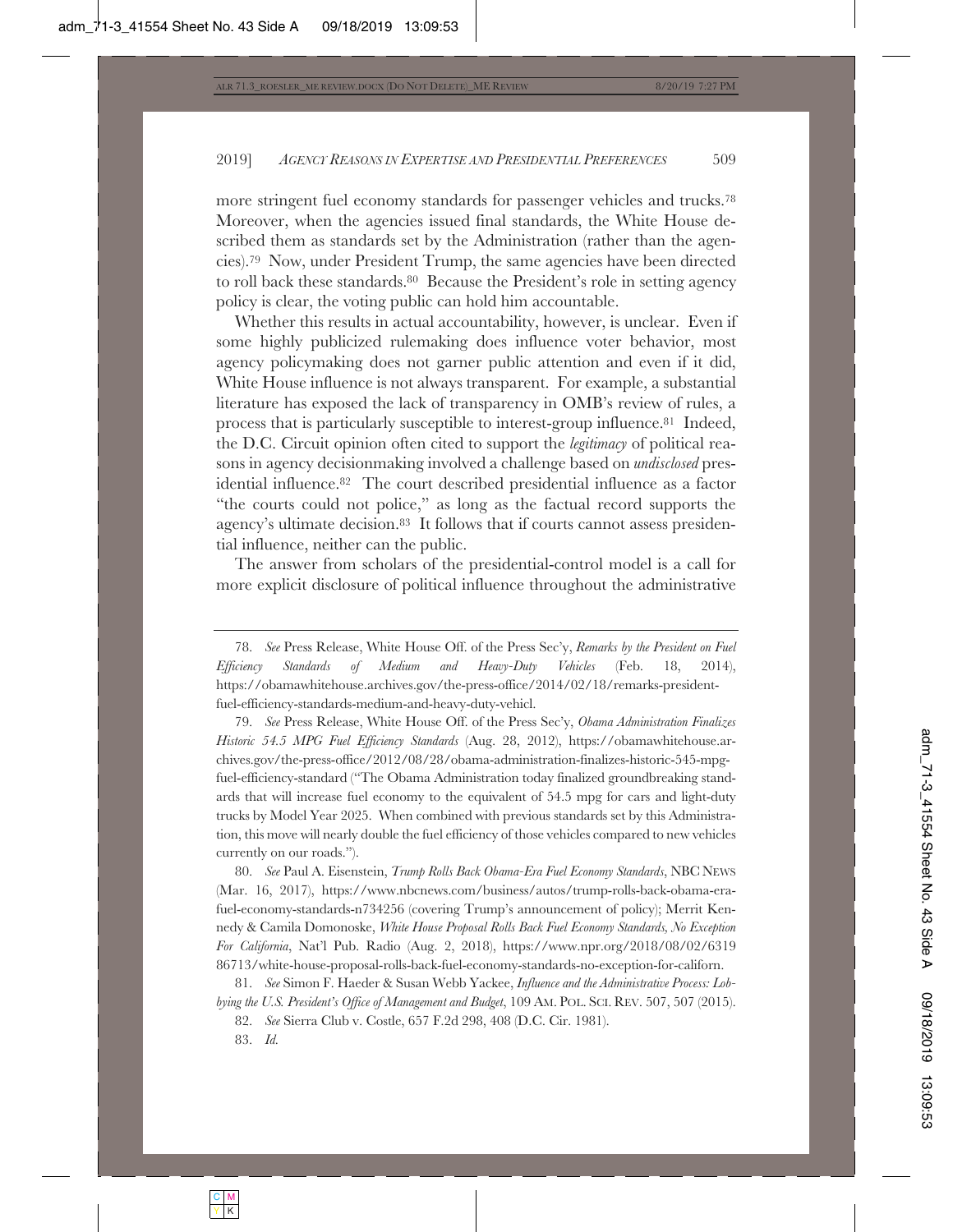rulemaking process. But even if presidential preferences appeared in the administrative record, democratic legitimacy may demand more. As Lisa Schultz Bressman has argued, the political accountability argument depends on accepting majoritarianism (governing according to the majority's will) as the basis for our constitutional democracy.84 Noting that constitutional scholars have questioned the majoritarian view and its implications for the legitimacy of judicial review, Bressman urges administrative law scholars to subject it to similar scrutiny, particularly because it fails to address arbitrariness in administrative decisionmaking.85 Furthermore, focusing solely on political accountability may undermine other democratic values. As theories of deliberative democracy emphasize, democracy depends on meaningful public participation and deliberation. If an agency is working toward a preferred political outcome, how meaningful can public comment in the administrative process be?86 For this reason, Mark Seidenfeld has called for increased judicial scrutiny of agency outcomes when a presidential preference is expressed before the agency proposes a rule.87

## *c. Bureaucratic Values: Effective Management of Social Problems*

Another objection to a strong presidential-control model is functional in nature: in order to ensure a "workable" government, the administrative state requires the technical and professional knowledge of competent experts who can apply this knowledge apolitically to society's most pressing problems. Justice Breyer has for some time held this view, which he emphasizes in his dissenting opinions in the Court's recent presidential appointment and removal cases.

For example, in *Free Enterprise Fund v. Public Co. Accounting Oversight Board,*<sup>88</sup> Justice Breyer emphasized the need to acknowledge the reality of the modern administrative state, noting that while the federal government employed about 2,000 people at the founding, it now employs about 4.4 million people

88. 561 U.S. 477 (2010) (Breyer, J., dissenting).

<sup>84.</sup> *See* Lisa Schultz Bressman, *Beyond Accountability: Arbitrariness and Legitimacy in the Administrative State*, 78 N.Y.U. L. REV. 461, 492–93 (2003).

<sup>85.</sup> *Id.* at 493–94.

<sup>86.</sup> *See* Jerry L. Mashaw & David Berke, *Presidential Administration in a Regime of Separated Powers: An Analysis of Recent American Experience*, 35 YALE J. ON REG. 549, 612 (2018) (explaining that a strong version of presidential control accepts this sacrifice, and precedent in the D.C. Circuit suggests that agencies do not have to respond to public comments that question an agency outcome directed by the President).

<sup>87.</sup> *See* Mark Seidenfeld, *The Role of Politics in a Deliberative Model of the Administrative State*, 81 GEO. WASH. L. REV. 1397, 1456–57 (2013) (arguing that public comment is meaningless unless courts are more willing to limit presidential influence).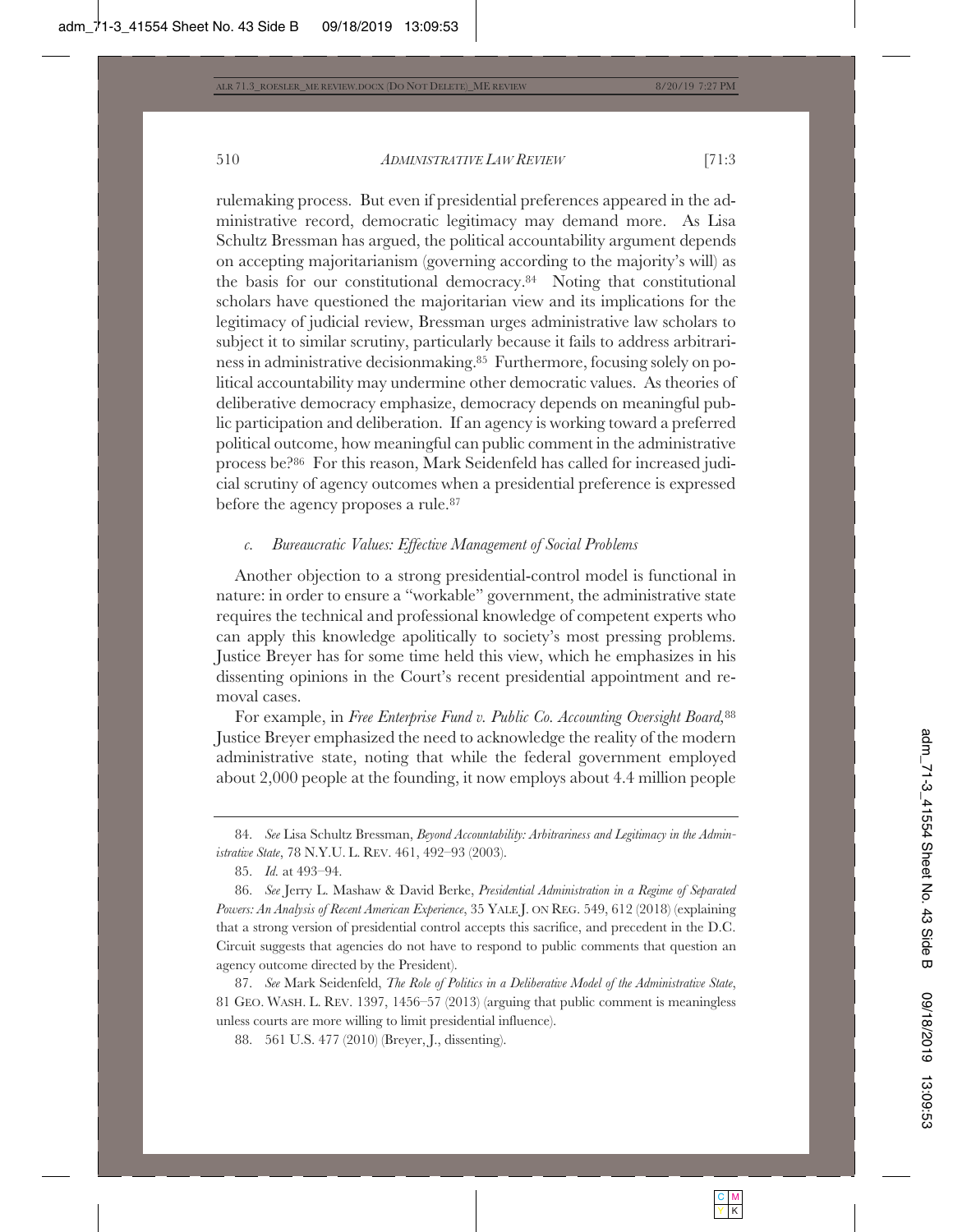to oversee a complex and varied regulatory landscape.89 He argued that Congress is constitutionally permitted to create agencies independent from presidential influence in order to insulate the "technical expertise" necessary for "workable" government.90 These arguments recall the arguments for bureaucratic management put forward at the beginning of the last century. In fact, Justice Breyer cited James M. Landis and Woodrow Wilson in support of his argument that Congress should be able to structure agencies capable of exercising apolitical, neutral expertise.91

Proponents of presidential control dismiss this argument by insisting that political accountability to the President is the paramount constitutional principle. For example, Chief Justice Roberts has noted the irrelevance of efficiency and other functional values to the constitutional inquiry.92 In his view, the growth of the administrative state does not suggest the need for flexibility, but rather a pressing need to ensure political oversight: "The growth of the Executive Branch, which now wields vast power and touches almost every aspect of daily life, heightens the concern that it may slip from the Executive's control, and thus from that of the people."93

This tension between political accountability (to Congress or the President) and bureaucratic expertise has a long history.94 But even if presidential control as a means of accountability appears to be gaining ground, the model of agencies as experts is deeply rooted in administrative law. The Court's decision in *Massachusetts v. EPA*95 is one such example. In the majority's view, the EPA impermissibly based its decision not to regulate greenhouse gases on political preferences rather than reasons grounded in the agency's evaluation of the relevant science.96 Even the case often cited in support of presidential control—*Chevron, U.S.A., Inc. v. Natural Resources Defense Council, Inc.*97 justifies judicial deference to an agency's statutory interpretation by empha-

92. *See id.* at 499 (Roberts, C.J., majority) ("[T]he fact that a given law or procedure is efficient, convenient, and useful in facilitating functions of government, standing alone, will not save it if it is contrary to the Constitution for convenience and efficiency are not the primary objectives—or the hallmarks—of democratic government.") (quoting INS v. Chadha, 462 U.S. 919, 944 (1983) (internal quotations and alterations omitted)).

- 94. *See* Metzger, *supra* note 74.
- 95. 549 U.S. 497 (2007).
- 96. *Id.* at 533–34.
- 97. 467 U.S. 837 (1984).

<sup>89.</sup> *Id.* at 520.

<sup>90.</sup> *Id.* at 531.

<sup>91.</sup> *See id.* (citing J. LANDIS, THE ADMINISTRATIVE PROCESS 23 (1938) and Woodrow Wilson, *Democracy and Efficiency*, 87 ATLANTIC MONTHLY 289, 299 (1901)).

<sup>93.</sup> *Free Enter. Fund*, 561 U.S. at 499.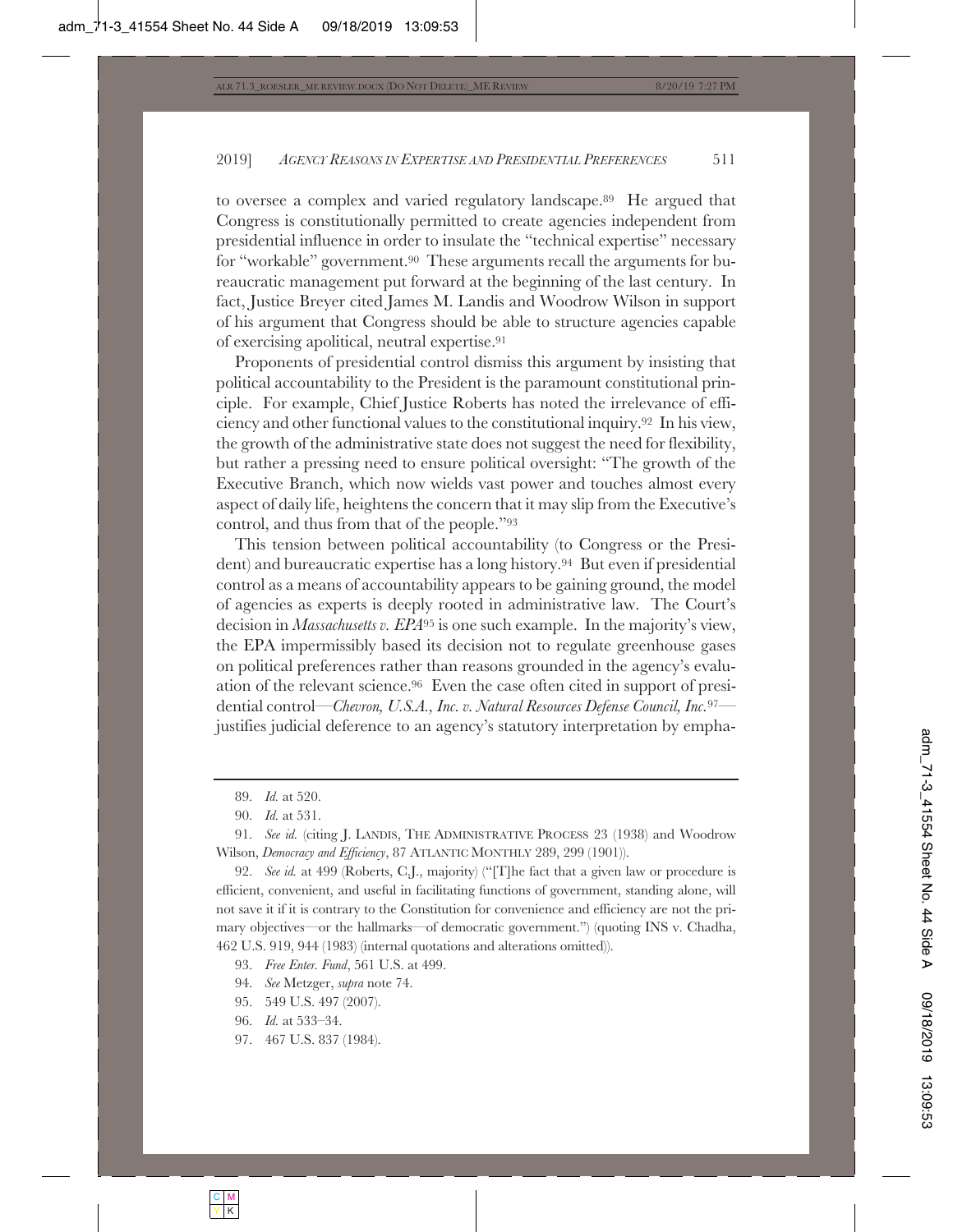sizing that (unlike courts) agencies can claim *both* expertise and political accountability to the Executive.98

Another strand of doctrine regarding judicial review of agency decisions suggests courts should be at their most deferential when agencies make scientific or technical judgments within their areas of expertise. This "superdeference" principle can be traced back to *Baltimore Gas and Electric Co. v. Natural Resources Defense Council, Inc.*,99 in which the Supreme Court claimed to apply heightened deference to decisions by the Nuclear Regulatory Commission: "[A] reviewing court must remember that the Commission is making predictions, within its area of special expertise, at the frontiers of science. When examining this kind of scientific determination, as opposed to simple findings of fact, a reviewing court must generally be at its most deferential."100 Courts frequently quote this language in reviewing agency decisions based on technical and scientific expertise. As Emily Hammond Meazell has demonstrated, courts may quote this language, but nevertheless engage in less deferential hard-look review.101 Even so, the fact that *Baltimore Gas*'s "super-deference" principle is frequently cited is evidence that courts continue to embrace an expertise model of agency decisionmaking.

# II. "RATIONALITY" IN REASON GIVING

Most of the judicial and scholarly debate surrounding the legitimacy of different kinds of reasons assumes that agencies and courts can easily discern the line between expert, technocratic reasons and political, or valueladen reasons. For example, those who support the presidential-control model solve concerns regarding bias in policy-relevant science by requiring agencies to disclose how their decisions were affected by presidential influence, thereby assuming that political reasons can be isolated from "rationalist" conclusions based in agency science.102 For some time, however, scholars in various fields, including law, policy studies, and philosophy, have questioned this conception of rationality.103 These critiques generally agree that policy-relevant science does not produce "objective," neutral judgments, but instead produces contingent forms of socially constructed knowledge.

102. *See infra* PartPresidential-Control Model: Recognizing Political Reasons*.*

103. *See infra* PartQuestioning Scientific Objectivity: Blurring the Line Between Science and Politics*.*

<sup>98.</sup> *Id.* at 865 ("Judges are not experts in the field[] and are not part of either political branch of the Government.").

<sup>99. 462</sup> U.S. 87 (1983).

<sup>100.</sup> *Id.* at 103.

<sup>101.</sup> *See* Meazell, *supra* note 7, at 772.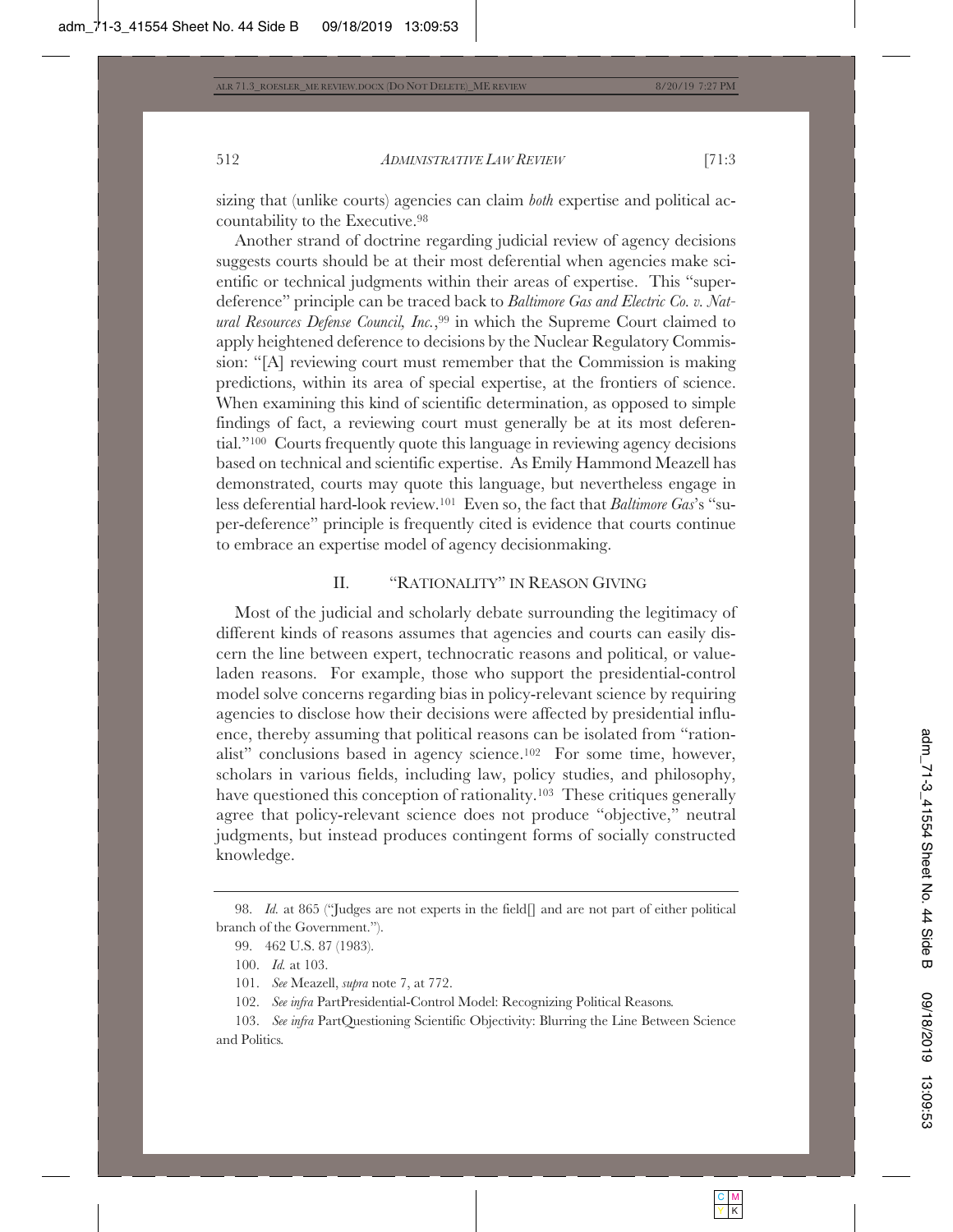## *A. Traditional Rationality: Drawing the Line Between Science and Politics*

Both the presidential-control and expertise models of agency decisionmaking rely on traditional conceptions of rationality that assume technical judgments can be separated from political judgments. The implication is that anyone reviewing an agency's decisionmaking record should be able to differentiate between reasons grounded in scientific evidence and reasons based on presidential preferences. To draw a line between science and politics is not to deny that people often manipulate one to look like the other, but simply to accept that they can and should live in different spheres. Scholars that accept traditional accounts of rationality either explicitly or implicitly adopt this assumption. The next two sections explain different approaches to this line-drawing exercise in more detail.

## *1. Presidential-Control Model: Recognizing Political Reasons*

Given the reality of presidential administration and the normative desirability of a politically accountable administrative state, the presidential-control model supports the legitimacy of political influence in agency rulemaking. The model does not replace expertise with politics; it recognizes the role of both. Kathryn Watts has, for example, argued that the acceptance of political reasons in agency decisionmaking "could help to take some of the political pressure off science creating a more effective separation between science and politics."104 She argues that if agencies were encouraged to disclose political reasons, they would be less likely to cloak political reasons in scientific language and more likely to give "science its own rightful place that is separate from political or value-laden considerations."105 This separation depends, as Watts and others have argued, on certain constraints, namely the two constraints discussed below: congressional limits on what factors agencies may consider and increased disclosure of political influence in the rulemaking process.

## *a. Statutory Lines*

One seemingly uncontroversial limit on political reason-giving is Congress's intent under the relevant statute. As discussed above, in justifying the presidential-control model, Justice Kagan argues that courts should presume congressional silence evinces an intent to permit the President to direct agency policy.106 Most statutes are silent on the matter. But as Professor Watts has observed, this does not resolve the question of whether agencies

<sup>104.</sup> Watts, *Proposing a Place for Politics*, *supra* note 16, at 40.

<sup>105.</sup> *Id.*

<sup>106.</sup> *See infra* PartThe Legitimacy of Political Reasons*.*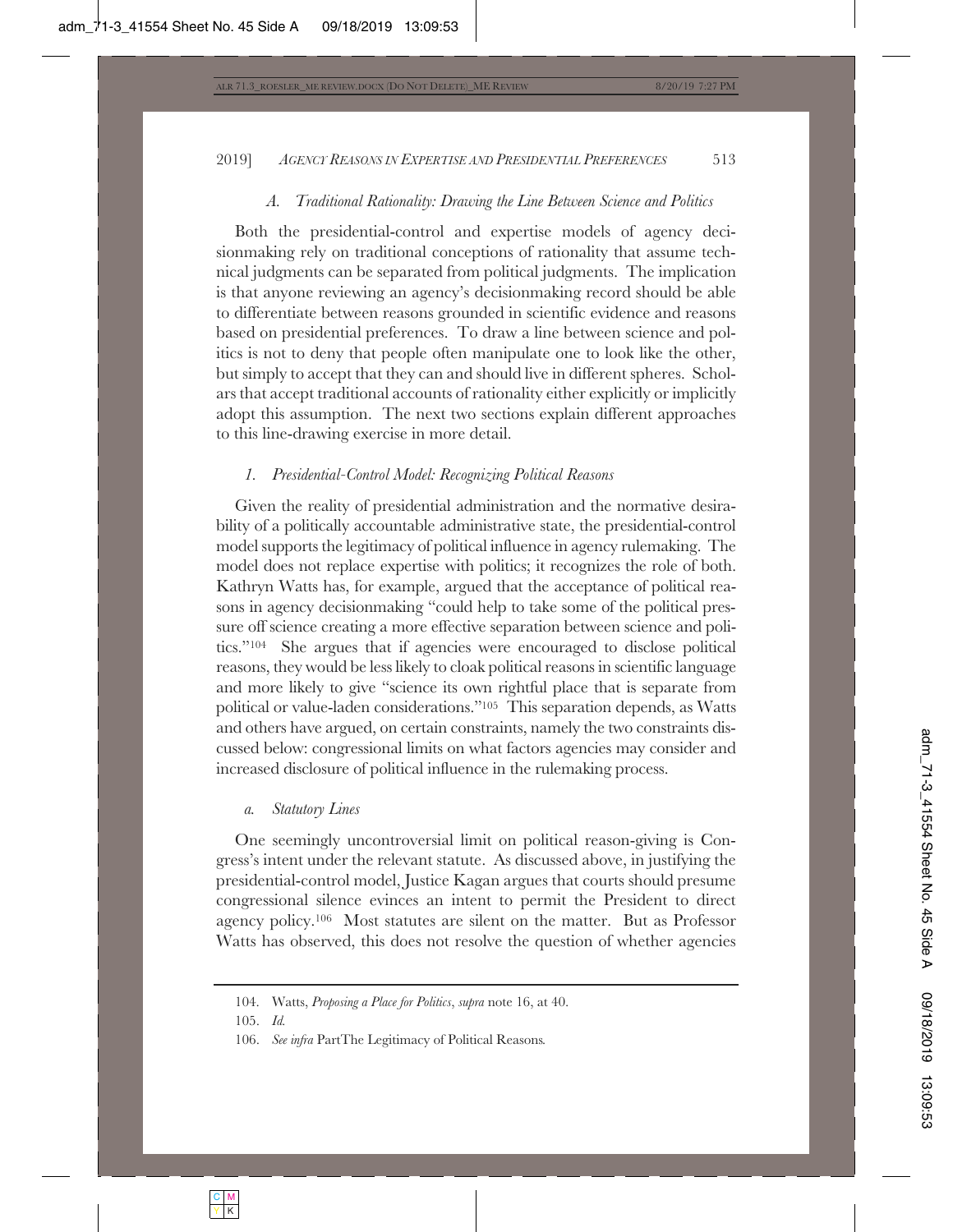may rely on presidential preferences in all cases. Her solution is to examine the substance of political reasons to ensure fidelity to the statute: agencies may consider presidential preferences "[s]o long as the substance of suggestions emanating from the White House relate[s] to policy choices and public values falling within the general rubric of the relevant statutory regime and so long as procedural requirements are not violated."107 This "statutorily facing rule," as she calls it, ensures that the agency does not rely on reasons clearly outside the statutory text.108

Professor Watts illustrates how this approach could constrain political influence by applying it to the Obama Administration's handling of over-thecounter status of the contraceptive drug Plan B, popularly known as the "morning after" pill. In 2011, the Federal Drug Administration (FDA) concluded that Plan B be should be approved for over-the-counter purchase by women under seventeen years of age.109 Obama's Secretary of Health and Human Services, Kathleen Sebelius, nevertheless directed the FDA to deny the application for over-the-counter status, a decision that appeared motivated by political concerns on the eve of an election year.110 Because the FDA's statutorily defined task was to decide whether Plan B was "safe and effective" for over-the-counter purchase, Professor Watts concludes (as did the district court) that political influence rendered the FDA's decision arbitrary and capricious.111 In her view, more "generalized judgments about the morality of teen sex or the ethics of birth control" would likewise fall outside of the "safe and effective" inquiry.112

## *b. Agency Disclosure of Political Reasons*

In addition to adherence to statutory text, proposals to recognize the legitimacy of political reasons also recommend measures to require or encourage agencies to disclose presidential influence during the rulemaking process. Nina Mendelson favors statutory rules that require disclosure of views expressed in interactions with other agencies, including OMB, during the rulemaking process and perhaps as part of the general statement of basis and purpose for the final rule under the APA.113 These disclosure rules would

109. *See id.* at 709 (inferring that Plan B was already available over the counter for people over 17).

113. Nina A. Mendelson, *Disclosing "Political" Oversight of Agency Decision Making*, 108 MICH.

L. REV. 1127, 1164 (2010) (noting that in the absence of a statutory disclosure requirement,

<sup>107.</sup> Watts, *Controlling Presidential Control*, *supra* note 14, at 731–32.

<sup>108.</sup> *Id.* at 731.

<sup>110</sup>*. See id.*

<sup>111.</sup> *Id.* at 732.

<sup>112.</sup> *Id.*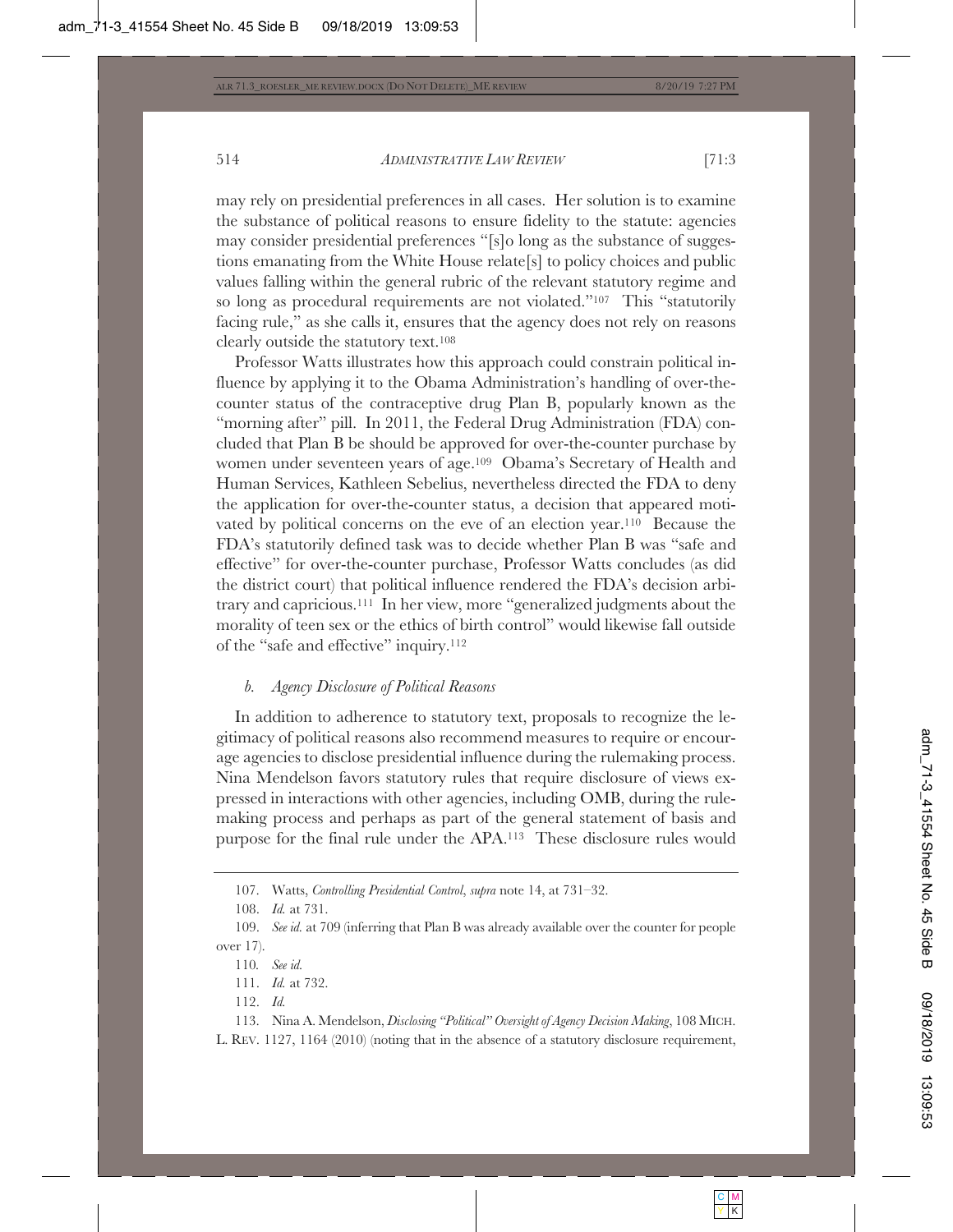not require detailed transcripts of these communications but would require some explanation of how presidential views affected the agency's final decision—for example, a rule requiring disclosure of OMB's economic cost-benefit analysis and how it changed (or not) the final rule.114

In addition to disclosure rules, Kathryn Watts has emphasized the critical role of the courts in encouraging transparency through disclosure of political reasons.115 She proposes that courts recognize some political reasons as legitimate for purposes of arbitrary-and-capricious review and *Chevron* review of agencies' statutory interpretations.116 By recognizing their legitimacy, agencies will have an incentive to disclose political reasons.117 For example, an agency might disclose a presidential preference as the reason for picking one reasonable interpretation of a statute over another at *Chevron* step two.118

These proposals bifurcate judicial review of agency reasons into political and expert reasons, essentially affording more deference to political reasons (within the bounds of a statute) but leaving "the legal and expertise-laden aspects of [an agency's] decision . . . as susceptible to judicial review as before."119 So, for example, the Clean Air Act's provision that requires the EPA to set national ambient air quality standards "requisite to protect the public health" within "an adequate margin of safety"120 requires both policy and scientific judgments.121 As Mendelson explains, "[a]lthough 'requisite' and 'adequate' both implicate policy issues, the standard still requires the agency to perform significant expert work relating to the health and safety issues presented by a particular air pollutant."122 She acknowledges that this is a line-drawing exercise but concludes that the risk that a technical issue could be characterized as a policy issue (and therefore receive greater deference) is minimal.123 But as the examples in Part IV illustrate, the risk may be greater than she assumes.

an executive order or agency rules could impose disclosure requirements).

114. *Id.*

- 116. *Id.*
- 117. *Id.*

118. *See id.* (stating that under *Chevron*, agencies are not necessarily required or incentivized to disclose the impact of presidential influence on its legal conclusions, but if conceptualized in tandem with arbitrary-and-capricious review, agencies may be incentivized to disclose presidential influence).

119. Mendelson, *supra* note 113, at 1174.

- 120. 42 U.S.C. § 7409(b)(1) (2006).
- 121. Mendelson, *supra* note 113, at 1173.
- 122. *Id.* at 1173–74.

123. *See id.* at 1174 (acknowledging that some issues will clearly be more technical or legal and that drawing precise boundaries would be challenging).

<sup>115.</sup> *See* Watts, *Controlling Presidential Control*, *supra* note 14, at 737–38.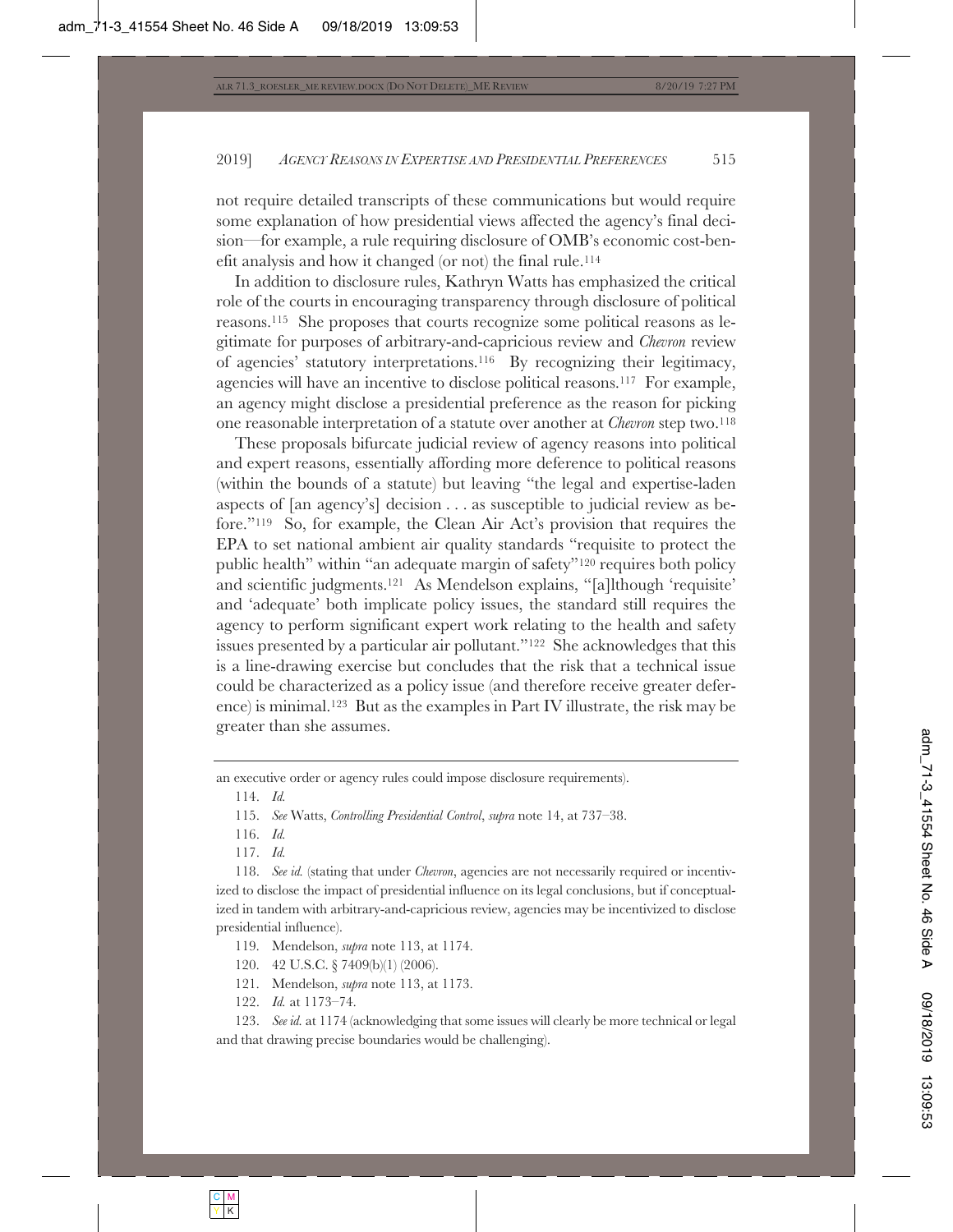## *2. Expertise Only: Rejecting Political Reasons*

The expertise model of agency decisionmaking has long been at the center of judicial doctrine, particularly the hard-look review advocated by Judge Leventhal. The reason-giving requirement of judicial review is essentially an *expert* or professional reason-giving requirement. Although courts, including the Supreme Court, have acknowledged that presidential preferences do influence agency outcomes, they have for the most part required agencies to justify their decisions in the neutral language of policy-relevant science and economic analysis.124

Jody Freeman and Adrian Vermeule have argued that this judicial preference for technical reasons results in "expertise forcing," which may cause agencies to cloak policy judgments in technical language or force them to act when sound political reasons caution restraint.<sup>125</sup> They explain the majority's approach in *Massachusetts v. EPA*, for example, as a reaction to the politicization of administrative rulemaking:

[T]he majority believed that EPA was postponing the statutory judgment not because of the social benefits of waiting for more information, or as a result of a careful calibration by the agency of the costs and benefits of further delay given its resource constraints in light of other pressing priorities, or for other valid reasons. . . . Rather, EPA was postponing its decision in order to duck cross-cutting political pressures from the White House and business-friendly interest groups, on the one hand, and from green interest groups, scientists, and many states, on the other.126

Thus, to cure the abuses of political influence, the Court drew a clear line, recognizing the validity of expert reasons only.

124. Two cases are often cited to support the notion that although political motives do influence administrative outcomes, courts will only look at the neutral, apolitical reasons in the administrative record. In *United States v. Morgan* (*Morgan IV)*, involving an agency adjudication that made four trips to the Supreme Court, the Court admonished the district court for "prob[ing] the mental processes" of the agency decision maker. 313 U.S. 409, 422 (1941). In addition, Judge Wald, writing for a panel of the D.C. Circuit in *Sierra Club v. Costle*, concluded that the EPA had not violated the Clean Air Act or due process by failing to disclose a meeting with the President as long as the final rules were based on neutral "information and data" in the record as required by statute. 657 F.2d 298, 407 (D.C. Cir. 1981). A narrow Supreme Court majority recently reaffirmed this approach to political pretext in reasoned decisionmaking, acknowledging the permissibility of political reasons under the APA while emphasizing that an agency's stated reason for a decision must "match the explanation" the agency gives for its decision. Dep't of Commerce v. New York, No. 18-966, slip op. at 27 (S. Ct. June 27, 2019). The Court held that the Secretary of Commerce's sole justification for the decision to reinstate a citizenship question on the 2020 census questionnaire was "contrived" because it was "incongruent with what the record reveals about the agency's priorities and decisionmaking process." *Id.* at 28.

125. Freeman & Vermeule, *supra* note 9.

126. *Id.* at 82.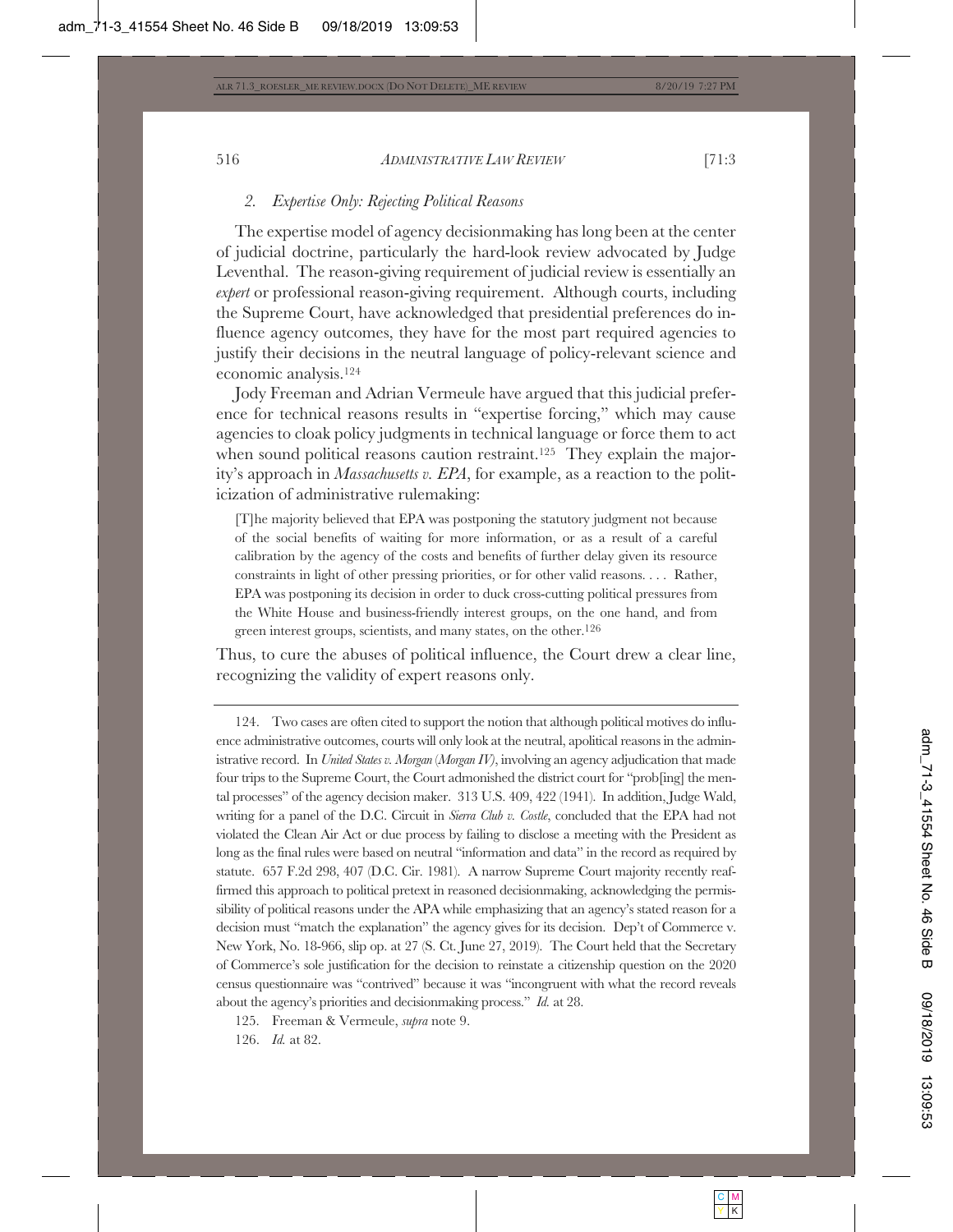Contemporary legal scholars who caution against legitimizing political reasons also draw lines between political reasons and expertise.127 These scholars recognize the blurry nature of these lines to various extents. For example, Jodi Short acknowledges that value-laden choices affect expert judgments, but nevertheless makes a compelling argument that courts should continue to require reasoned (namely rational) justifications.128 To permit political reason-giving, she argues, would result in few, if any, benefits and impose serious costs by "erod[ing] the social mechanisms that shape agencies as organizations and discipline their day-to-day activities."129 Deliberative theorists such as Mark Seidenfeld similarly emphasize the costs associated with political reason-giving.<sup>130</sup> In his view, agency professionals can and do deliberate in reasoned ways, using their disciplinary expertise to make "factual determinations and predictions" and identify the trade-offs among policy choices.131 He urges courts to safeguard this deliberative process through hard-look review and increased scrutiny of rulemaking processes directed by the President.132

Moreover, recognizing the reality of White House meddling in the administrative process, Lisa Heinzerling has called for the reevaluation of judicial precedent that condones this influence.133 She acknowledges the interrelated

127. For example, Glen Staszewski has argued that neutral reason giving arising from agency deliberation produces optimal results: "[T]he underlying hope is that if we take unduly partial reasons for acting off the table, provide decisionmakers with the best available empirical information, and encourage them to resolve the problem through deliberations that are conducted in a spirit of mutual respect and cooperation, the final policy decision is likely to be the most legitimate and meritorious option under the circumstances." Glen Staszewski*, Reason-Giving and Accountability*, 93 MINN. L. REV. 1253, 1288 (2009); *see also* Evan J. Criddle, *Fiduciary Administration: Rethinking Popular Representation in Agency Rulemaking*, 88 TEX. L. REV. 441, 471 (2010) (proposing a Madisonian model of agency decision makers as trustees, or fiduciaries, drawing upon their expertise to deliberate in the interests of the public). Expertise also plays an important role in how Emily Hammond Meazell resolves the "deference dilemma" created by congressional delegation of an issue to more than one agency. *See* Emily Hammond Meazell, *Presidential Control, Expertise, and the Deference Dilemma*, 61 DUKE L.J. 1763, 1803 (2012) (arguing that "the locus of expertise in a given multiagency scheme might be indicative of a congressional purpose to favor one agency over another").

128. *See* Jodi L. Short, *The Political Turn in American Administrative Law: Power, Rationality, and Reasons*, 61 DUKE L.J. 1811, 1880 (2012).

132. *See id.* at 1448, 1456–57.

133. *See* Lisa Heinzerling, *The FDA's Plan B Fiasco: Lessons for Administrative Law*, 102 GEO. L.J. 927, 929–30 (2014).

<sup>129.</sup> *Id.* at 1816.

<sup>130.</sup> *See* Seidenfeld, *supra* note 87, at 1453–54.

<sup>131.</sup> *Id.* at 1446.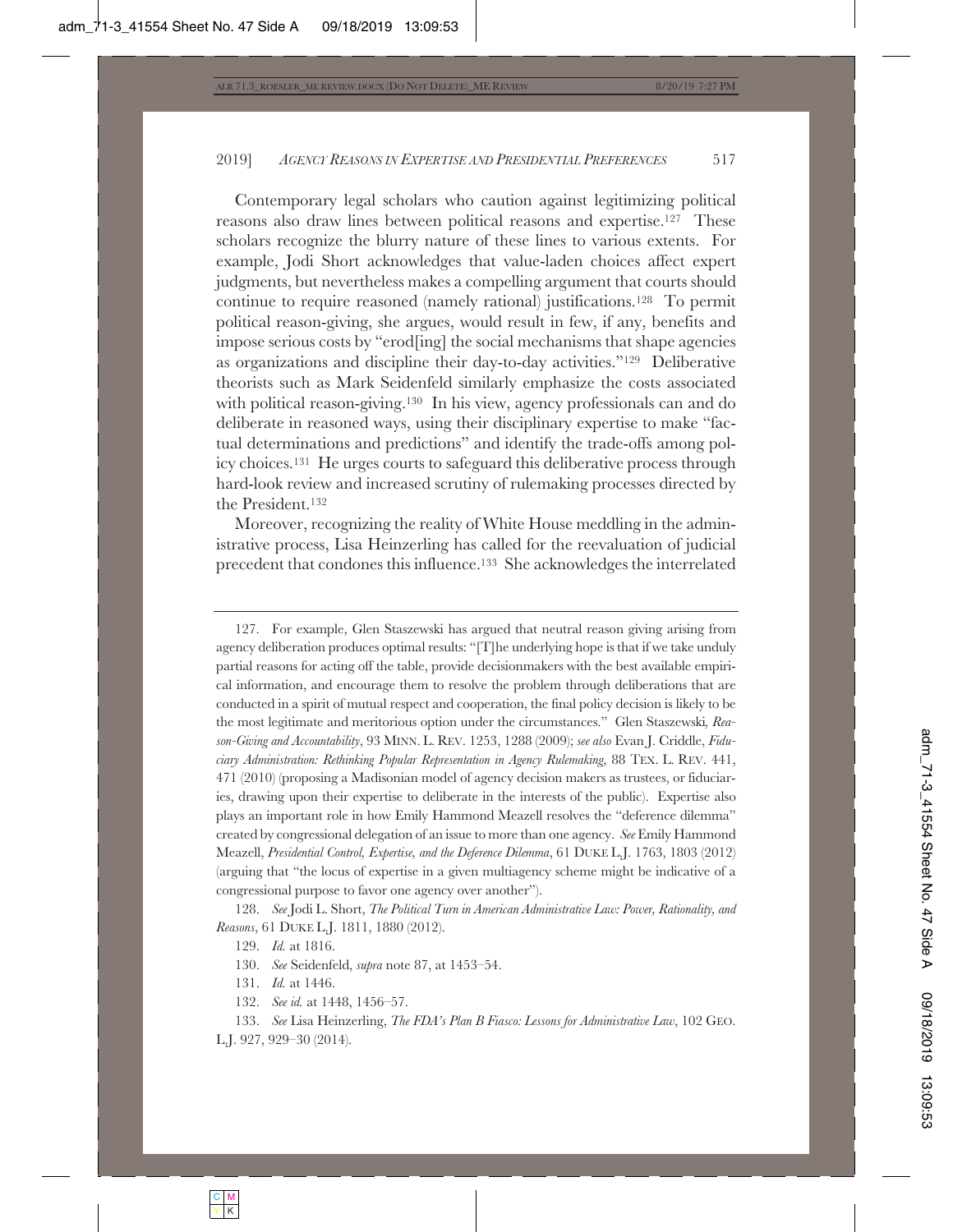nature of policy and technical judgments but uses administrative norms as a guide to draw lines between legitimate policy choices and political manipulation.134 For example, in the Plan B context, she notes how the FDA's rejection departed from "ordinary practice," and stresses that "value judgments should embody sound technical assumptions and pay their respects to the underlying statutory scheme."135 This too is a line-drawing exercise that requires an assessment of which value judgments are legitimate and which expert judgments are "sound."

# *B. Questioning Scientific Objectivity: Blurring the Line Between Science and Politics*

Both the presidential-control and the expertise models accept traditional notions of rationality. Although they recognize that political outcomes can be cloaked in technical, scientific explanations, the underlying assumption is that objective scientific knowledge nevertheless exists. The "cloaking" of political influence is therefore a manipulation of that objective reality. Often courts characterize scientific theories and knowledge as "facts," implying that they convey a kind of empirical truth that can be verified.

But as the following section illustrates, scientific knowledge is best understood not as fact or truth, but as theory that approximates truth and is subject to ongoing processes of confirmation. The contingent nature of scientific understanding means that uncertainty is an inherent feature of scientific knowledge. Moreover, uncertainty can extend to basic premises and methodologies of science, making policy-relevant science susceptible to valueladen judgments that can be difficult to see. Not surprisingly, these inherent features of scientific knowledge have inspired critical assessments from other disciplines, including policy studies, that have embraced post-positivist critiques of rationality. These three threads—the uncertainty intrinsic in science, the value-laden judgments in scientific design, and post-positivists critiques of scientific objectivity—undercut attempts to divide the political from the scientific.

# *1. The Nature of Scientific Knowledge*

We often think about science, particularly the natural sciences, as the epitome of objective, rational thought. Modern science is one of the legacies of the Enlightenment, also known as the Age of Reason. The industrial revolution, modern medicine, air and space travel, the digital age and so much more are products of scientific knowledge. If the theories that underlie these

<sup>134.</sup> *Id.* at 987.

<sup>135.</sup> *Id.*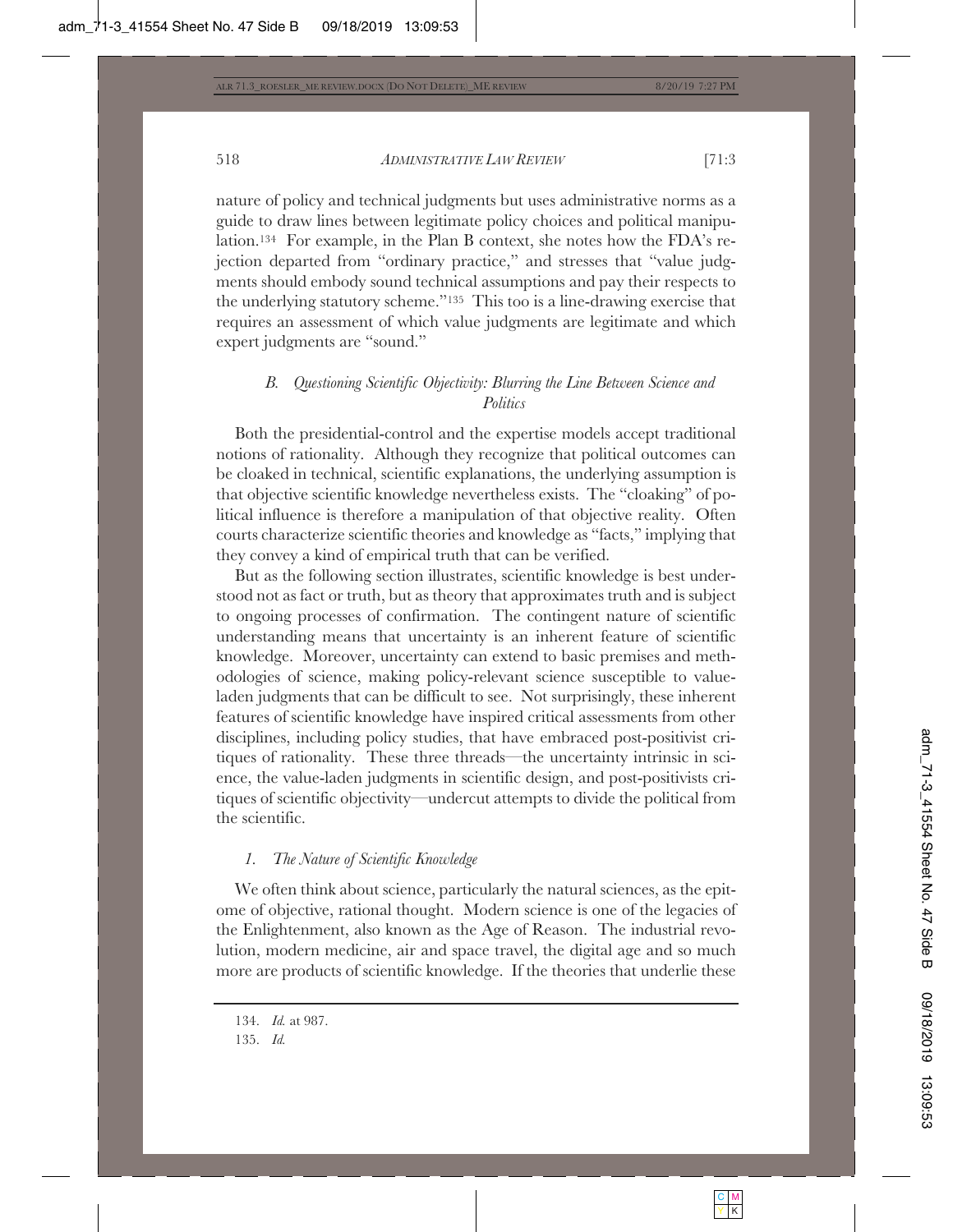modern advances were not "true," then planes would fall from the sky and penicillin would not stop infections. Indeed, proponents of scientific realism within the philosophy of science make just such an argument, which they call the "No-Miracles Argument."136 In essence, they argue that the best explanation for the successful application of scientific theories is that these theories are at least "approximately true."137

Why "approximately" true? First, science relies on inductive, rather than deductive reasoning, which generalizes based on relatively small samples.138 For example, in blind, randomized clinical trials (the gold standard), one group is given the drug while the "control" group is given a placebo. If the drug has a given effect on a sufficient number in the first group but not the second, scientists might make an inference that the drug produces this effect in all people. This inference does not follow *directly* from the premise that the drug produces this effect on the people in the clinical trial because it relies on the generalization that all people are similar in relevant ways to the people in the drug trial—a generalization that requires yet another inductive inference.<sup>139</sup>

Scientists realize this, of course, which is why the various scientific disciplines have professional norms and methods that, if followed, strengthen the reliability of scientific theories and conclusions. Scientists speak in terms of "confirmation" rather than truth, often using probability theory to test the strength of an inductive inference.140 The most widely used approach, frequentism, uses statistical analyses to test hypotheses, usually against each other or the "null" hypothesis.141 Using this approach, a correlation between a drug and a given effect in a clinical trial would be statistically significant if the analysis shows a certain probability value (usually a value less than .05).142 This analysis essentially means that the observed effect of the drug would occur by chance only one out of twenty times.143

Even if scientific theories successfully survive rigorous processes of confirmation, they cannot be described as facts in the same way we describe our

143. *See id.*

<sup>136.</sup> STATHIS PSILLOS, SCIENTIFIC REALISM: HOW SCIENCE TRACKS TRUTH 70-71 (1999).

<sup>137.</sup> *Id.* at 71 (quoting Hilary Putnam, 1 Philosophical Papers: Mathematics, Matter and Method 73 (1975)).

<sup>138.</sup> *See* KENTW.STALEY,AN INTRODUCTION TO THE PHILOSOPHY OF SCIENCE 6–7 (2014). 139. *See id.*

<sup>140.</sup> *See* Franz Huber, *Confirmation and Induction*, INTERNET ENCYC. OF PHILOSOPHY, https://www.iep.utm.edu/conf-ind/ (last visited May 19, 2019).

<sup>141.</sup> *See* STALEY, *supra* note 138, at 140–42.

<sup>142.</sup> *See* Kelly Servick, *It Will Be Much Harder to Call New Findings 'Significant' if This Team Gets Its Way*, SCIENCE (July 25, 2017), https://www.sciencemag.org/news/2017/07/it-willbe-much-harder-call-new-findings-significant-if-team-gets-its-way.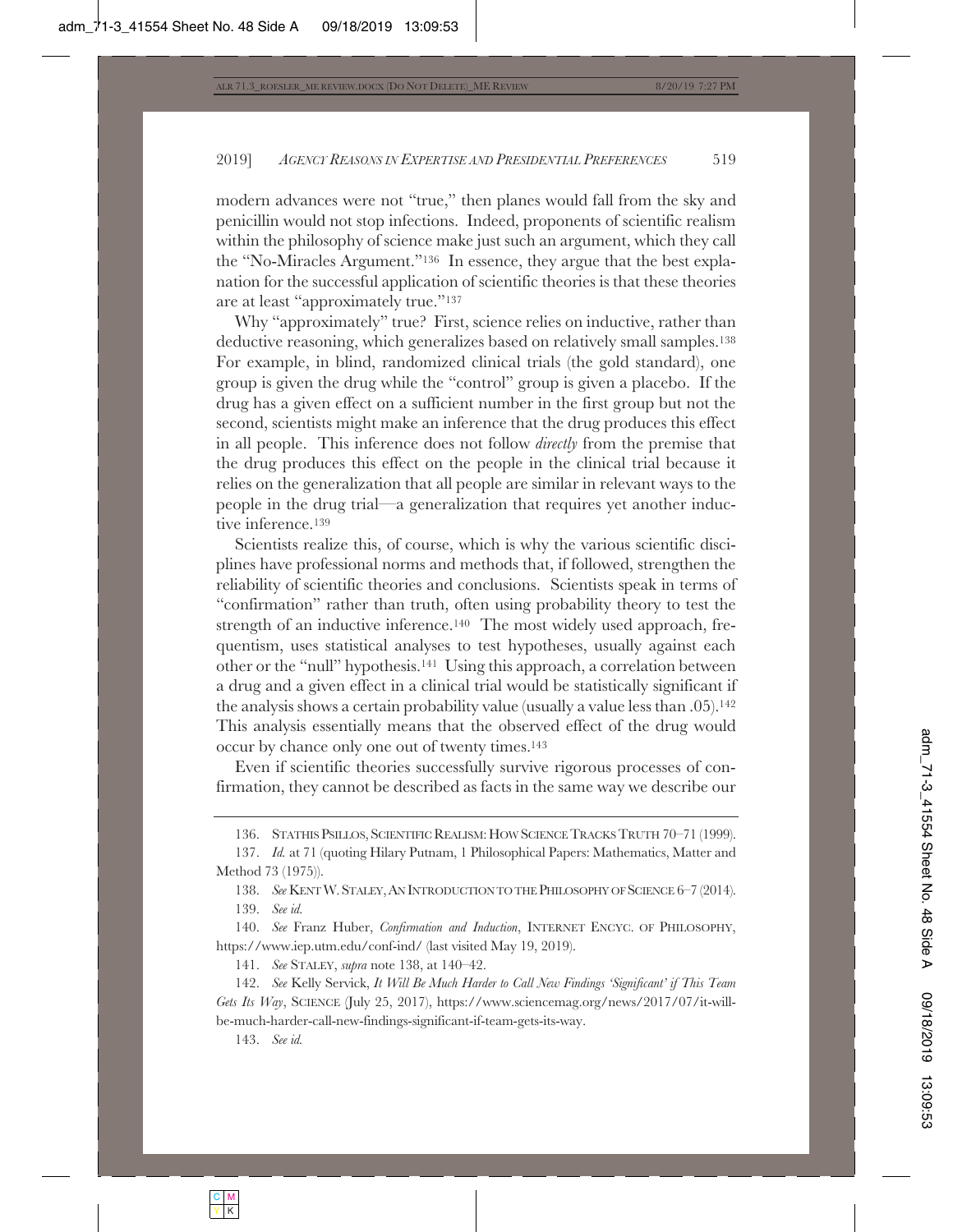empirical observations as facts. Scientific understanding is always contingent and subject to some uncertainty. Moreover, some fields of scientific inquiry, such as climate change, use complex models to test hypotheses and predictions. The climate system has five components: the atmosphere, hydrosphere, cryosphere, land surface, and biosphere.144 Modeling this complex system on multiple temporal and spatial scales and accounting for various external and internal influences is difficult indeed.145 Climate scientists therefore rely on computer simulations based on a range of assumptions about the climate system.146 Although scientists have a range of methods to strengthen the reliability of models, some uncertainties and inconsistencies are unavoidable.

Given the inherent uncertainty in scientific theory, it is tempting to fall back on the idea that something like the "scientific method" can be used to identify rational scientific reasoning. At one time in history, Karl Popper's criterion of falsification147 had some purchase (and indeed, courts still use it today), but it suffers from an underdetermination problem and fails to distinguish the scientific from the unscientific.148 Consider the claim that creationism or intelligent design is a scientific theory. These theories do indeed make a number of falsifiable and testable predictions, such as the age of the earth, making them no less scientific than evolution using falsification as the sole criterion.149

Furthermore, a uniform set of scientific methods or practices is difficult to identify given the diversity in the sciences, as philosopher Paul Dicken has explained: "There is an enormous difference in approach and outlook across the sciences, from the theoretical branches of the physical sciences to the more hands-on end of the biological sciences, and without even getting into the more murky waters of the social sciences."150 In other words, the underlying methodologies of science involve *value-*laden choices.

149. *See* DICKEN, *supra* note 17, at 18.

150. *See id.* at 104–05. The methods and practices of the various sciences, Dicken argues, depend on underlying social and political factors. *Id.* at 105.

<sup>144.</sup> *See* WORKING GROUP I, IPCC, CLIMATE CHANGE 2001: THE SCIENTIFIC BASIS 87 (J.T. Houghton et al eds., 2001).

<sup>145.</sup> *See* WORKING GROUP I, IPCC, CLIMATE CHANGE, THE PHYSICAL SCIENCE BASIS 138 (Thomas F. Stocker et al. eds., 2013).

<sup>146.</sup> *See id.*

<sup>147.</sup> KARL R. POPPER, THE LOGIC OF SCIENTIFIC DISCOVERY 113 (Routledge 1992).

<sup>148.</sup> To test a hypothesis, a scientist must rely on a number of "auxiliary" assumptions, any one of which could be the reason an experiment appears to falsify a theory. Experimental observations therefore "underdetermine" the theories that they test. *See* STALEY, *supra* note 138, at 26.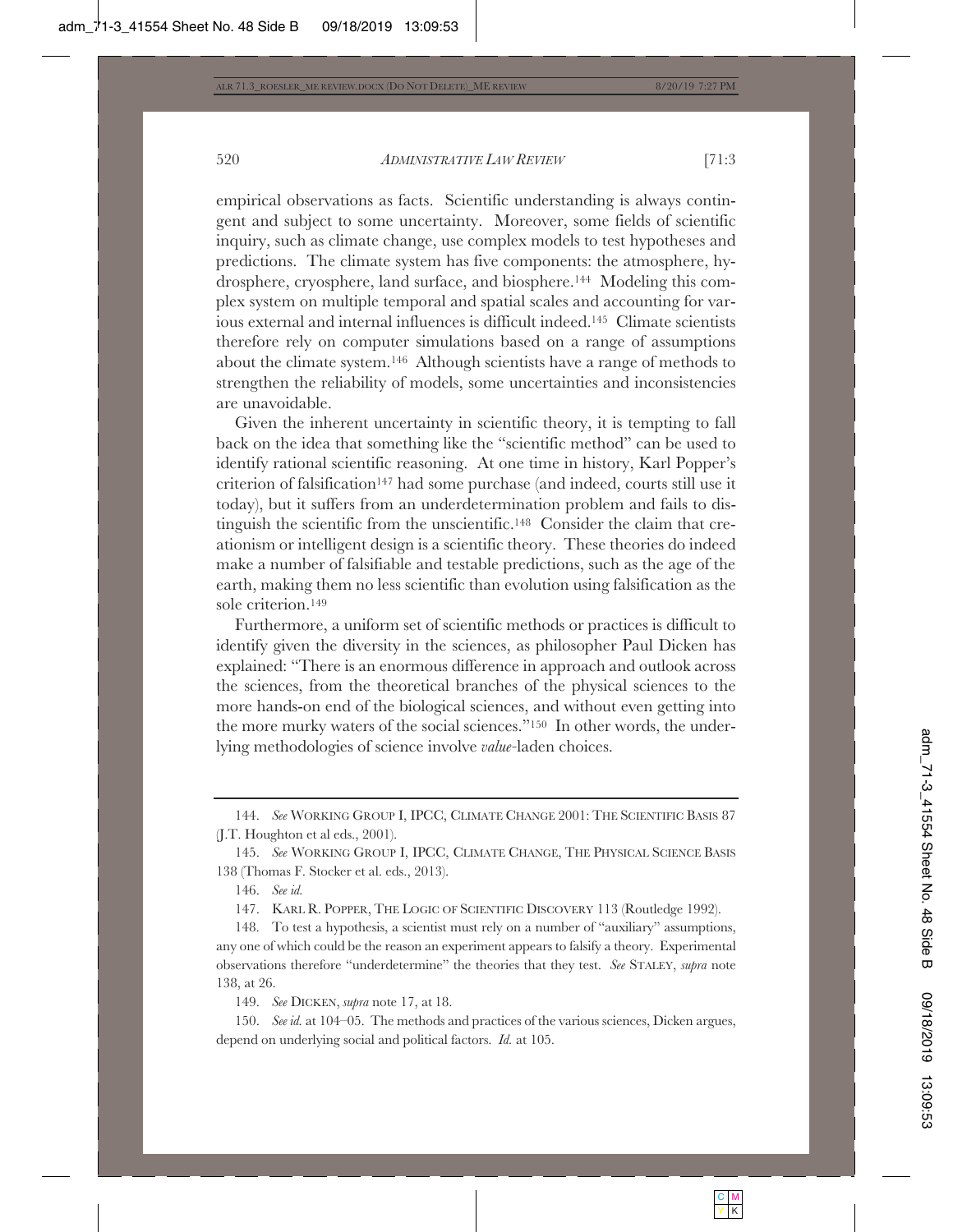### *2. Value Judgments in Policy-Relevant Science*

Environmental law scholars have long recognized that value judgments shape scientific inquiry, particularly in policy-relevant science. Indeed, Wendy Wagner's seminal article on the "science charade" detailed many years ago the ways in which agency scientists and policymakers hide the "trans-scientific" decisions behind their quantitative toxics standards and risk assessments in order to make them look more definitive and obscure uncertainties.151 These uncertainties are not those inherent in scientific inquiry described above; they are uncertainties created by questions science simply cannot (yet) answer in practice.152 For example, risk assessments of chemical toxicity in humans often rely on data produced in animal studies. If exposure at X level in mice produces cancer, what level of exposure will produce cancer in humans? Because we cannot conduct the human studies that would yield answers, this is a scientific question, but one science cannot resolve.153 The answer requires an assumption based on a value judgment regarding how risk averse the standard should be.

Even methodological choices incorporate what might be characterized as political choices. For example, in the frequentist statistical analysis used to test the strength of a hypothesis, scientists test a possible association or correlation against the "null" or no-effect hypothesis.154 So, if a researcher wants to know whether a drug causes a particular health effect, she tests this research hypothesis against the hypothesis that the drug will have no such effect. This conventional approach structures the statistical analysis in a way that minimizes the risk of rejecting the null hypothesis (no effect) when it is true (Type I error), rather than minimizing the risk of rejecting the hypothesized association (Type II error) when it is true.155 The upshot is that the conventional approach incorporates a less precautionary risk preference. The test is constructed to be more cautious about finding no effect than it is about finding an actual association (e.g., a drug and a health effect).156 It

155. *Id.*

156. One scholar explains the bias for Type I error and its consequences for environmental policies: "[C]onsider a null hypothesis such as, for instance, 'chemical x does not produce effect y.' Accordingly[,] the statistical test is set to be less careful about failing to detect a relation between x and y when one does exist. In other words, the actual statistics strictly require a high degree of certainty of harm before any preventive actions are suggested, whereas a precautionary approach calls for action even though scientific certainty has not yet been achieved." *Id.*

<sup>151.</sup> Wagner, *supra* note 8, at 1629.

<sup>152.</sup> *Id.* at 1619.

<sup>153.</sup> *See id.* at 1621 (affirming testing on humans is directly prohibited by ethics rules).

<sup>154.</sup> Elisa Vecchione, *Science for the Environment: Examining the Allocation of the Burden of Uncertainty*, 2 EUR. J. RISK REG. 227, 230 (2011).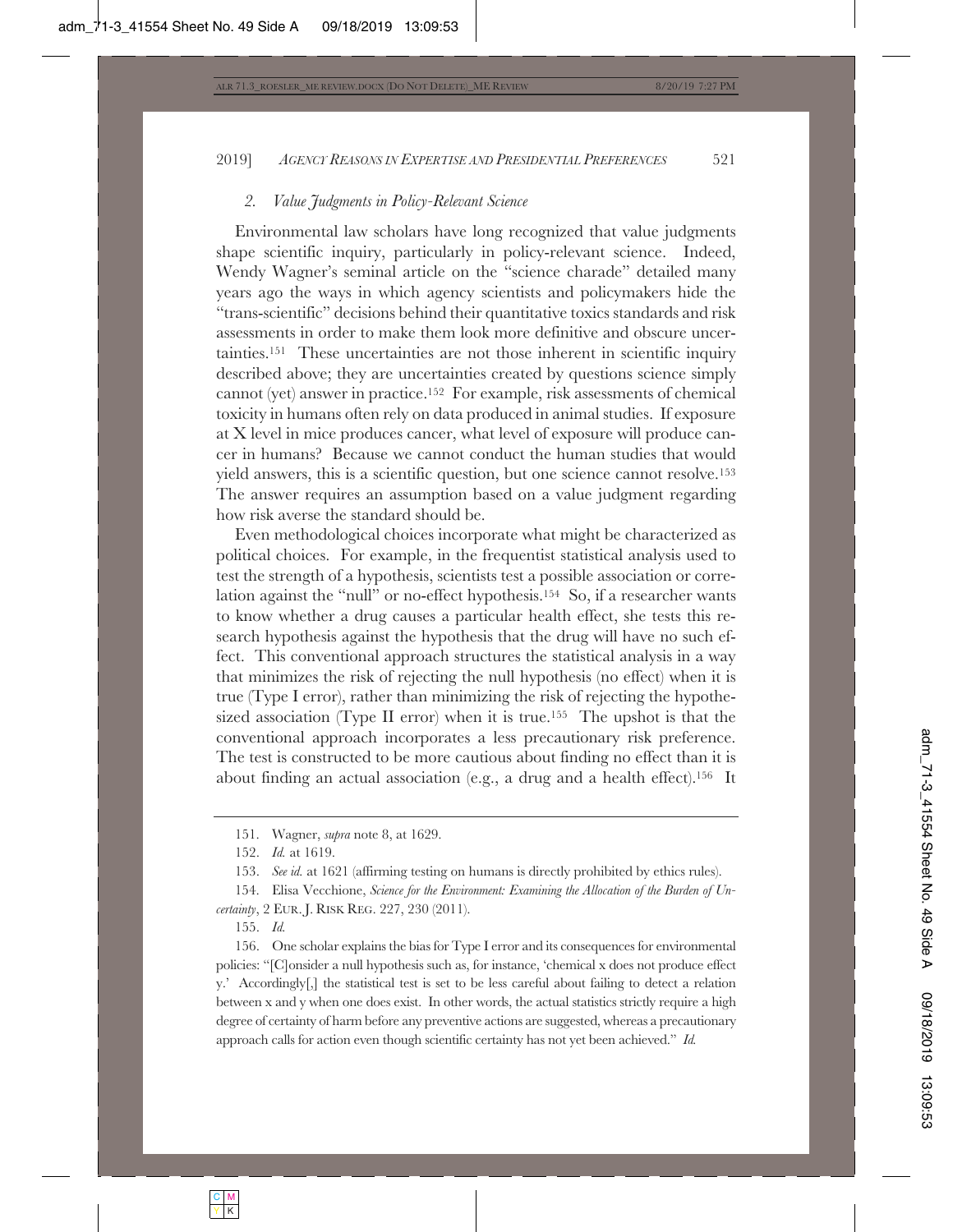effectively requires more certainty before acting to mitigate a risk.

Many of these methodological choices intentionally or unintentionally have distributional consequences that implicate environmental justice concerns. For example, as Catherine O'Neill has detailed, the EPA has historically used present-day data to calculate how much fish people eat.157 The agency used the resulting "fish consumption rate" to set water quality criteria and standards.158 But because the standards are based on existing practices, they establish limits that "support only modest levels of fish intake (relative to those that would be healthful or that would be consonant with heritage practices in the fishing tribes)."159 She argues that because existing practices may reflect risk-avoidant behaviors, the EPA should be assessing exposure based on consumption rates that further human health and tribal heritage practices.160 Another recent and very clear example of a policy choice embedded in methodological choices about data is the Trump administration's new \$1– 7/ton social cost of carbon.161 The cost is shockingly low because it completely ignores the costs of global warming outside the United States, a value judgment that the costs of carbon pollution to the world's most vulnerable populations are irrelevant.

Value judgments and trans-scientific questions are unavoidable, of course, because environmental and public health statutes delegate broad authority to agencies. The EPA is, for example, charged with setting national ambient air quality standards that are "requisite to protect the public health" within "an adequate margin of safety."162 Given this broad charge, it is perhaps not surprising that two different EPA administrators (from different political parties) approved different revised National Ambient Air Quality Standards (NAAQS) standards for ozone on the exact same administrative record. As Thomas McGarity has argued, neither decision was irrational.163 The underlying science could not definitively pinpoint a threshold level for unsafe exposure to ozone.164 As such, the administrators' differing conclusions reflected their different value judgments about the costs and benefits of a precautionary

<sup>157.</sup> *See* Catherine A. O'Neill, *Exposed: Asking the Wrong Question in Risk Regulation*, 48 ARIZ. ST. L.J. 703, 705 (2016).

<sup>158.</sup> *Id.*

<sup>159.</sup> *Id.* at 708.

<sup>160.</sup> *Id.* at 711.

<sup>161.</sup> Brad Plumer, *Trump Put a Low Cost on Carbon Emissions. Here's Why It Matters*, N.Y.TIMES (Aug. 23, 2018), https://www.nytimes.com/2018/08/23/climate/social-cost-carbon.html.

<sup>162.</sup> Clean Air Act § 109(b)(1), 42 U.S.C. § 7409(b)(1) (2012).

<sup>163.</sup> *See* Thomas O. McGarity, *Science and Policy in Setting National Ambient Air Quality Standards: Resolving the Ozone Enigma*, 93 TEX. L. REV. 1783, 1783 (2015).

<sup>164.</sup> *See id.* at 1786.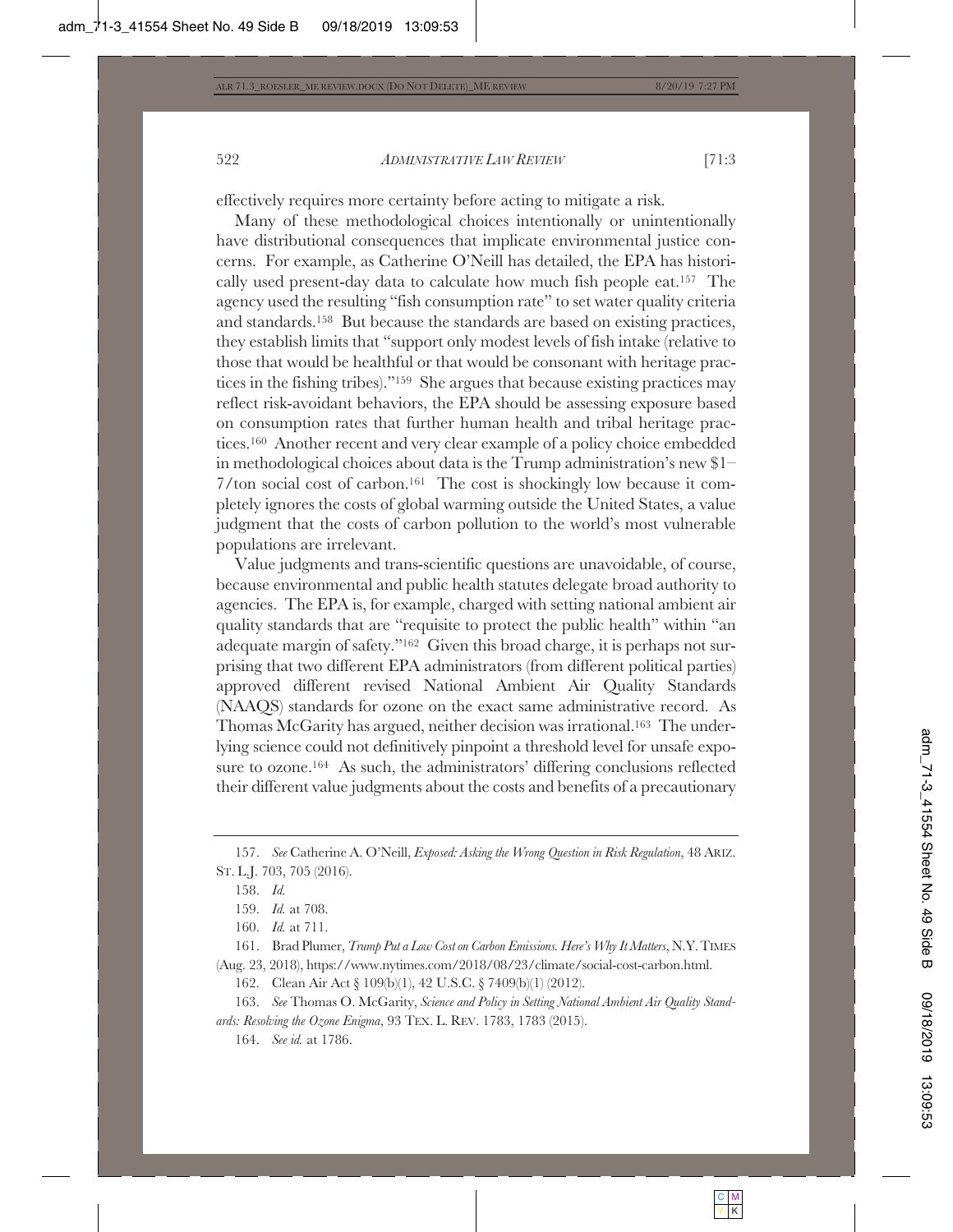approach to risk regulation when risks are uncertain.165

These science-policy decisions under broad statutory mandates make linedrawing under the presidential-control model difficult to say the least. Consider the FDA's failure to approve the contraceptive Plan B for over-thecounter use by girls and women of all child-bearing ages. As discussed above, one proposal under the presidential-control model is to look to the agency's statutory mandate. Professor Watts argues that the political interference in the FDA's decision regarding Plan B was improper because the statute required the agency to decide whether the drug is "safe and effective" for the proposed use.166 This language, in her view, limits the agency's inquiry to scientific evidence and prohibits political influence. But how is "safe and effective" more constraining than "requisite to protect the public health"?

In the case of Plan B, there is no doubt that political influence vetoed the consensus of career officials at the FDA. It is also true that the decision departed from the FDA's typical practice in various ways. For example, the FDA had not previously made distinctions among adolescents based on their less mature cognitive development; instead, the FDA had routinely based safety determinations for adolescents on studies of adults or older adolescents.167 Notice, however, that this practice is itself an inductive, methodological leap based on the generalization that younger girls do not differ in meaningful ways from older ones. It is difficult to see how the statute's "safe and effective" language shields this judgment from political influence. Although other aspects of the Plan B fiasco may warrant deeper scrutiny, we simply cannot get there by arguing that the statute itself illuminates where and why political influence went too far.

# *3. Post-Positivist Deliberative Rationality: Deconstructing the Line Between Science and Politics*

In 1962, Thomas Kuhn made a compelling challenge to the conception

<sup>165.</sup> *See id.* at 1798.

<sup>166.</sup> All new drug applications are subject to this standard. 21 U.S.C. § 355(b) (2012). A drug requires a prescription when, "because of its toxicity or other potentiality for harmful effect, or the method of its use, or the collateral measures necessary to its use, it is not safe for use except under the supervision of a practitioner licensed by law to administer such drug." 21 U.S.C. § 353(b)(1)(A) (2012). The Secretary may remove the prescription requirement and allow over-the-counter use when a prescription is "not necessary for the protection of the public health." *Id.* § 353(b)(3).

<sup>167.</sup> *See* Heinzerling, *supra* note 133, at 951 (explaining that the Federal Drug Administration's (FDA's) decision to deny changing Plan B to nonprescription status, on the basis that it would lead younger adolescents to engage in "unsafe sexual behavior" due to their immature cognitive development, was novel and not consistent with the FDA's traditional practices).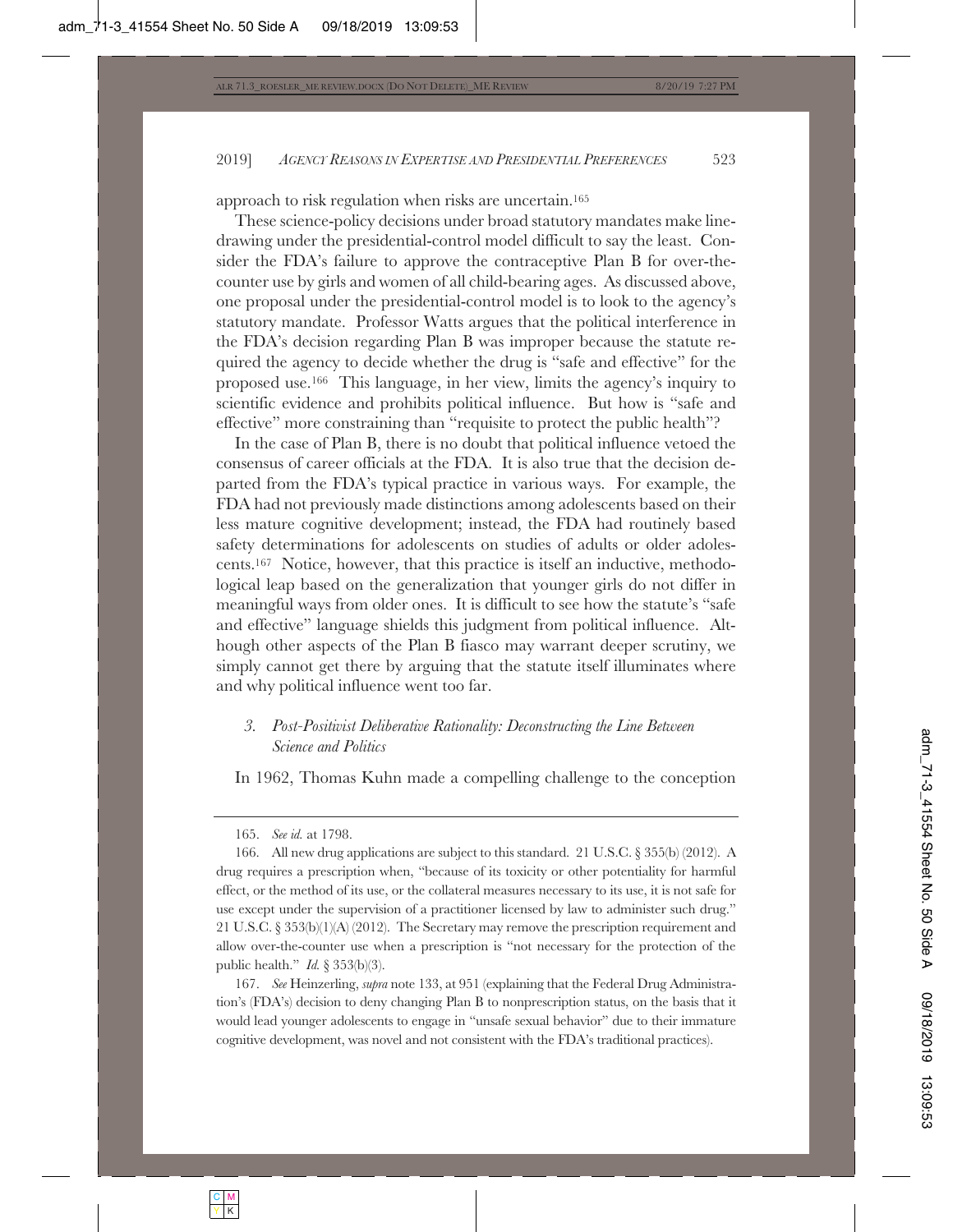of the scientist as an impartial, objective observer of an external, fixed reality.168 He described scientific inquiry as a process determined by, rather than detached from, shared social norms and practices.169 A scientist observes the world through the lens of shared scientific beliefs (what Kuhn collectively called a "paradigm").170 Over time, scientists note "anomalies" that the paradigm cannot solve, and when these anomalies accumulate, they trigger a revolution that results in a new paradigm.171 Much of his argument draws from history.172 Copernican theories of the solar system replaced Earth-centered Ptolemaic views. Einstein's theory of relativity supplanted Newton's theory of gravity. And so on. Contemporary philosophers of science continue to recognize his basic premise that scientific practices are shaped by social and political factors, although they have refuted the idea that all science is equally uncertain simply because scientific theories have, in the past, been proven wrong.173

Kuhn was not alone in questioning the foundations of rationality and objectivity. In the humanities and social sciences, post-modernism emerged to challenge modern notions of objectivity and expose the ways in which power and inequality are made to seem natural. Post-modern thought also had a profound impact on policy studies. No longer could the social and policy sciences "naively rely upon the positivist notion of the inevitable progress of humanity to an orderly industrial civilization."<sup>174</sup> A policy analyst or social scientist could not gather objective knowledge about society, but had to strive to "loosen the bounds of the culture into which they are born by becoming aware of it" and seeking to test and create "personal and collective identities."175 In policy studies and later in legal scholarship, these thinkers borrowed much from the pragmatism of John Dewey, including his recognition that although science could advance human purposes, it was not the "'religion of humanity'" that nineteenth-century positivism had imagined."176

171. *See id.* at 89–90.

172. *See id.* at 68.

173. *See generally* DICKEN, *supra* note 17.

174. Douglas Torgerson, *Promoting the Policy Orientation: Lasswell in Context*, *in* HANDBOOK OF PUBLIC POLICY ANALYSIS: THEORY, POLITICS, AND METHODS 15, 17 (Frank Fischer et al. eds., 2007).

175. *Id.* at 23.

176. *Id.* at 16.

<sup>168.</sup> *See* THOMAS KUHN, THE STRUCTURE OF SCIENTIFIC REVOLUTION (4th ed. 2012) (proposing that scientific inquiry should include consideration of social norms and practices).

<sup>169.</sup> *See id.* at 125–26 (stating that science selects different laboratory manipulations based on what scientists find to be relevant).

<sup>170.</sup> *See id.* at 64–65.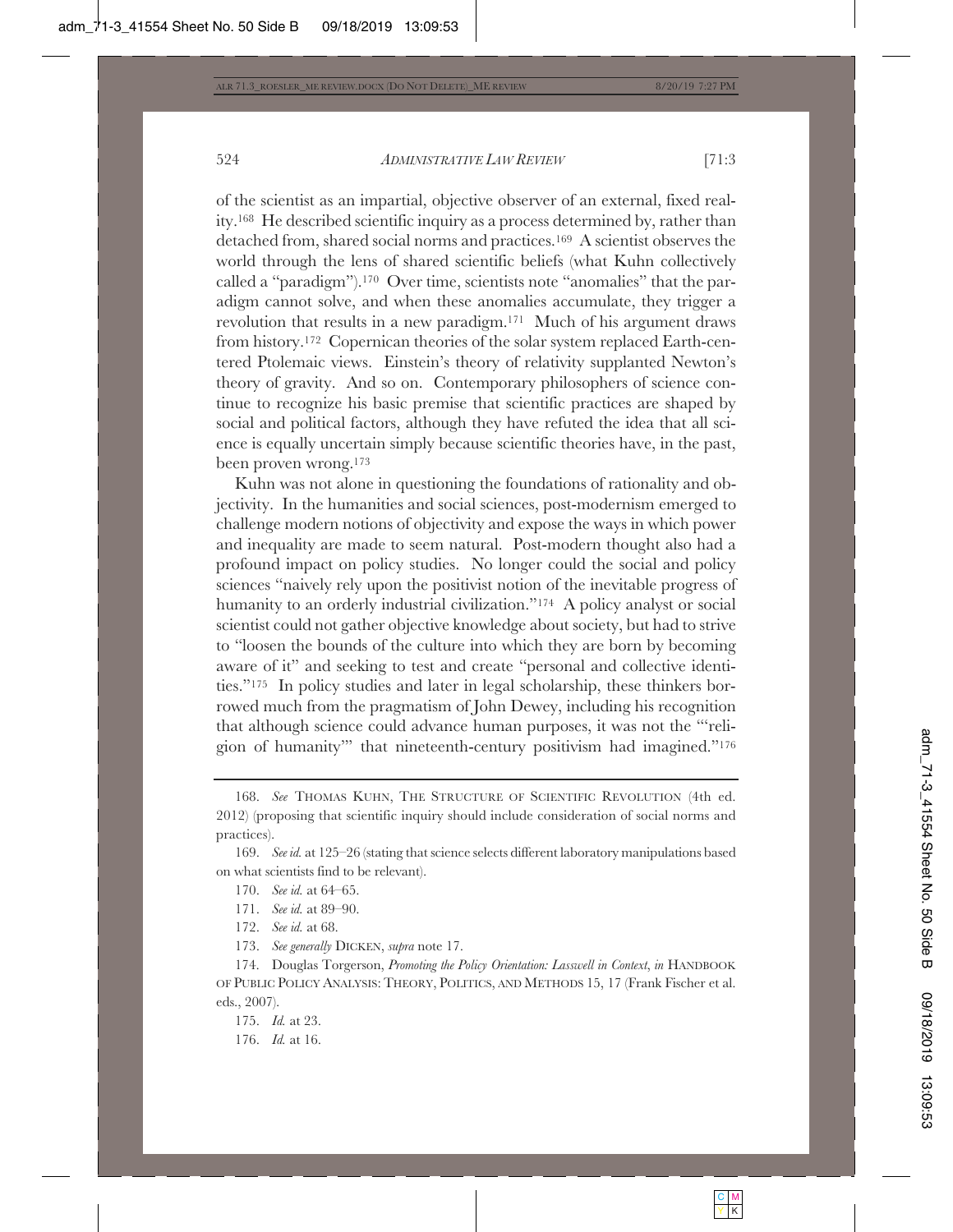Not surprisingly, much of the literature inspired by post-positivist thought embraces deliberative models of human decisionmaking.

This critical strain of post-modernism—focused on the social construction of facts and the critical analysis of language—also produced the field of science studies. Shining a critical light on scientific discourse, critical theorists sought to reveal the social forces that constructed the "prematurely naturalized objectified facts" of science and in so doing illuminate the prejudices and biases hidden in scientific facts.177 The post-positivist, critical orientation across academic disciplines tended to suggest that "facts are made up, that there is no such thing as natural, unmediated, unbiased access to truth, that we are always prisoners of language, that we always speak from a particular standpoint."178 By analyzing scientific fact and theory as products of social and political forces of power, post-positivism erased the line between scientific objectivity and political power.

It is perhaps no surprise, then, that one of the pioneers of science studies, Bruno Latour, has questioned the effect that this intellectual movement has had on social understandings of science. In a 2004 article, he worries about the consequences of critical theory. He quotes the following editorial from the *New York Times*:

Most scientists believe that [global] warming is caused largely by man-made pollutants that require strict regulation. Mr. Luntz [a Republican strategist] seems to acknowledge as much when he says that 'the scientific debate is closing against us.' His advice, however, is to emphasize that the evidence is not complete.

'Should the public come to believe that the scientific issues are settled,' he writes, 'their views about global warming will change accordingly. Therefore, you need to continue to make the *lack of scientific certainty* a primary issue.'179

Latour then wonders whether critical theory, which was once designed to reveal "ideological arguments posturing as matters of fact," has led to "excessive *distrust* of good matters of fact disguised as bad ideological biases."180 He recognizes the thin line between critical theories and conspiracy theories: both inspire skepticism of "facts" influenced by "powerful agents hidden in

<sup>177.</sup> Bruno Latour, *Why Has Critique Run Out of Steam? From Matters of Fact to Matters of Concern*, 30 CRITICAL INQUIRY 225, 227 (2004); *see also* SHAWN OTTO, THE WAR ON SCIENCE: WHO'S WAGING IT, WHY IT MATTERS, WHAT WE CAN DO ABOUT IT 175-77 (2016) (describing postmodern strains of academic thinking and the emphasis on knowledge as subjective and "inseparable from the knower").

<sup>178.</sup> Latour, *supra* note 177, at 227.

<sup>179.</sup> *Id.* at 226 (quoting *Environmental Word Games*, N.Y.TIMES (Mar. 15, 2003) (alterations and emphasis in original)).

<sup>180.</sup> *Id.* at 227. For a legal scholar's treatment of this issue, *see* Shi-Ling Hsu, *The Accidental Postmodernists: A New Era of Skepticism in Environmental Policy*, 39 VT. L. REV. 27 (2014).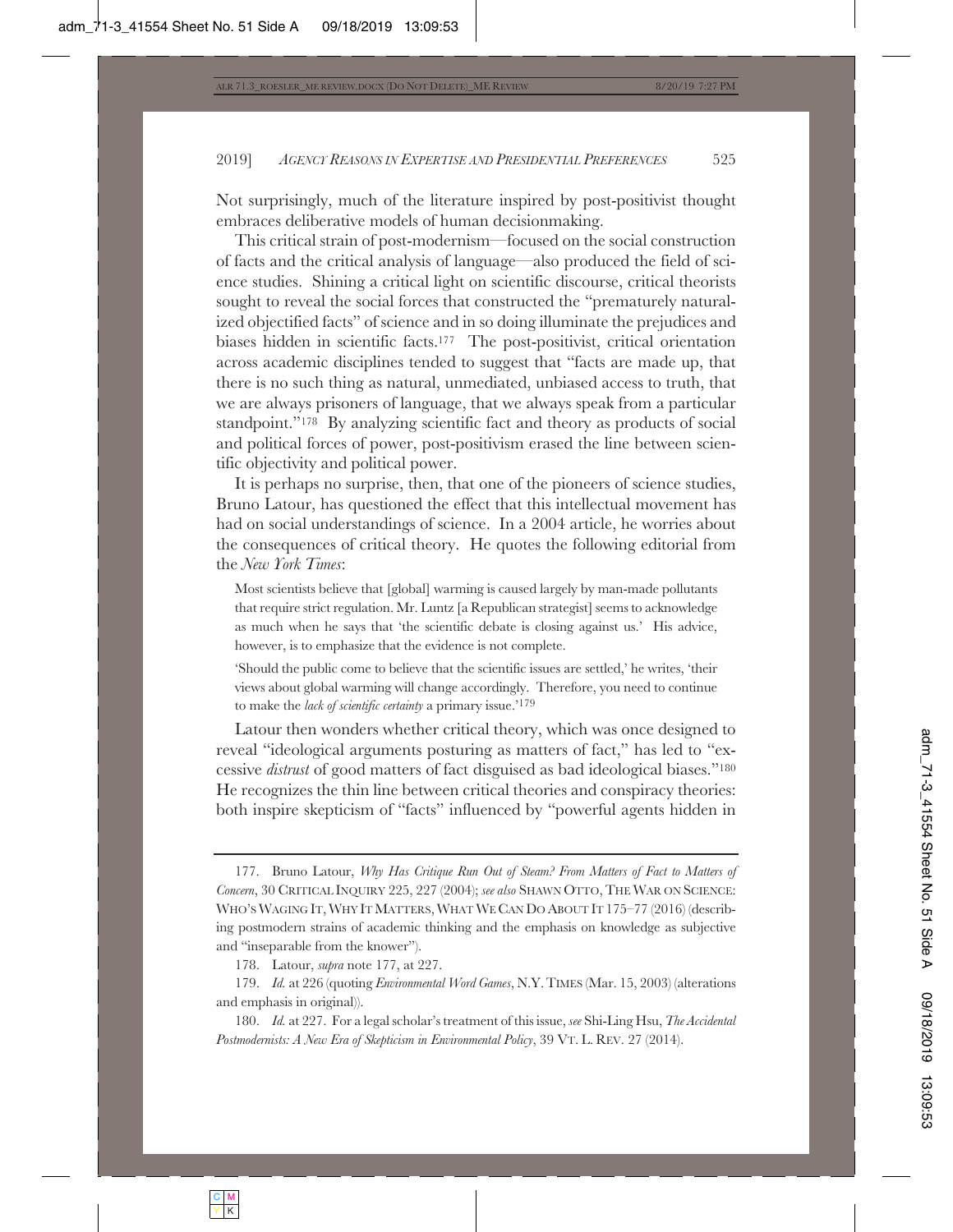the dark."181 The agents in critical theory—structures of power such as capitalism—look different from the anti-science, anti-progress environmental alarmists of conspiracy theories, but they share, as Latour says, "something troublingly similar in the structure of the explanation."182

Today, scientific rationality must contend not only with intentional and unintentional efforts to hide trans-scientific and value-laden questions, but also with the post-positivist distrust of fact and deconstruction of objectivity. What began as an intellectual movement has its reverberations in a society often now described as "post-truth." It is difficult to debunk a scientific controversy embraced by a segment of society even when scientists in the relevant field of study overwhelmingly deny its existence. Denial of humancaused global warming by groups on the political right is one such manufactured controversy but there are others, and sometimes they emerge on the political left. For example, no scientific evidence supports the claim that eating genetically modified food endangers human health, but skepticism persists.183 The claim that certain vaccines are linked to autism and other disorders has also been discredited by scientists but continues to resonate in some communities nevertheless.184

# *C. Rescuing Rationality: Lessons from Behavioral Economics and the Science of Science Communication*

Given all the epistemological, practical, and social factors outlined in the previous section, one conclusion is clear: the presidential-control model of agency decisionmaking rests on a false assumption: that the line between scientific rationality and political influence can easily be drawn. Policy-relevant

184. *See id.* at 141–42 (explaining the lack of scientific evidence and noting CDC data that show large numbers of unvaccinated children in "liberal counties" in certain states).

<sup>181.</sup> *See* Latour, *supra* note 177, at 229.

<sup>182.</sup> *Id.* For example, a recent article in a right-leaning journal strikes a post-modern tone in arguing that the consensus around human-caused climate change masks a left-wing conspiracy. Three authors from the field of policy studies describe the theory of humancaused global warming as driven by a militant leftist ideology of "sustainable egalitarian societies based on suppression of economic growth in favor of smaller populations[] and relying to the maximum extent possible on renewables." Brian J. L. Berry et al., *The Limits of Knowledge and the Climate Change Debate*, 36 CATO J. 589, 594 (2016). The authors also embrace postpositivist conceptions of scientific knowledge, emphasizing the "tentative nature of knowledge." *Id.* at 598.

<sup>183.</sup> *See* OTTO, *supra* note 177, at 135 (noting that genetically modified foods raise legitimate concerns, including biodiversity effects, but that the "scientific consensus on the safety of eating GM foods is even stronger than that for the existence of human-caused global warming").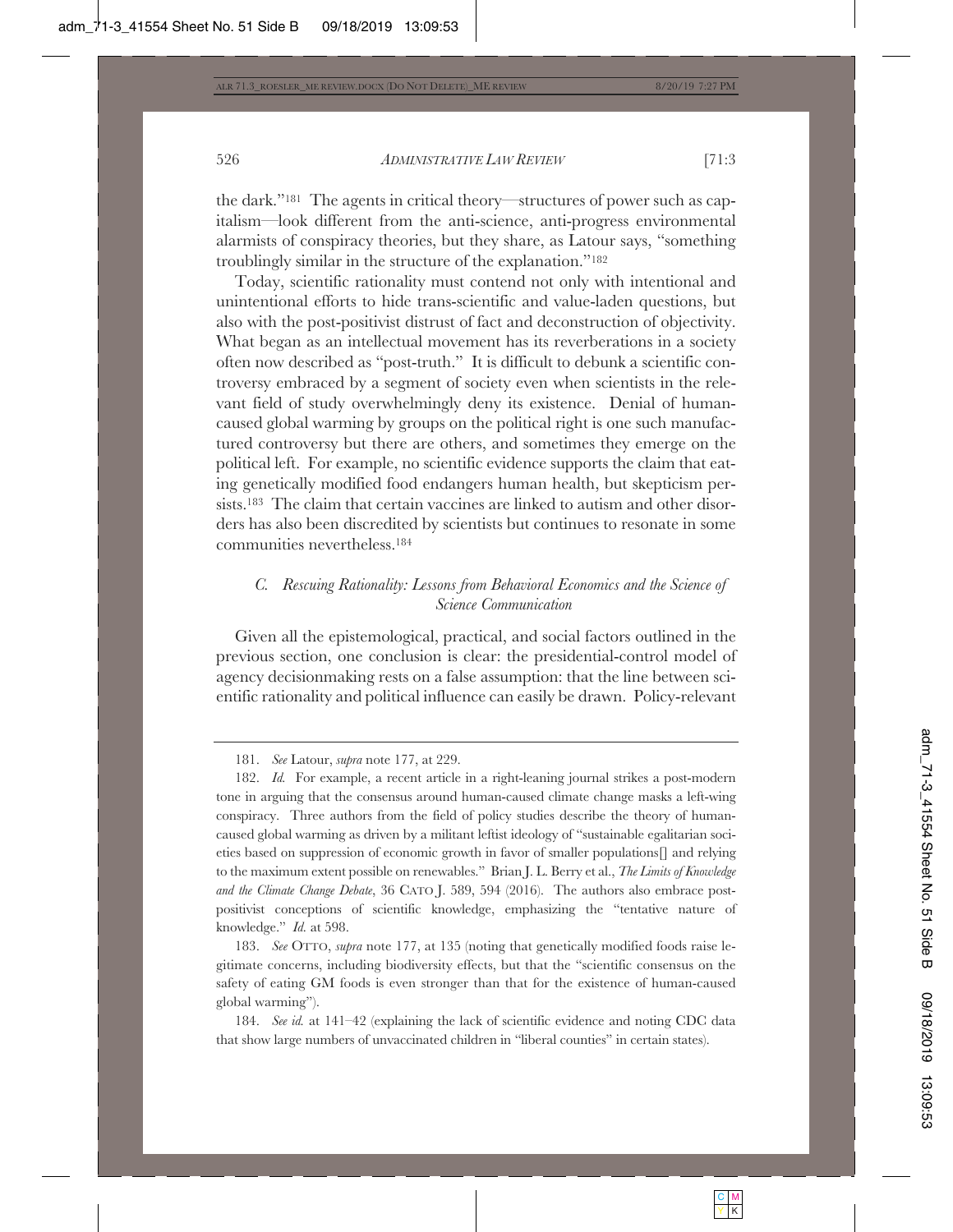science will always incorporate value judgments. Scientific knowledge is contingent; by its nature, it is open to contestation and evaluation. The epistemological reality makes characterizations regarding scientific certainty and uncertainty susceptible to manipulation by political, economic, and social forces, particularly in a world that has embraced post-positivist, skeptical notions of truth. A presidential-control model cannot rescue scientific knowledge from its embeddedness in politics because it is premised on a false dichotomy between science and politics. This false premise leads to the conclusion that once the political reasons are disclosed, the "scientific" reasons are free from political influence (or that they should be evaluated by courts "as if" they are).

Economic theory once made a similar argument about rationality. This section briefly tells the story of economic theory's shift toward a more realistic account of human decisionmaking. It also describes recent work on decisionmaking in cognitive psychology and cultural-cognition studies. The central argument is that this literature suggests a model of agency decisionmaking that recognizes the political context in which agency decisions occur. Given the reality of presidential control, agency decisionmakers behave rationally when they engage in identity-protective reasoning that uses policyrelevant science to support an outcome consistent with presidential preferences. This view of agency decisionmaking suggests approaches to judicial review that are *less* deferential when an agency is clearly motivated to reach a preferred political outcome. The specific implications for doctrines of judicial review are the subject of the final section of the Article.

# *1. The Behavioral Turn in Economics*

As economic theory gained academic prominence and became more mathematically formalized after World War II, two key premises, or assumptions, were fundamental to successful research in the field. First, economic actors are *rational* actors who make choices that optimize their preferences, meaning they make the choices that will most advance their well-being.185 A consumer, for example, will buy the car she can afford with the best fuel efficiency. An investor will likewise buy stocks that are not overvalued. Second, the combined choices of these rational actors in the marketplace will produce a market in equilibrium where supply equals demand.186

The rational choice model of economic theory was not seriously questioned until the mid-1980s when Richard Thaler and others began a sustained effort

<sup>185.</sup> *See* RICHARD H. THALER, MISBEHAVING: THE MAKING OF BEHAVIORAL ECONOMICS 5 (2015).

<sup>186.</sup> *See id.*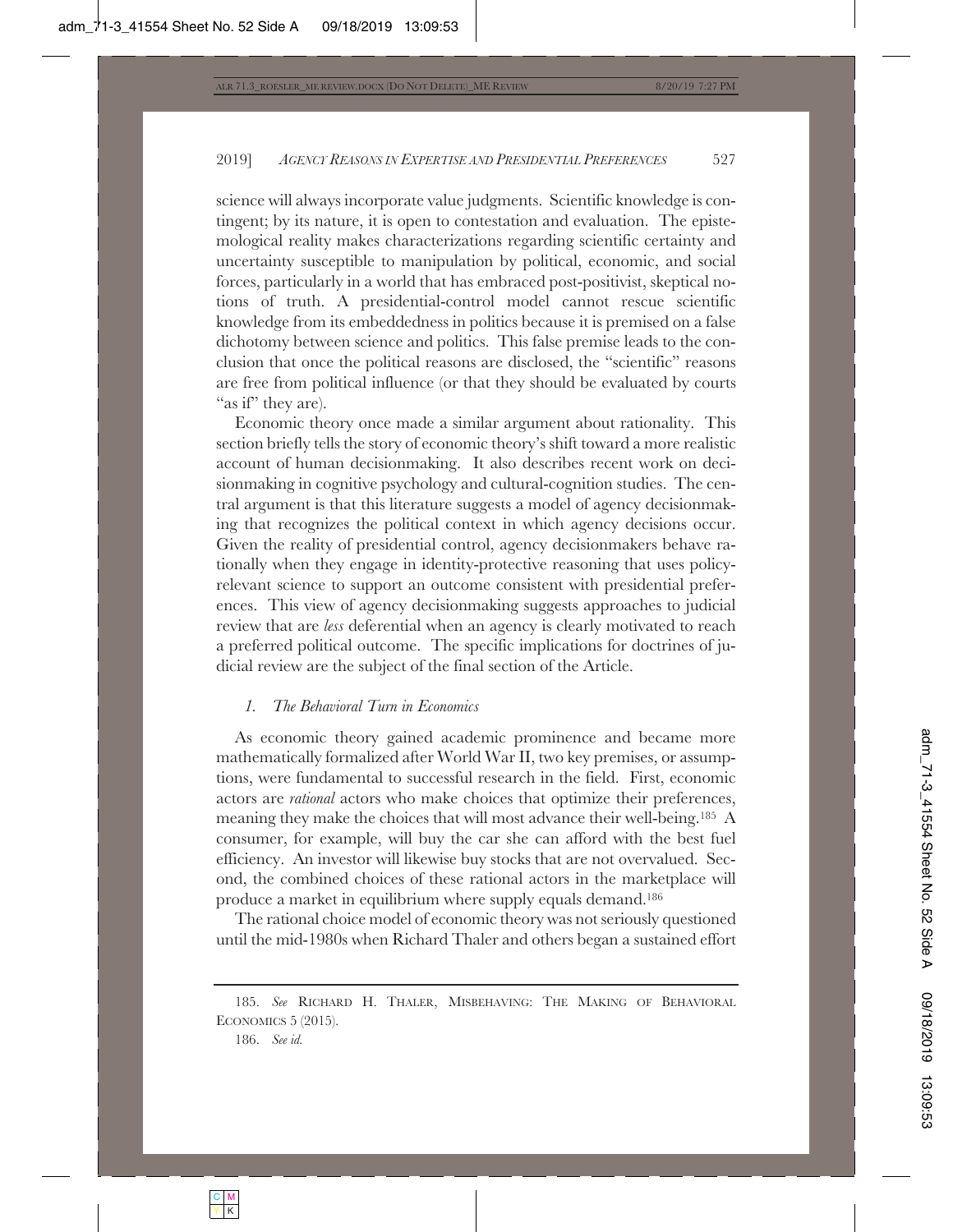to show how the premises do not hold up to scrutiny.187 People do not behave like rational actors optimizing preferences. For example, they do not always choose cars by analyzing which one is most fuel efficient and affordable. The response of proponents of the rational actor model was to acknowledge that people often cannot explain in rational terms how they solve complex problems such as buying a house or saving for retirement, but they nevertheless behave "as if" they do.188 This response bears a striking similarity to how courts review administrative records, treating agencies "as if" they are acting as neutral experts.

The "as if" response eventually lost ground as more research revealed how consumers do in fact behave. To explain the behavior of actual consumers, Thaler and other challengers to the rational actor model looked to literature in the field of cognitive psychology, and the new field of behavioral economics was born. Research by psychologists such as Dan Kahneman demonstrates that people think in two different modes, or systems: (1) system one is instinctive, automatic, and intuitive (drawing on emotions and "gut-level" reactions); (2) system two is deliberative and reflective (and associated with self-control and rational reasoning).189 In most everyday decisions, people actually rely on system one, calling into question the idea that consumers are, indeed, "rational" actors.190

System one has its virtues; it is responsible, for example, for our flight or fight response to dangers. But it also means that people often make less-thanoptimal choices because they rely on a number of "heuristics" or biases to make quick judgments.191 Space constraints prevent a full account of the many heuristics and biases that system one draws upon. A few examples should, however, illustrate how they work. The availability heuristic, for example, tends to make people overestimate the probability of a risk when a salient event occurs (e.g., fear of flying after a widely reported plane crash).192 Similarly, hindsight bias complicates efforts to evaluate an outcome or decision because it causes people to "assess the quality of a decision not by whether the process was sound but by whether its outcome was good or bad."193 This

193. *Id.* at 203.

<sup>187.</sup> *See id.* at 159.

<sup>188.</sup> *See id.* at 44.

<sup>189.</sup> *See generally* KAHNEMAN, *supra* note 18, at 415–18 (providing an overview of the field of behavioral economics and an analysis of consumer behaviors).

<sup>190.</sup> *See id.* at 24 (explaining that system two usually "adopts the suggestions of System 1," changing "impressions and intuitions . . . into beliefs").

<sup>191.</sup> *See id.* at 109.

<sup>192.</sup> *Id.* at 130.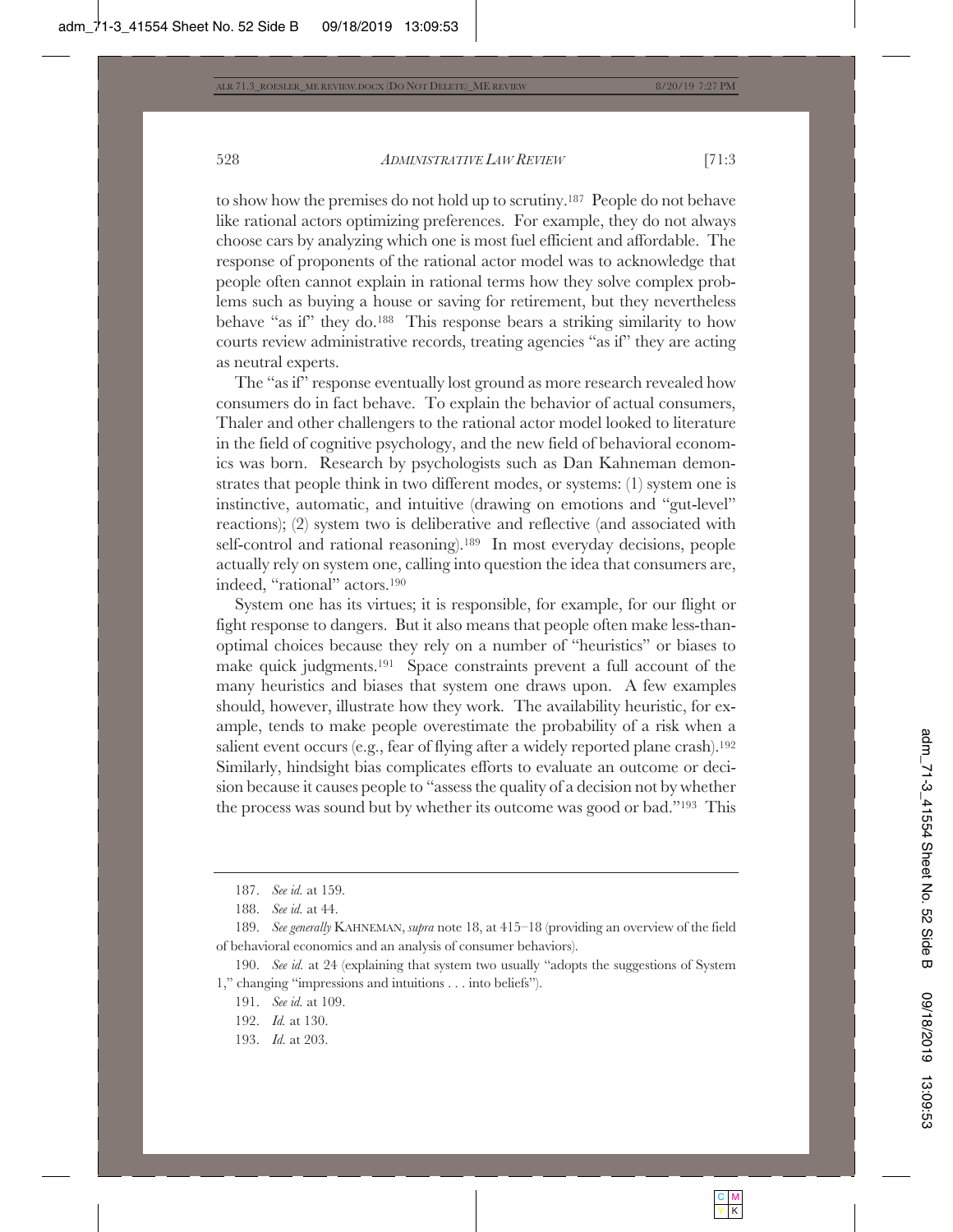has obvious implications for law because people, including juries, may attribute fault to decisions in hindsight that they would find reasonable at the time they were made. People also tend to overestimate or underestimate rare events depending on their own experiences and how the events are described.194

The field of behavioral economics has drawn on this research to build a more realistic picture of the economic behavior not just of individual consumers, but also of markets. The premises that underlie the traditional theory of how markets behave—such as the efficient market hypothesis—also favor rationality. One key assumption is that prices are rational. Thaler refers to this as "the price is right," explaining that "the idea is that any asset will sell for its true 'intrinsic value.'"<sup>195</sup> The second premise is related to the first: "because all publicly available information is reflected in current stock prices [the price is right], it is impossible to reliably predict future prices and make a profit."196 In other words, there is no way to "beat the market."197 All of this depends once again on the rational actor optimizing preferences. But research in the field of behavioral economics has demonstrated that market actors overreact, and markets overheat.198 Consider, for example, the housing bubble. In short, investors, like consumers, are human actors, rather than rational economic actors.

## *2. Motivated Reasoning and the Science of Science Communication*

Even when people engage system two in an effort to evaluate complex arguments or scientific evidence, they sometimes reach conclusions contrary to the weight of scientific evidence. Social scientists began studying this tension in the 1970s and 1980s when the general public was more concerned than scientists about the risks of nuclear power.199 Recently, the field of cultural-cognition studies has rediscovered and expanded upon the scientific study of science communication to explore contemporary divides between segments of the public and the scientific community. Why do people continue to deny human-caused global warming when presented with overwhelming evidence? Why do people reject the scientific consensus that vaccines do not cause autism? Studies in this field offer explanations that show

198. *See id.* at 218.

199. Dan M. Kahan, *Making Climate-Science Communication Evidence-Based*, CULTURE, POLITICS AND CLIMATE CHANGE: HOW INFORMATION SHAPES OUR COMMON FUTURE 203, 203 (Deserai A. Crow & Maxwell T. Boykoff eds., 2014).

<sup>194.</sup> *See id.* 324–33.

<sup>195.</sup> THALER, *supra* note 185, at 206.

<sup>196.</sup> *Id.* at 207.

<sup>197.</sup> *Id.* at 206.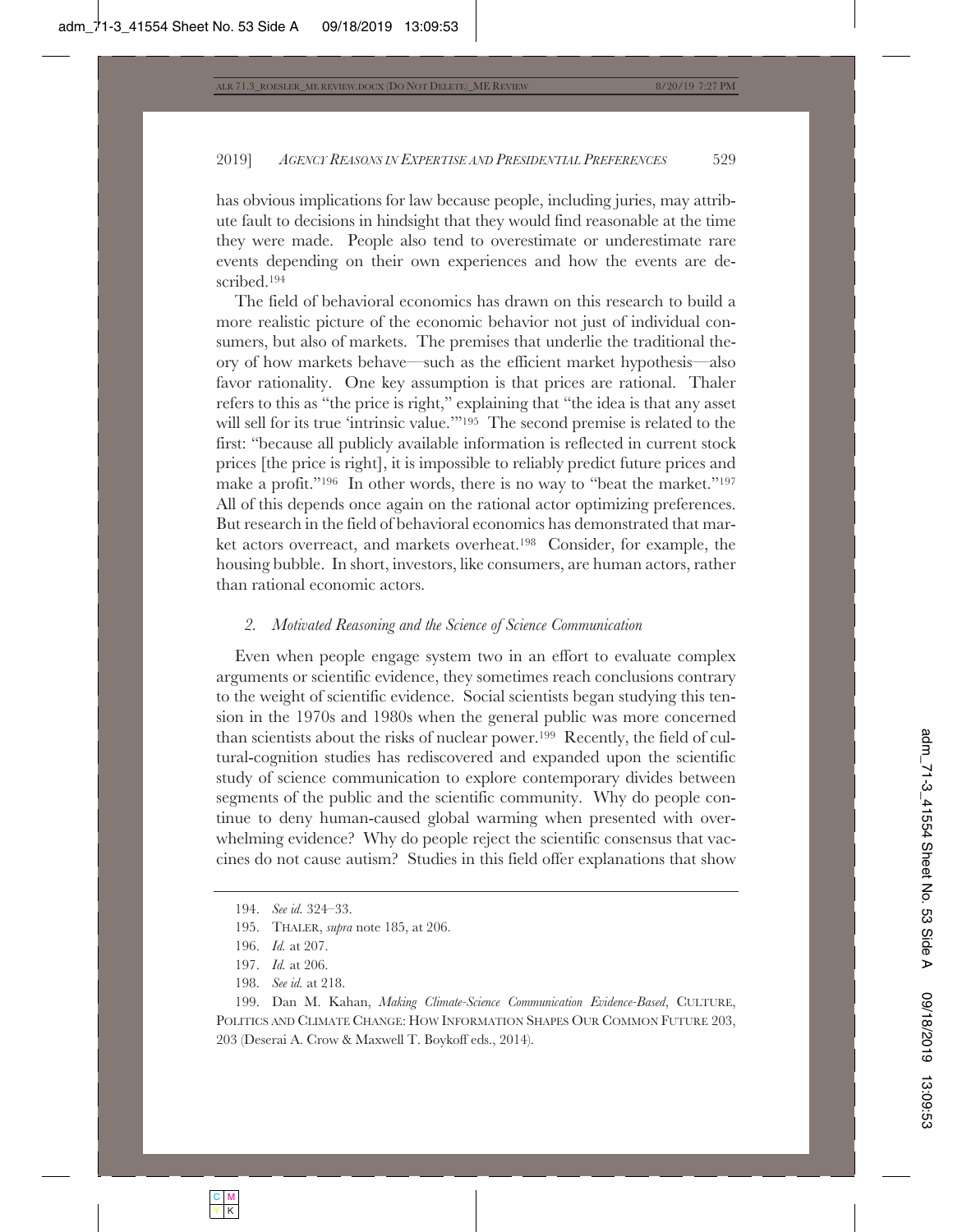that a seemingly irrational response is an entirely rational one under certain conditions.

What these studies show is that people responding to these issues are engaging in "motivated reasoning," by "selectively credit[ing] or discredit[ing] evidence in patterns that reflect their commitments to important or self-defining social groups."200 In one study, when presented with the same "expert" scientific studies, people's perceptions of risks associated with climate change, nuclear power, and gun control depended "strongly on the fit between the position the scientist was depicted as taking . . . and the position that predominates within the subjects' own cultural groups."201 For example, when the expert advanced a high-risk stance on climate change, a person with egalitarian and communitarian views was 72% more likely than someone with hierarchical and individualist views to consider the person an expert on the issue.202 When the same scientist advanced a low-risk stance on climate change, the person with hierarchical, individualist views was 54% more likely than an egalitarian-communitarian person to label the scientist an expert.203

The striking takeaway from these studies is that people's views do not depend on their level of science literacy or education.204 Moreover, people are forming these conclusions after engaging in the deliberative system two mode of reasoning, the mode that can overcome the heuristics and cognitive biases that affect the many automatic system one decisions that they make all the time.205 In fact, the more scientific knowledge and the greater propensity to engage in system two reasoning, the more likely an individual is to engage in *motivated* reasoning.206 In short, people are engaging in *rational* deliberative thought and nevertheless reaching the wrong conclusions.

People engage in this "identity-protective cognition" because it is simply too costly to do otherwise. Being wrong relative to others on whom you rely daily can result in negative consequences. As Dan Kahan explains, for an individual, being wrong is the rational choice because the costs of contradicting a peer group far outweigh the individual costs of the mistaken choice.207 Given this lopsided cost-benefit analysis, "it is indeed *individually* rational for [an individual] to attend to information on climate change in a manner

- 205. *See id.* at 211.
- 206. *See id.* at 211–12.
- 207. *See id.* at 212–13.

<sup>200.</sup> *Id.* at 207.

<sup>201.</sup> *Id.* at 208–09.

<sup>202.</sup> *See id.*

<sup>203.</sup> *See id.* at 208–09.

<sup>204.</sup> *See id.* at 210 (finding no significant difference based on level of science literacy).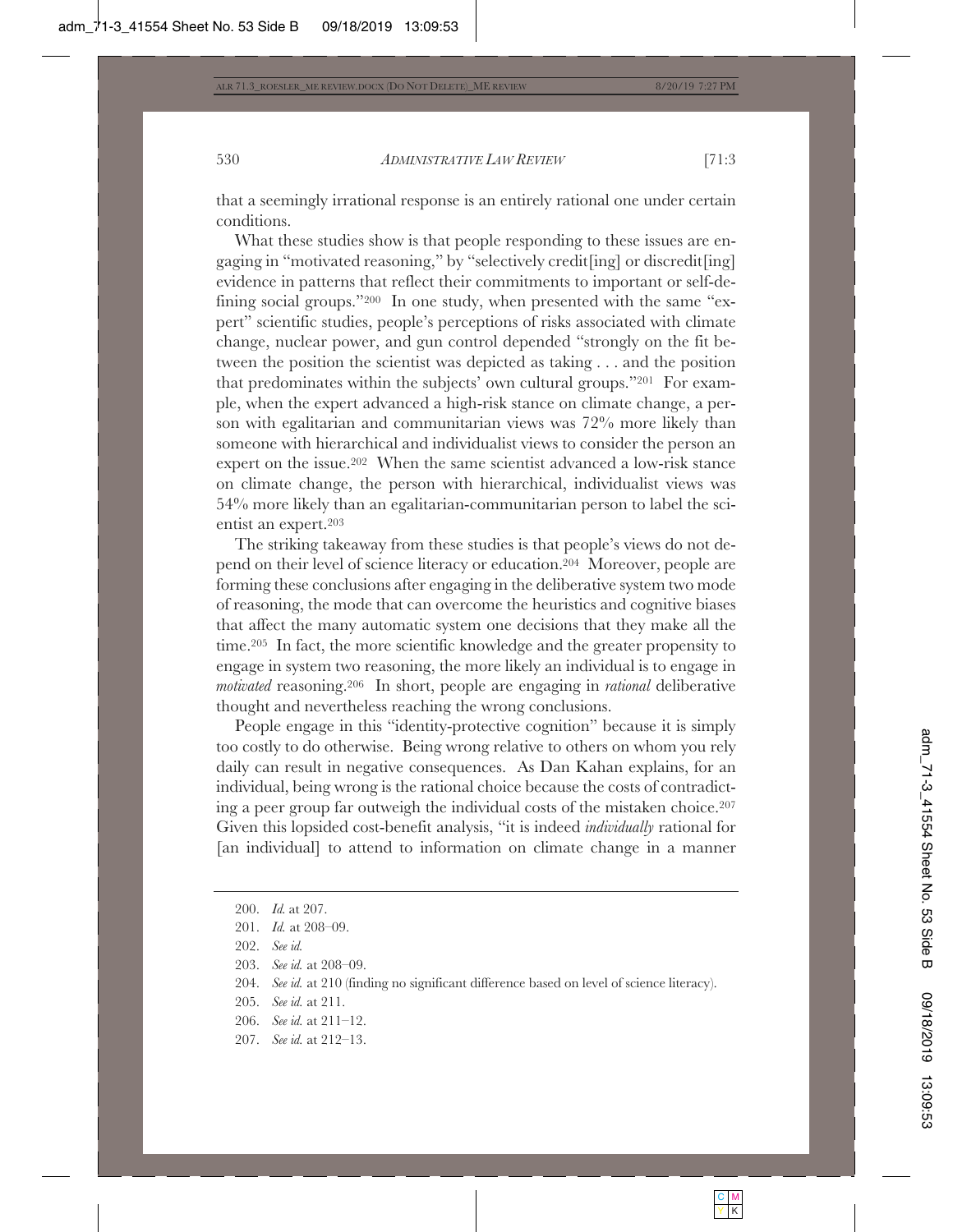geared to conforming her position to that of others in her cultural group."208 This phenomenon results in what he terms the "tragedy of the science communication commons," a social condition that reduces the likelihood that laws and policies will respond to the best scientific evidence regarding environmental and public health risks.209

The literature on motivated reasoning, or identity-protective cognition, should inform the doctrines that govern judicial review of agency decisionmaking. In an era of presidential control and influence, we should pause before embracing political reasons and assuming agency decision makers can draw the line between science and politics. Some presidential administrations have tried to draw this line. President Clinton, for example, intentionally placed some distance between the White House and the EPA.210 President Obama directed agencies to use "science and the scientific process" to "inform and guide decisions" on public health and environmental issues, including climate change.211 The irony is that the expansion of presidential influence under these and other administrations opens the door to presidential directives that explicitly seek political outcomes, thereby guaranteeing motivated reasoning on the part of agency decision makers.

# III. JUDICIAL REVIEW AS A CHECK ON MOTIVATED REASONING IN AGENCY DECISIONMAKING

Politically appointed agency heads can be expected to engage in identityprotective reasoning as much or more than the general public. The costs of decisions that diverge from an agency official's political commitments are high indeed. In the age of presidential administration, agency decisionmaking is expected to reflect the cultural worldviews of the President. Diverging from that agenda will cost an agency official her job.

Interestingly, a recent empirical study of judges and lawyers provides evidence that legal training and experience can counteract identity-protective reasoning when analyzing a legal problem.212 When asked to resolve statu-

211. Memorandum on Sci. Integrity from President Barack Obama to Heads of Exec. Dep'ts & Agencies, Daily Comp. Pres. Doc. 1, 1–2 (Mar. 9, 2009), https://obamawhitehouse. archives.gov/the-press-office/memorandum-heads-executive-departments-and-agencies-3-9 -09; *see also* Yumehiko Hoshijima*, Presidential Administration and the Durability of Climate-Consciousness*, 127 YALE L.J. 170, 185–215 (2017) (describing the policy tools that President Obama used to promote "climate consciousness" throughout the executive branch).

212. *See* Dan M. Kahan et al., *"Ideology" or "Situation Sense"? An Experimental Investigation of* 

<sup>208.</sup> *Id.* at 213.

<sup>209.</sup> *Id.*

<sup>210.</sup> Kagan, *supra* note 13, at 2356.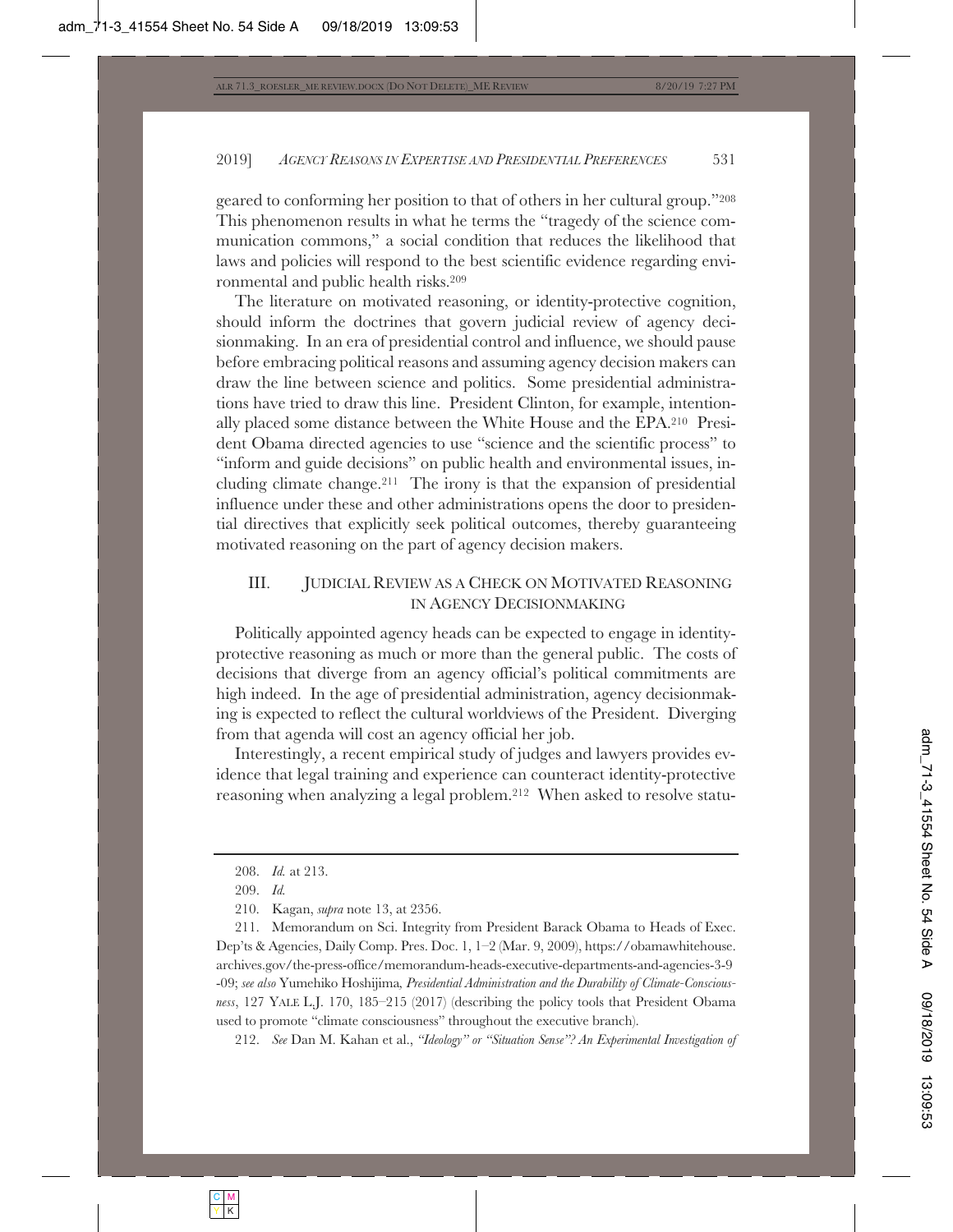tory interpretation questions with underlying facts designed to trigger identity-protection cognition, the majority of judges and lawyers of differing worldviews converged on the *same* answer.<sup>213</sup> Conversely, the answers of nonlawyer members of the public were consistent with identity-protective reasoning.214 Moreover, when judges and lawyers were asked to evaluate risks outside of a legal context, they engaged in identity-protective reasoning, providing answers consistent with their cultural worldviews.215 This suggests that the immunity provided by professional judgment counteracts motivated reasoning only for "in-domain" decisions governed by professional judgment.<sup>216</sup>

The study's authors also note that the results provide "at least some evidence for discounting the likelihood of the hypothesis that climate scientists or other comparable experts are being influenced by identity-protective reasoning."217 The hypothesis posits that climate scientists discount evidence that is contrary to the "consensus" view to protect their own cultural identities.218 But professional judgment may counteract this tendency among scientists just as it does among judges. The theoretical explanation for this immunity is that both groups acquire "specialized prototypes that enable those possessing the relevant form of expertise to converge on the recognition of phenomena of consequence to their special decisionmaking responsibilities."219 In short, judges think like judges when engaged in legal reasoning, and scientists think like scientists when engaged in scientific reasoning.

Hence, judges reviewing agency decisions are less likely to be influenced by their own cultural identities, particularly if judicial doctrines of review provide clear guidelines for the evaluation of agency communications regarding science. Conversely—and contrary to the presidential-control model—agency communication about science is not likely to be less politicized if political reasons are disclosed. Cultural-cognition studies provide support for the opposite conclusion: long, deliberative agency records are

215. *Id.* at 411 (stating that lawyers, judges, and law students all demonstrated identityprotective reasoning with regard to "contested matters of public policy").

- 218. *See id.* at 415–16.
- 219. *Id.* at 416 (describing the work of Howard Margolis).

*Motivated Reasoning and Professional Judgment*, 164 U. PA. L. REV. 349, 354 (2016).

<sup>213.</sup> *See id.* at 410 (citing a controlled Universal Vulnerability study concluding "[n]either judges nor lawyers displayed practically or statistically meaningful signs of being influenced by the cultural congeniality of the experimentally manipulated case outcomes").

<sup>214.</sup> *See id.* (citing findings of "strong evidence of identity-protective cognition—the form of biased information processing associated with political polarization—in members of the general public, *but not* in lawyers or judges").

<sup>216.</sup> *See id.* at 355.

<sup>217.</sup> *Id.* at 416.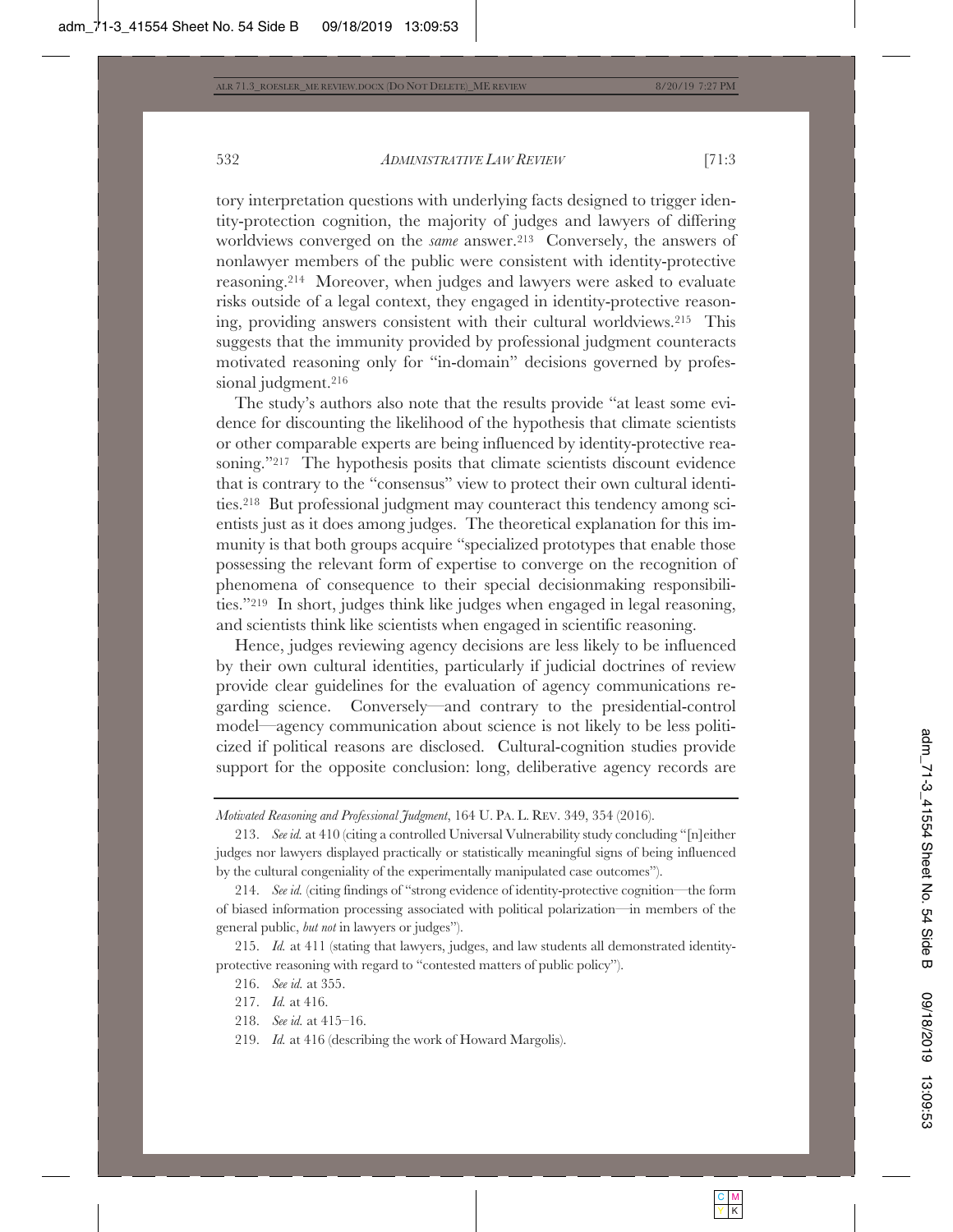likely to exacerbate the effects of motivated reasoning, leading to further distortions of policy-relevant science.220

If judges acting as judges are less susceptible to identity-protective reasoning, judicial review of agency decisionmaking can serve as an important check on the identity-protective reasoning of agencies acting as both presidential policymakers and bureaucratic experts. This insight has clear implications for how courts should approach judicial review under the APA and deference doctrines such as *Chevron.* The following section explains how doctrines of judicial review can help offset the dangers of motivated reasoning.

In addition to abandoning ideas of "super-deference" to agency reasoning regarding science, courts should embrace traditional hard-look-review "danger signals" when "red flags" of motivated reasoning are present. Scholars of administrative law have long debated the costs and benefits of hard-look review. Perhaps the most debated issue is that of "ossification"—that is, whether hard-look review causes an inefficient, litigation-style rulemaking process that results in the "ossification" of rules.221 The danger-signals approach to hard-look review is less susceptible to these objections because it does not apply in all cases. The argument here is that hard-look review is a necessary approach in certain cases where politically motivated agencies are interpreting policy-relevant science. It is also a necessary addition to judicial review premised on the expertise model precisely because it provides a framework for assessing when judges *should* approach agencies as experts and when they should defer to agencies as presidential policymakers.

The scholarship regarding the merits of *Chevron* deference is even more vast than scholarly debates regarding hard-look review. Some scholars and jurists reject deference doctrines entirely, arguing that courts abdicate their constitutional responsibility to interpret the law when they defer to agency interpretations.222 Others would return to older doctrines that promise less deference or choose not to apply *Chevron* deference unless certain conditions are met.<sup>223</sup> Recent empirical scholarship suggests that the Supreme Court actually applies a "continuum" of deference.224 When an agency relies on its expertise,

<sup>220.</sup> *See id.* at 355.

<sup>221.</sup> For a concise overview of the ossification debate, *see* Sidney A. Shapiro, *Rulemaking Ossification and the Debate Over Reforming Hard Look Review*, 41 ADMIN. & REG. L. NEWS 13, 13– 14 (2015) (providing a concise overview of the ossification debate).

<sup>222.</sup> *See* Nicholas R. Bednar & Kristin E. Hickman, Chevron*'s Inevitability*, 85 GEO. WASH. L. REV. 1392, 1416–18 (detailing "calls to overturn *Chevron*").

<sup>223.</sup> *See id.* at 1437–41 (discussing Justice Breyer's and Chief Justice Roberts' more limited approaches to *Chevron* in subsequent jurisprudence).

<sup>224.</sup> William N. Eskridge, Jr. & Lauren E. Baer, *The Continuum of Deference: Supreme Court Treatment of Agency Statutory Interpretations from* Chevron *to* Hamdan, 96 GEO. L.J. 1083, 1188 (2008).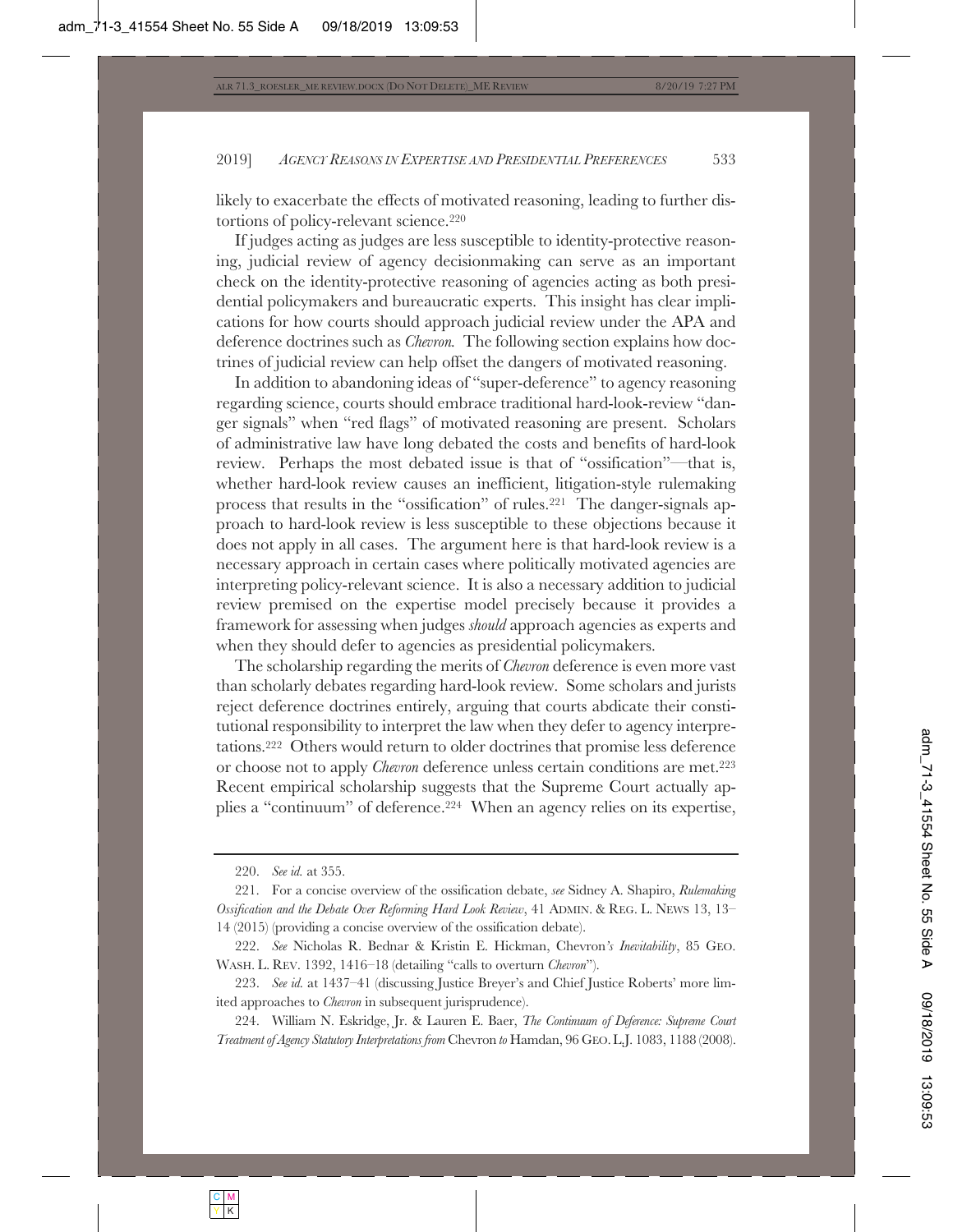for example, and its interpretation remains consistent over time, the Court is more likely to defer to its interpretation. As the final section of this Part explains, this continuum of deference can and should afford more deference to agency interpretations that connect scientific knowledge to statutory language and less deference to interpretations based solely on presidential preferences.

# *A. Ending "Super-Deference" for Agency Decisions Regarding Science*

Rejection of the presidential-control model's deference to political reasons does not mean courts should uncritically apply the expertise model of agency decisionmaking. The model of agencies as experts fails to recognize agencies as political actors engaged in identity-protective reasoning. The expertise model's notion that agencies act as neutral experts in evaluating and applying policy-relevant science suggests that courts should afford agencies the most deference when reviewing technical, science-based judgments. Indeed, this view supports the "super-deference" language that courts use in reviewing agency decisions that require assessments of scientific and technical knowledge.

Courts must recognize the reality of presidential influence and control and approach agency reasoning as motivated reasoning to ensure that agencies adhere to their statutory mandates to protect human health and the environment. The idea of "super-deference" is therefore obsolete. Instead, courts should engage in the hard-look review discussed below.

Retiring the principle of "super-deference" may be more form than substance. As Emily Meazell has demonstrated, courts do not uniformly apply "super-deference," and even when they say they are applying it, they sometimes engage in more searching review nonetheless.225 In fact, the Supreme Court case from which the principle originates, *Baltimore Gas & Electric Co.*, falls in the latter category. The Court said that it is "at its most deferential" in reviewing an agency decision "within its area of special expertise, at the frontiers of science," but proceeded to carefully review the Nuclear Regulatory Commission's zero-release assumption for long-term storage of nuclear wastes.226 The inconsistent use of super deference may be sufficient reason to abandon it. The reality that agencies are both experts and political actors simply strengthens the argument that courts should avoid the language of "super-deference" in judicial review of agency reasoning.

# *B. Hard-Look Review: Spotting the "Danger Signals" of Motivated Reasoning*

The next step to checking the dangers of motivated political reasoning is to embrace something like Judge Leventhal's notion of "danger signals" in

<sup>225.</sup> Meazell, *supra* note 7, at 764.

<sup>226.</sup> Balt. Gas & Elec. Co. v. Nat. Res. Def. Council, Inc., 462 U.S. 87, 103–04 (1983).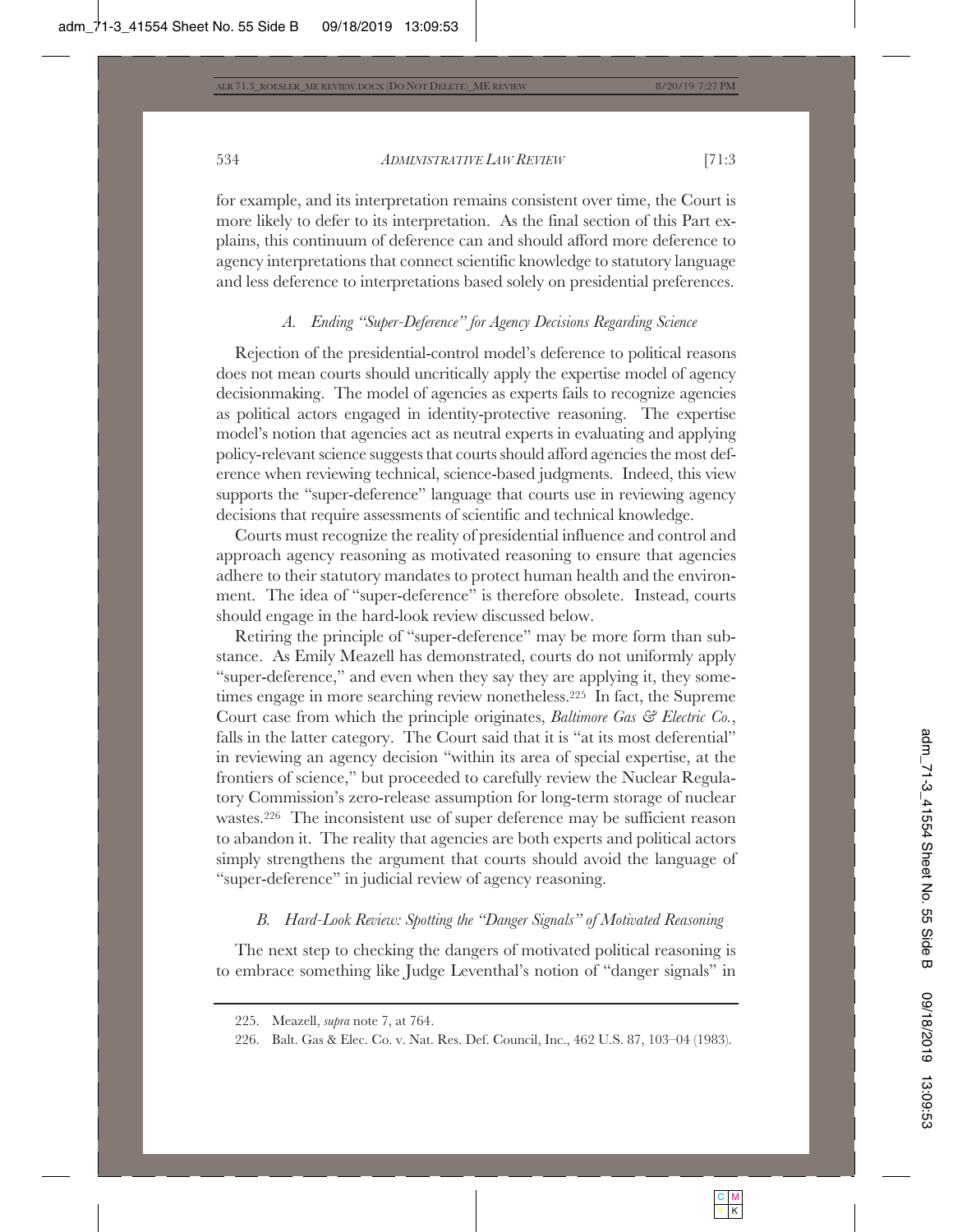agency reasoning. For Leventhal, these were signs that the agency had not taken a hard look at the relevant issues and engaged in reasoning decisionmaking. He identified numerous red flags, ranging from agency decisions in tension with other aspects of law to procedural irregularities.<sup>227</sup> Courts engaging in hard-look review today sometimes identify red flags such as an agency's failure to explain its disregard of expert opinion or evidence or its failure to respond to a factual challenge.

The literature on identity-protective cognition strongly suggests that courts should look for the "danger signals" of motivated reasoning when an agency is regulating pursuant to a presidential directive. In addition, when the subject matter of an agency decision is an issue that divides the public along cultural and political lines despite consensus within relevant scientific circles, the science communication environment may be "polluted," magnifying political actors' tendencies to engage in identity-protective reasoning. Furthermore, when the administrative record relies on unexplained, unsupported assumptions or cherry picks scientific evidence to reach a politically preferred outcome, a court should require further explanation.

This section provides some examples of these "danger signals." Judicial attention to these signals does not require heightened scrutiny or otherwise overburden courts with *Daubert*-like review of policy-relevant science. The scrutiny triggered by the "danger signals" of motivated reasoning is focused on agency evaluations of scientific and expert knowledge and would not therefore apply in every case. A threshold condition in all cases is the presence of either a polluted science communication environment or presidential influence in the form of an expressed presidential preference regarding the regulatory outcome.

## *1. Polluted Science Communication Environments*

The litigation challenging the FDA's decision not to approve over-thecounter use of the Plan B contraceptive for younger girls illustrates how a court should respond to agency decisionmaking in a polluted science communication environment. In that case, the district court recognized the danger of motivated reasoning regarding a politically polarized issue and took the unusual step of allowing discovery outside the administrative record.228 Further scrutiny uncovered clear evidence of political bias. The FDA decision was contrary to the support of the agency's professional staff and a recommendation from an advisory panel.229 It was also clear that the FDA had

<sup>227.</sup> *See supra* notes 38–40 and accompanying text.

<sup>228.</sup> *See* Heinzerling, *supra* note 133, at 953.

<sup>229.</sup> *See id.* at 953–54.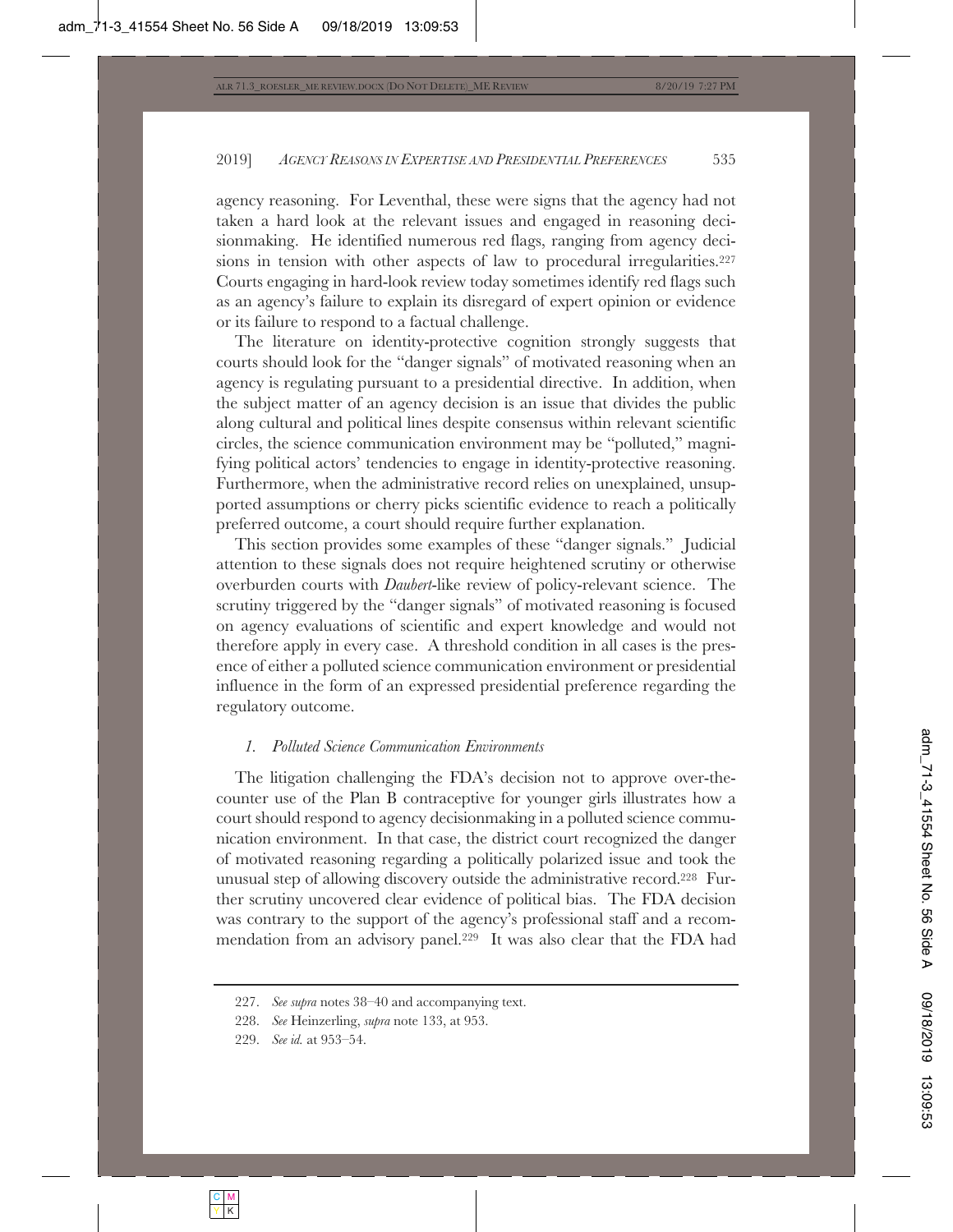departed from its prior practices in choosing not to rely on studies of older adolescents in making judgments regarding younger girls.230 The court rightly understood the need to question the agency's process. Although the scientific community agreed that Plan B was safe for use by younger girls, people's views on the issue aligned with their cultural worldviews, not with the scientific evidence, producing a tragedy of the science communication commons. For some, Plan B was an abortion pill; exposure to scientific evidence or expert opinion about how the pill works would do little to change that view.

Today, of course, the most polarizing public health issue is climate change. President Trump has questioned the science of human-caused climate change.231 He has also made his regulatory priorities quite clear, directing environmental agencies to pursue a deregulatory agenda and to promote traditional (fossil-fuel) energy production.232 Former EPA Administrator Scott Pruitt and Acting Administrator Andrew Wheeler have energetically pursued this agenda. Indeed, the EPA has devoted a web page to the many deregulatory actions it has taken in response to the President's executive order.233 At the heart of this agenda is a comprehensive effort to roll back Obama-era rules designed to mitigate greenhouse gas emissions.

Judicial review of these roll backs should approach them as products of identity-protective reasoning even when they are cloaked in the language of cost-benefit analysis. For example, in proposing amendments to a rule designed to limit emissions of methane and other pollutants by the oil and gas industry, the EPA's analysis shows industry savings of \$380 to \$484 million and calculates the foregone climate benefits at only \$13.5 to \$54 million between 2019 and 2025.234 This lopsided cost-benefit analysis is a result of the Trump Administration's new social cost of carbon (SCC). Whereas the Obama Administration had set the SCC at \$50 per ton, the Trump Administration is using a cost estimate of \$1–\$7 per ton.235 The low number reflects

233. *EPA Deregulatory Actions*, EPA, https://www.epa.gov/laws-regulations/epa-deregulatory-actions (last visited Apr. 17, 2019).

234. *See* Niina Heikkinen, *EPA Publishes Methane Rule Redo*, E&E NEWS (Oct. 12, 2018), https://www.eenews.net/greenwire/stories/1060102439.

235. *See* Brad Plumer, *Trump Put a Low Cost on Carbon Emissions, Here's Why It Matters*, N.Y. TIMES (Aug. 23, 2018), https://www.nytimes.com/2018/08/23/climate/social-cost-carb on.html.

<sup>230.</sup> *See id.*

<sup>231.</sup> *See, e.g.*, Lisa Friedman, *Fact-Check: "I Don't Know That It's Man-Made," Trump Says of Climate Change. It Is.*, N.Y. TIMES (Oct. 15, 2018), https://www.nytimes.com/2018/10/15/ climate/trump-climate-change-fact-check.html.

<sup>232.</sup> *See* Exec. Order No. 13,783, Promoting Energy Independence and Economic Growth, 82 Fed. Reg. 16,093 (Mar. 31, 2017) (directing agencies to "avoid  $\Box$  regulatory burdens that unnecessarily encumber energy production").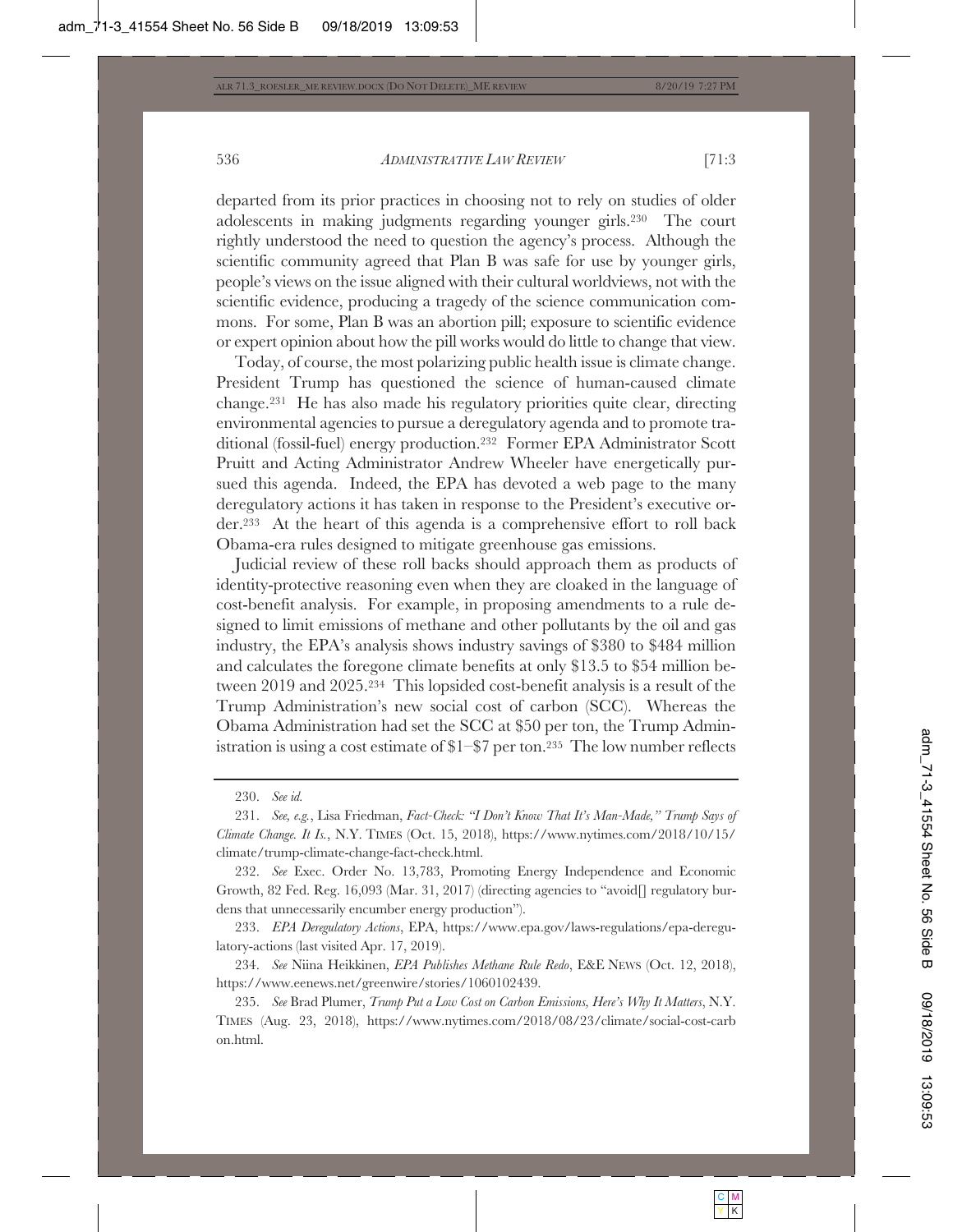a number of questionable political judgments, including the decision to count only domestic (U.S.) impacts of climate change and to increase the discount rate used to value future impacts.236

In any event, a court need not engage in its own cost-benefit analysis to conclude that the current SCC is arbitrary and capricious. A recent IPCC report calls on governments to reduce emissions to net zero globally by 2050 in order to avoid the 1.5 degrees Celsius increase in global temperature that scientists warn will come with serious consequences.237 Warming beyond 1.5 degrees will intensify climate impacts such as sea-level rise, extreme weather, heat waves, and infrastructure disruption.238 Not surprisingly, after receiving requests from seven Democratic senators, the GAO agreed to review the Trump Administration's SCC.239 This development parallels the Plan B story; members of Congress asked the GAO to investigate the FDA's refusal, leading to a report demonstrating how the FDA had departed from its typical practices (and engaged in motivated reasoning).240

Although climate change provides a particularly salient example of how a polluted science communication environment can take shape, other issues of scientific consensus have similarly become controversies because of polluted science communication environments. This is a critical point because, like the Plan B controversy, the segment of the public that rejects a scientific consensus sometimes identifies with the political left or aligns with no particular political affiliation. For example, the communities that continue to believe in the link between vaccines and autism despite a clear scientific consensus tend toward the political left.241 The segment of the U.S. public that today rejects the scientific consensus that genetically modified (GM) food is safe for human consumption does not share a political ideology.242

242. A 2016 report by the National Academies of Sciences, Engineering, and Medicine

<sup>236.</sup> *See id.*

<sup>237.</sup> *See Special Report on Global Warming of 1.5*°*C 15,* INTERGOVERNMENTAL PANEL ON CLIMATE CHANGE (2018), at 6, 15, https://www.ipcc.ch/site/assets/up loads/sites/2/2018/07/SR15\_SPM\_version\_stand\_alone\_LR.pdf [hereinafter IPCC, Special Report]. For an overview of the report, *see* Stephen Leahy, *Climate Change Impacts Worse Than Expected, Global Report Warns*, NAT'L GEOGRAPHIC (Oct. 7, 2018), https://www.nationalgeo graphic.com/environment/2018/10/ipcc-report-climate-change-impacts-forests-emissions/.

<sup>238.</sup> *See* IPCC, Special Report, *supra* note 237, at 9–12. If emissions continue at current rates, warming beyond 1.5 degrees Celsius will occur between 2030 and 2052. *See id.* at 6.

<sup>239.</sup> *See* Miranda Green, *GAO to Look Into Trump's Reduction of Carbon Social Costs*, THE HILL (June 13, 2018), https://thehill.com/policy/energy-environment/392066-gao-to-look-intotrump-administrations-reduction-of-social-cost-of.

<sup>240.</sup> *See* Heinzerling, *supra* note 133, at 951.

<sup>241.</sup> *See* OTTO, *supra* note 177, at 141–44.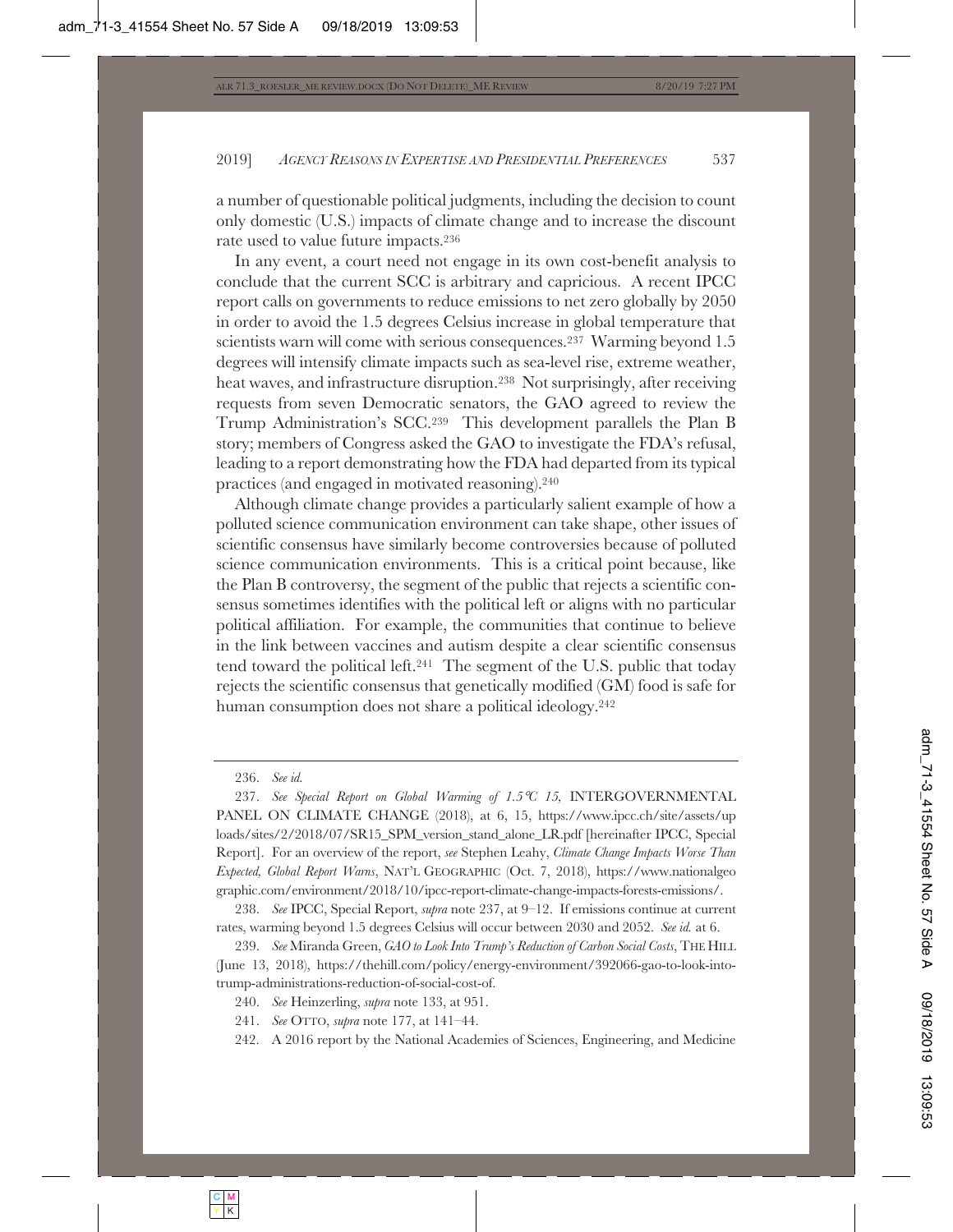We could therefore imagine how a polluted science communication environment would affect a different case such as the regulation of GM foods. At present, three federal agencies (EPA, USDA, and FDA) have some role in the regulation of GM foods.243 The FDA plays a particularly important role. As the gatekeeper for which foods are allowed on the market, the FDA generally evaluates GM foods as "food additives" under the Food, Drugs and Cosmetics Act,244 applying the statutory provisions directly to each application to introduce a new GM food.245 Instead of issuing regulations governing this process, the FDA has published guidance documents that outline a consultation process that though technically voluntary, is effectively mandatory because all GM-food manufacturers follow it.246 The process is time consuming and costly, taking approximately ten years and requiring scientific evidence of safety and nutrition compared to comparable conventional food.247 In contrast, the FDA generally treats non-GM food as substances generally recognized as safe (GRAS), a statutory designation that requires little FDA review.248

Some scholars have called on the FDA to subject this pre-market approval

(NASEM) reviewed the scientific literature on GM foods and "found no substantiated evidence that foods from GE crops were less safe than foods from non-GE crops." NASEM, GENETICALLY ENGINEERED CROPS: EXPERIENCES AND PROSPECTS 2 (2016), https://www.nap.edu/catalog/23395/genetically-engineered-crops-experiences-and-pro spects [hereinafter NASEM]. Unlike public opinion regarding climate change, public opinion regarding the safety of GM foods does not appear linked to people's political affiliations: "[R]oughly equal shares of Republicans  $(39%)$  and Democrats  $(40%)$  feel that GM foods are worse for people's health. And, half of Republicans (50%) and 60% of Democrats have positive views about the health benefits of organic foods." Cary Funk & Brian Kennedy, THE NEW FOOD FIGHTS: U.S. PUBLIC DIVIDES OVER FOOD SCIENCE 6–7 (2016), http://www.pewre search.org/science/2016/12/01/the-new-food-fights/.

243. The EPA regulates plants that are genetically modified to be pest resistant under the Federal Insecticide, Fungicide, and Rodenticide Act (FIFRA). 7 U.S.C. § 136 (2012). USDA's Animal and Plant Health Inspection Service (APHIS) regulates plants that have been genetically modified using genetic sequences from designated plant pests. 7 C.F.R. § 340.1 (2012). An overview of FDA regulation is provided in the text. For more on U.S. regulatory approaches, *see* NASEM, *supra* note 242, at 466–72.

244. 21 U.S.C. § 301 (2012).

245. *See* Edward L. Rubin & Joanna K. Sax, *Administrative Guidance and Genetically Modified Food*, 60 ARIZ. L. REV. 539, 561 (2018) (stating that the FDA evaluates each application for approval of a food additive on an individual basis).

246. *See id.* (asserting that the consultation process is not voluntary because every genetically modified (GM) product goes through the process).

247. *See id.* at 562 (explaining that the process takes about ten years and costs \$136 million).

248. *See id.* Non-GM food is subject to less regulation even though it often uses largescale mutagenic processes to alter a crop's genetic composition. *See id.*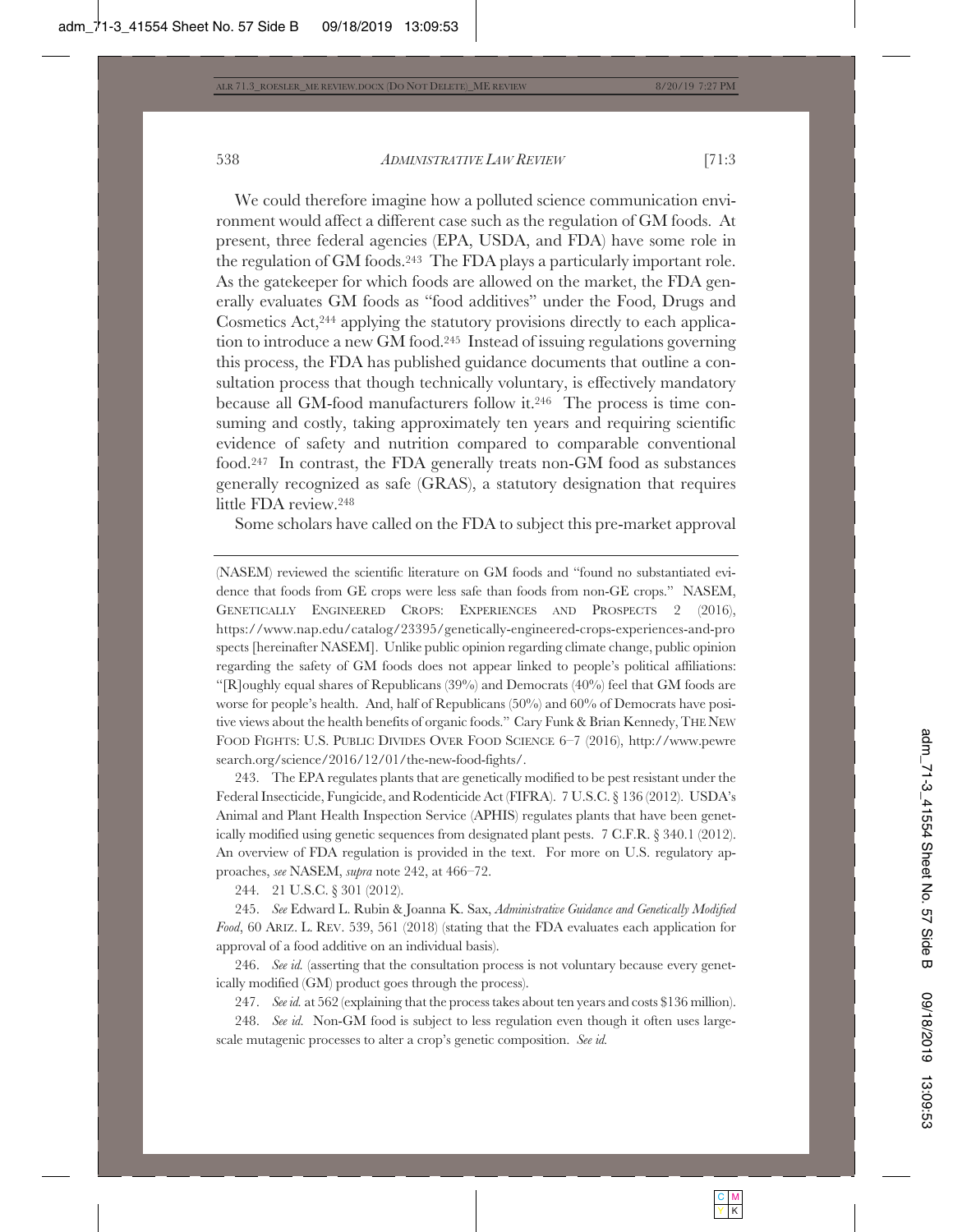process to notice-and-comment rulemaking so that the agency can gather all relevant information and data on GM foods and further democratic ideals of participation through rulemaking.249 But because 39% of the U.S. public believes that GM foods are worse for human health than non-GM foods (contrary to the scientific consensus), the rulemaking would take place in a polluted science communication environment.250 Although the current presidential administration is likely to favor a less cumbersome process for approval of GM foods, we could imagine a political climate that would push in the other direction. Coupled with public misconceptions, a presidential directive to regulate GM foods differently from non-GM foods could produce identity-protective reasoning regarding science. In this circumstance, courts would ideally engage in a more searching review of the FDA's evaluation of the scientific evidence.

As the Plan B, climate-change, and GM-food examples illustrate, when a scientific issue is clouded by a polluted science communication environment, that environment can influence political leaders who set administrative agendas. Although this is separate from general political preferences for more or less regulation, an across-the-board deregulatory agenda obviously presents more opportunities for agency heads to engage in identity-protective reasoning. Instead of approaching a putative environmental or health risk with questions about whether and how much to regulate, decision makers charged with deregulation begin with a conclusion (no or less regulation) and evaluate policy-relevant science with that end in mind. Presidential directives to deregulate in a given area are therefore red flags for potential motivated reasoning.

Another, more serious red flag of motivated anti-science reasoning is the suppression or disregard of established institutional mechanisms for communicating about policy-relevant science. Agency and White House officials in the Trump Administration have engaged in this very behavior. For example, as acting EPA Administrator, Andrew Wheeler eliminated the advisory panels of scientific experts charged with assisting in the review of air quality standards, leaving the considerable task of reviewing all the relevant scientific literature to a seven-member committee dominated by political appointees.251 Moreover, such actions are part of a much larger effort to transform science advisory panels and committees by replacing academic experts with industry representatives.<sup>252</sup> Even more concerning are reports that EPA

252. *See* Juliet Eilperin, *EPA's New Science Advisers Add More Industry Experts, Conservatives to the Mix*, WASH. POST. (Nov. 4, 2017), https://www.washingtonpost.com/news/energy-envir

<sup>249.</sup> *See id.* at 594–97.

<sup>250.</sup> *Id.* at 595.

<sup>251.</sup> Sean Reilly, *EPA Scraps Science Panel: "Your Service . . . Has Concluded,"* E&E NEWS (Oct. 12, 2018), https://www.eenews.net/stories/1060102455/.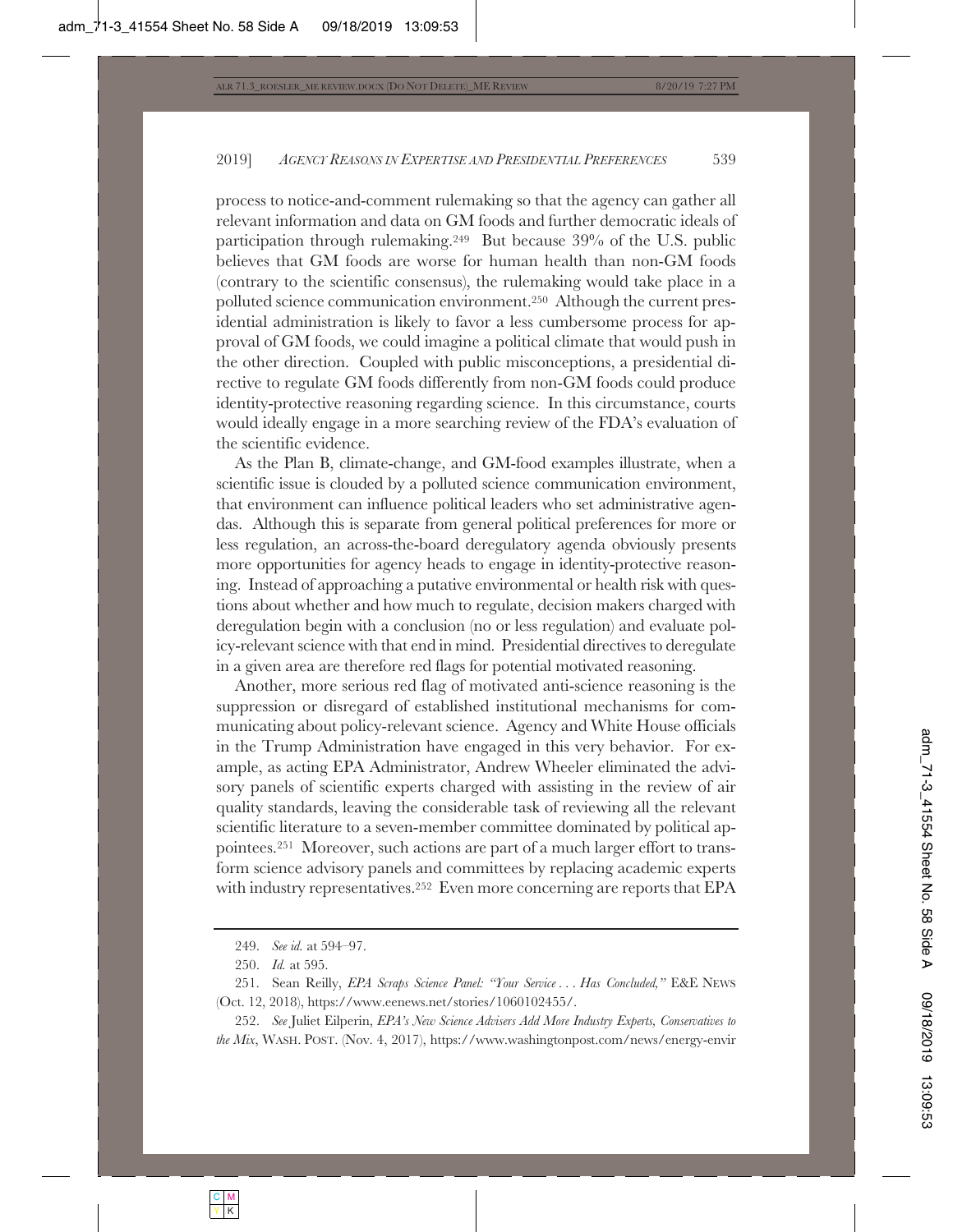political appointees may have sought to suppress a government study about the human health risks of PFAS, a contaminant found in drinking water.253 Another example (discussed below) is the effort by EPA to preclude regulatory consideration of scientific studies that rely on confidential data.254

Some have described the Trump Administration's repeated efforts to undermine established channels of science communication as a "war on science."255 Whatever its origins or purpose, this pattern of behavior is—at the very least—an indication that scientific knowledge is not a priority in setting policies regarding environmental and public health risks. This is perhaps the clearest danger signal of motivated reasoning because it reveals a presidential preference for policy over expertise in *all* decisionmaking.

## *2. Unsupported Assumptions and Cherry Picking*

Even when evidence of a polluted science environment is lacking, certain "danger signals" in an agency's reasoning can put a court on notice that the agency may be engaging in motivated reasoning and therefore more likely to manipulate or obfuscate scientific knowledge and evidence. For example, when agencies are following presidential directives to reach a certain result, courts should carefully scrutinize assumptions and conclusions that are not clearly supported or explained. A related danger signal is reliance on a particular scientific prediction or theoretical model without acknowledging uncertainties or placing the prediction within the context of the relevant scientific literature. A decision not to regulate based on scientific uncertainty also requires further explanation.256

onment/wp/2017/11/04/pruitts-new-science-advisers-add-more-industry-experts-conserva tives-to-the-mix/?noredirect=on&utm\_term=.c60fe7e353b3 (noting that former EPA Administrator "Pruitt has placed 66 new experts on three different EPA scientific committees, many of whom hail from industry or state government, and espouse more conservative views than their predecessors").

253. *See* Corbin Hiar, *Vulnerable Republicans Push for Releasing Health Study*, E&EDAILY (May 21, 2018), https://www.eenews.net/eedaily/stories/1060082209/ (stating that the EPA Administrator Scott Pruitt is withholding the health study on fire-resistant chemicals). Eventually released, the draft report concludes that the "'minimum risk levels' for the [PFAS] toxins should be seven to 10 times lower than [the drinking water] standards set by EPA in 2016." Ariel Wittenberg, *Federal Study Sounds Alarm on Nonstick Materials*, E&E NEWS (June 20, 2018), https://www.eenews.net/stories/1060085217/.

254. *See infra* PartInterpreting Statutory Language—and Agency Interpretations—with Science in Mind.

255. *See, e.g.*, Editorial Board, *Present Trump's War on Science*, N.Y. TIMES (Sept. 9, 2017), https://www.nytimes.com/2017/09/09/opinion/sunday/trump-epa-pruitt-science.html.

256. Indeed, in rejecting the EPA's reasons for not making a decision in *Massachusetts v. EPA*, the Court explicitly stated that EPA's "policy judgments" for not regulating do not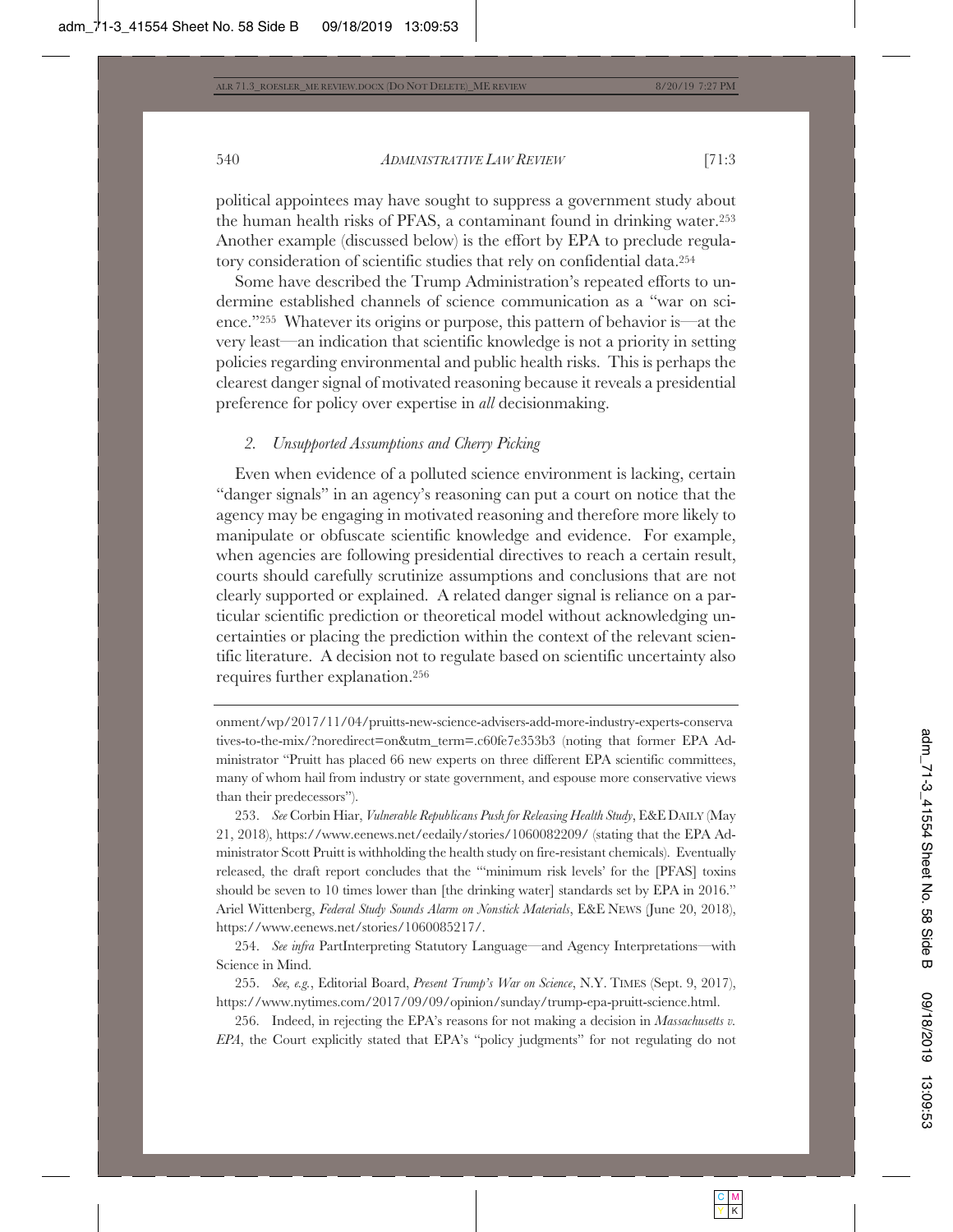Courts already scrutinize unsupported assumptions, particularly in the NEPA context. For example, in a recent case before the Tenth Circuit, the court reviewed the Bureau of Land Management's (BLM's) final environmental impact statement (EIS) for its approval of four coal leases in Wyoming's Powder River Basin.257 In its EIS, the BLM concluded that the no-action alternative (not approving the leases) was not likely to decrease carbon emissions from coal usage.258 The BLM reached this conclusion by forecasting an increased demand for coal regardless of the leases' approval.259 The court emphasized the unsupported assumptions underlying this conclusion: "This long logical leap presumes that either the reduced supply will have no impact on price, or that increase in price will not make other forms of energy more attractive and decrease coal's share of the energy mix, even slightly."260 In light of this logical leap, the court found the BLM's "perfect substitution assumption"—that coal from other sources would fill demand at no cost increase unsupported and irrational (and therefore arbitrary and capricious).261

Similarly, a newly proposed rule that rolls back Obama-era corporate average fuel economy (CAFE) standards for passenger cars and light trucks relies on the questionable assumption that more fuel-efficient vehicles will encourage consumers to drive more because they cost less to operate, and the increased vehicle miles traveled will result in more car accidents.262 It also assumes that heavier vehicles are safer, and the cost savings of less fuel-efficient vehicles will cause consumers to buy newer cars and retire older, lessefficient ones.263 None of these assumptions have much support in the notice of proposed rulemaking (NPRM), as commentators have noted.264 In addition, the NPRM concludes that holding standards at 2020 levels through

263. *See id.* at 43, 107 (explaining the impact of corporate average fuel economy (CAFE) standards on vehicle sales and use).

264. *See* Jason S. Miller & Shoshana Lew, *The Trump Administration's Fuel-Economy Proposal is Unnecessary and Harmful*, BROOKINGS (Aug. 3, 2018), https://www.brookings.edu/blog/theavenue/2018/08/03/the-trump-administrations-fuel-efficiency-proposal-is-unnecessary-and

<sup>&</sup>quot;amount to a reasoned justification for declining to form a scientific judgment." 549 U.S. 497, 533–34 (2007). This language suggests that the Court majority was well aware of how motivated reasoning affects agency's representations of science.

<sup>257.</sup> Wildearth Guardians v. Bureau of Land Mgmt., 870 F.3d 1222, 1226 (10th Cir. 2017).

<sup>258.</sup> *Id.* at 1228–29.

<sup>259.</sup> *Id.* at 1229.

<sup>260.</sup> *Id.*

<sup>261.</sup> *Id.* at 1235.

<sup>262.</sup> *See* Safer Affordable Fuel-Efficient (SAFE) Vehicles Rule for Model Years 2021– 2026 Passenger Cars and Light Trucks, 83 Fed. Reg. 42,986, 43,107 (proposed Aug. 24, 2018) [hereinafter SAFE Rule].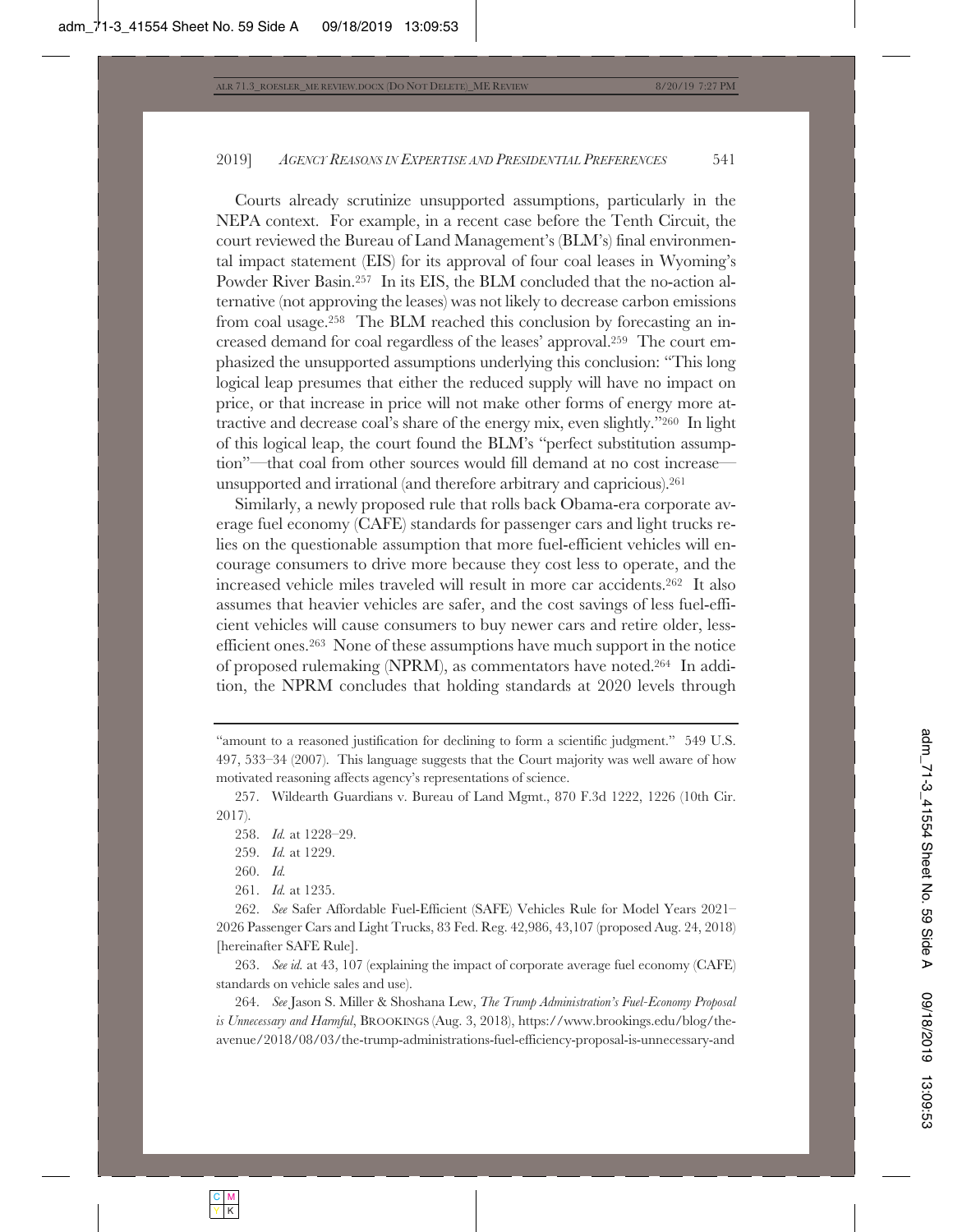2026 is the "maximum feasible" level for CAFE standards and "appropriate" for carbon dioxide emissions.265 This conclusion is likely inaccurate given that leaders of major U.S. car companies are opposed to the rule, objecting to the extent of the rollback and to the NPRM's withdrawal of California's preemption waiver.266

The draft EIS for the proposed fuel economy rule also projects a nearly 3.5 degrees Celsius increase in global mean surface temperature by 2100 regardless of whether the more stringent rules for 2020–2026 remain in place.267 The draft EIS then concludes that because avoiding this warming scenario requires "drastic" reductions globally from all sectors and would require "substantial increases in technology innovation," the increased emissions from relaxed fuel economy standards will make no difference.268 Indeed, the report predicts only a "three thousandths of a degree increase" in global temperature if its least stringent alternative is adopted.269 In other words, it assumes a global business as usual approach to greenhouse gas emissions that makes any incremental change look inconsequential.270

This is an example of "cherry picking" in that it fails to analyze different trajectories to reducing greenhouse gas emissions. It also obscures the factual reality that the proposed rule would add eight billion additional tons of carbon dioxide by 2100, a figure that exceeds total U.S. emissions for one year.271 Picking one emissions scenario, in which global emissions remain

265. *See* SAFE Rule, 83 Fed. Reg. at 42,991.

266. *See* Timothy Puko & Chester Dawson, *Trump Administration Irked with Car Makers on Fuel-Economy Policy*, WALL. ST. J. (May 10, 2018), https://www.wsj.com/articles/trump-ad ministration-irked-with-car-makers-on-fuel-economy-policy-1525964401 (emphasizing the division between the White House and California on fuel-efficiency requirements). The new rules would actually harm the auto industry, rather than help it. *See* Susan Helper et al., *Why Undermining Fuel Efficiency Standards Would Harm the U.S. Auto Industry*, BROOKINGS (July 2, 2018), https://www.brookings.edu/blog/the-avenue/2018/07/02/why-undermining-fuel-efficienc y-standards-would-harm-the-us-auto-industry/ (discussing the White House's quieter agenda on fuel-efficiency requirements).

267. *See* NHTSA, No. NHTSA-2017-0069, Draft Envtl. Impact Statement, Safer Affordable Fuel-Efficient (SAFE) Vehicles Rule for Model Year 2021–2026 Passenger Cars and Light Trucks S-15 (2018), https://www.nhtsa.gov/sites/nhtsa.dot.gov/files/documents/ ld\_cafe\_my2021-26\_deis\_0.pdf.

269. *Id.* at S-20.

271. Juliet Eilperin et al., *Trump Administration Sees a 7-Degree Rise in Global Temperatures by 2100*, WASH. POST (Sept. 28, 2018), https://www.washingtonpost.com/national/health-scien ce/trump-administration-sees-a-7-degree-rise-in-global-temperatures-by-2100/2018/09/27/b

<sup>-</sup>harmful/ (questioning conclusions reached for CAFE's notice of proposed rulemaking).

<sup>268.</sup> *Id.* at 5-30.

<sup>270.</sup> *See id.* (analyzing climate change impacts without a no action alternative).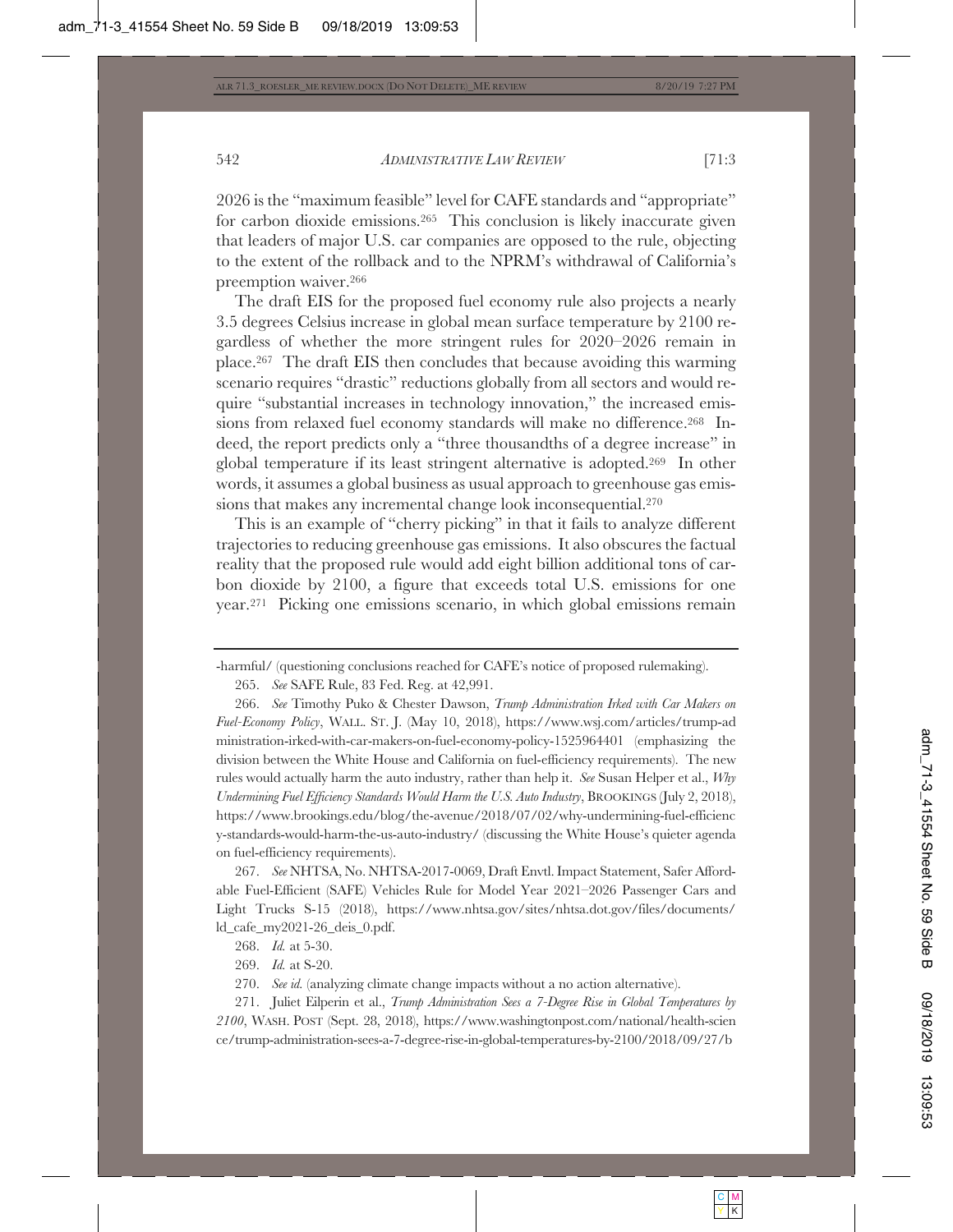constant, is—in the words of one expert—"a textbook example of how to lie with statistics."<sup>272</sup> The proposed fuel efficiency standards "do almost nothing" to mitigate global warming, and then the draft EIS "makes their impact seem even smaller by comparing their proposals to what would happen if the entire world does nothing."273 This kind of cherry picking is yet another danger signal of motivated reasoning.

One caveat is critical, however, in thinking about how to review agencies' assumptions and analyses of alternatives. As discussed above, an agency must often make risk-management decisions in the context of legitimate scientific uncertainty regarding the probability and severity of a given risk.274 For example, the wildlife agencies charged with species protection under the Endangered Species Act (ESA) must make decisions about whether certain courses of action will jeopardize a protected species on the basis of incomplete or uncertain scientific information. In one illustrative case, before issuing a Clean Water Act permit for a proposed development, the Army Corps decided to forego consultation with the Fish and Wildlife Service (FWS) under ESA Section 7 regarding possible impacts to a protected owl species.275 FWS argued that consultation was necessary because the project threatened to interfere with the species' "habitat connectivity."276 The district court held that the Army Corps' decision was not arbitrary and capricious and characterized FWS's arguments as "undocumented assertions."277

Although the Ninth Circuit affirmed the district court's decision, the appellate panel was not unanimous.278 The majority affirmed the lower court because no evidence supported a finding that the protected species lived in the project area and FWS had not designated the project area as critical habitat.279 Judge Ferguson, in dissent, emphasized that the development could have effects on the species even if they are not present in the project area and that this would be sufficient to trigger the consultation requirement.280 He then recognized the science-policy question at the heart of the dispute: "At its core, this case is about exercising 'institutionalized caution' in safeguarding endangered species."281 That is, the case is not about FWS's evaluation

- 274. *See supra* Part III.B.2.
- 275. Defs. of Wildlife v. Flowers, 2003 WL 22143266 \*2–4 (D. Ariz. Aug. 18, 2003).
- 276. *Id.* at \*3.
- 277. *Id.* at \*4–5.
- 278. Defs. of Wildlife v. Flowers, 414 F.3d 1066, 1066 (9th Cir. 2005).
- 279. *Id.* at 1070–71.
- 280. *Id.* at 1073 (Ferguson, J., dissenting).
- 281. *Id.* at 1074.

<sup>9</sup>c6fada-bb45-11e8-bdc0-90f81cc58c5d\_story.html?noredirect=on&utm\_term=.83d2905f49b5.

<sup>272.</sup> *Id.*

<sup>273.</sup> *Id.*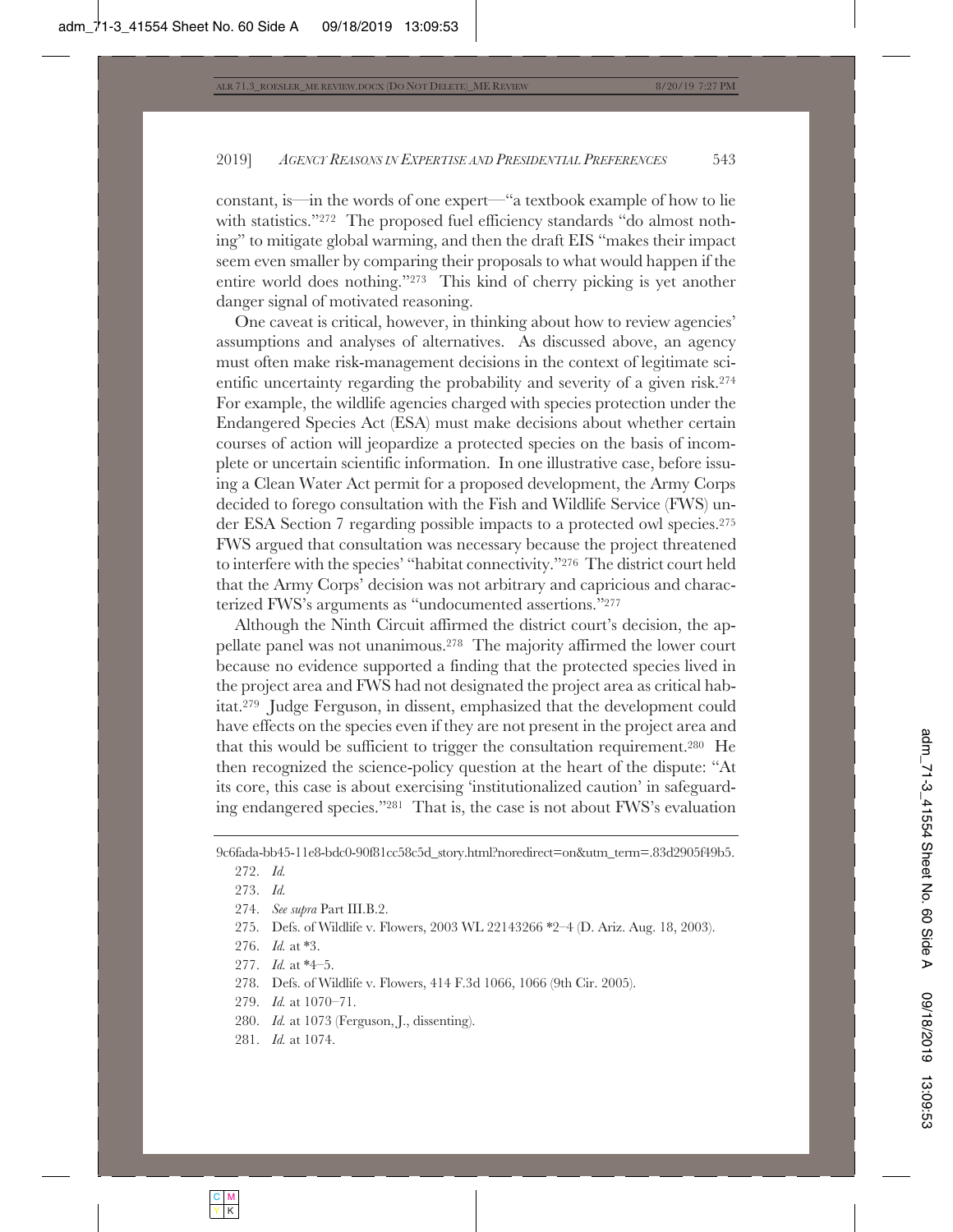of scientific evidence, but about a science-policy judgment made in the context of incomplete or uncertain scientific knowledge. Because FWS knew the protected species lived near the project and could not rule out the possibility that it would occupy the project area in the future, it opted for precaution.

The choice to employ the precautionary principle when scientific evidence cannot rule out harm to a species raises a host of issues, such as whether the costs associated with the possible harm are seriousness enough to forego a wait and see approach. It is, however, a policy judgment rather than an unsupported assumption. In other words, it is a choice to rely on a particular approach to risk management (precautionary or not) rather than an evaluation of the underlying scientific knowledge relevant to the risk; it is a secondorder judgment about how and when to regulate when scientific information is incomplete or fails to satisfy conventional methods for confirming a hypothesis.282 These kinds of science-policy judgments are not among the "danger signals" or red flags of motivated reasoning regarding an agency's evaluation of policy-relevant science, although the choice of a risk-management policy may very well be dictated by political preferences.

# *3. A Reversal in Position*

Administrative agencies must be allowed to respond to changing circumstances and new information and technology. Changes in policy are therefore expected. But when an agency completely reverses its position (particularly one it has promulgated by regulation) in response to a new presidential preference rather than in response to new scientific or technological information, this is a danger signal that the agency is engaging in motivated reasoning in its evaluation of scientific evidence.

The key Supreme Court precedent on agency reversals is *FCC v. Fox Television Stations, Inc.*283 The case involved a challenge to a change in the FCC's policy regarding the "indecent" language that can trigger an enforcement action against a broadcaster.284 Although the agency had previously followed a policy finding only repeated use of expletives actionable, it changed

<sup>282.</sup> J.B. Ruhl characterizes this kind of policy judgment as a choice about the acceptable level of confidence in evaluating scientific hypotheses. *See* J.B. Ruhl, *The Battle Over Endangered Species Act Methodology*, 34 ENVTL. L. 555, 559 (2004). He identifies three possible "methodologies" for making these choices: the scientific method, the professional judgment method, and the precautionary principle. *See id.* He argues that the professional judgment method (grounded in the Environmental Species Act's "best available scientific evidence" standard) is the right approach most of the time, but an agency may use the precautionary principle when scientific evidence is inconclusive, and inaction could lead to the species' extinction. *Id.* at 600.

<sup>283. 556</sup> U.S. 502 (2009).

<sup>284.</sup> *See id.* at 510 (deeming expletives that were uttered during two live broadcasts aired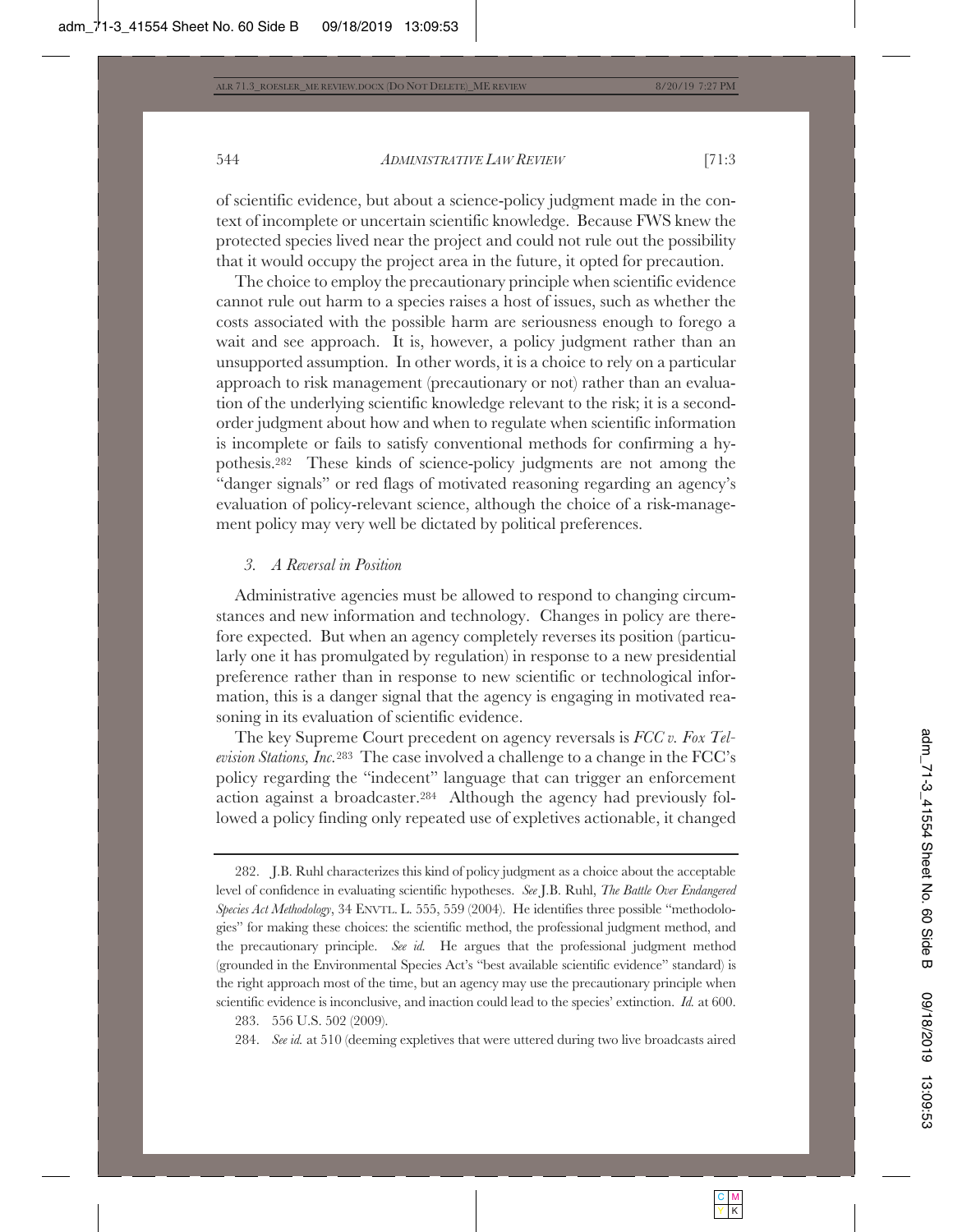course by issuing orders that found "fleeting" uses actionable.285 Writing for a plurality of the Court, Justice Scalia rejected the argument that an agency policy change must undergo "more searching review" than the agency's initial policy decision.286 Five justices disagreed, however, with Justice Scalia's treatment of the change as irrelevant and stressed that "the agency must explain why 'it now reject[s] the considerations that led it to adopt that initial policy.""287

In his concurrence, Justice Kennedy agreed with the four dissenting justices on this point, writing separately to emphasize the role of agency expertise and the importance of "neutral"—presumably apolitical—reasons:

The question in each case is whether the agency's reasons for the change, when viewed in light of the data available to it, and when informed by the experience and expertise of the agency, suffice to demonstrate that the new policy rests upon principles that are rational, neutral, and in accord with the agency's proper understanding of its authority.288

In addition to the agency's explanation for the change, an agency's treatment of facts plays a prominent role in Justice Kennedy's concurrence. If an agency changes course, it cannot "ignore[] or countermand[] its earlier factual findings without reasoned explanation for doing so."289 This focus on facts led Justice Kennedy to concur in the Court's judgment that the FCC's change was not arbitrary or capricious; he concluded that the FCC had based its previous policy on its understanding of Supreme Court precedent rather than factual findings.290

Applied to changes in policies involving evaluation of science, Justice Kennedy's approach would require explicit acknowledgement of previous agency statements regarding the nature and strength of science evidence. Statements characterizing the scientific literature—such as statements about the strength of the scientific consensus surrounding human-caused climate change—are factual statements. A decision to disregard or ignore such statements would require explanation under *Fox Television*. For example, the Trump Administration's reversals of Obama-era regulations such as the CAFE standards should withstand judicial review only if the records can explain why current administrative officials are discounting or ignoring facts

by *Fox Television Stations, Inc.* as actionably indecent).

<sup>285.</sup> *See id.* at 508. "Fleeting" means that the word is used only once.

<sup>286</sup>*. Id.* at 514 (plurality opinion).

<sup>287.</sup> *Id.* at 535 (Kennedy, J., concurring in part and concurring in judgment) (quoting Justice Breyer's dissent).

<sup>288.</sup> *Id.* at 536.

<sup>289.</sup> *Id.* at 537.

<sup>290.</sup> *Id.* at 538.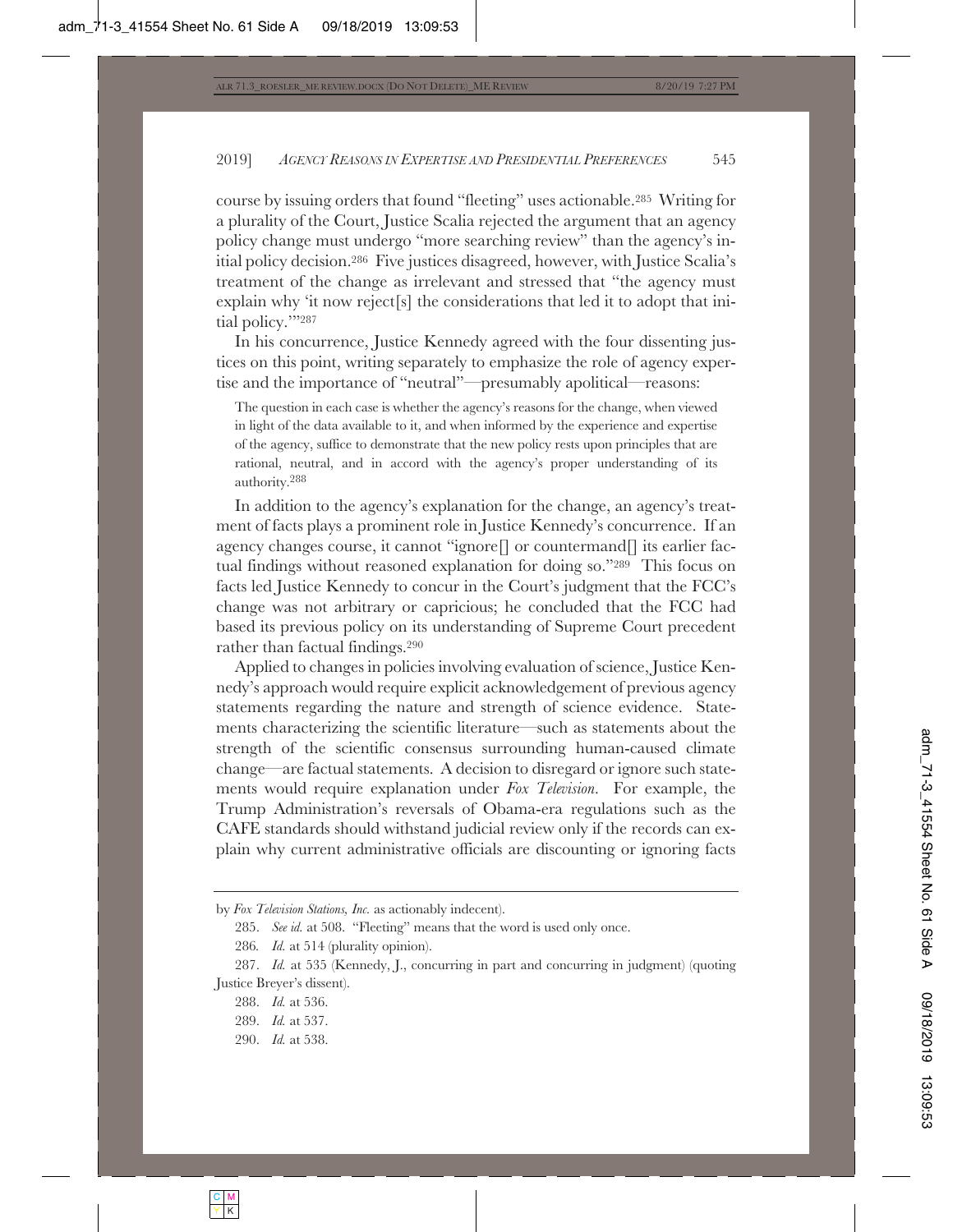A recent decision by the Fourth Circuit illustrates how a change of position, unaccompanied by neutral explanation, can be a danger signal of motivated political reasoning. In *Cowpasture River Preservation Ass'n v. Forest Service*,292 the court reviewed the Forest Service's authorization of the construction of a pipeline through portions of the George Washington and Monongahela National Forests as well as the grant of a right-of-way across the Appalachian National Scenic Trail.293 The court vacated the Forest Service's decisions, concluding that they violated federal statutes.294 In reviewing the record, the court emphasized the Forest Service's abrupt changes in position.295 For example, in October 2016, the Forest Service had originally required that the project developer submit ten "site-specific stabilization designs" for the management of slope and soil instability in steep, high-risk areas.296 Then in May 2017, the Forest Service reversed course and announced it would not require the remaining eight designs—two had already

<sup>291.</sup> *See* Pamela King, *Trump's Deregulatory Agenda in Court*, E&E NEWS (Jan. 23, 2019), https://www.eenews.net/stories/1060118017 (concluding that courts will overturn regulation reversals that do not sufficiently explain how the new approach to a legal or statutory requirement is superior to the previous administration's approach); Nick Sobczyk, *Republicans Say Rollback Paints Rosy Picture for Coal*, E&E NEWS (Dec. 7, 2018), https://www.eenews. net/eedaily/stories/1060109037?t=https%3A%2F%2Fwww.eenews.net%2Fstories%2F106 0109037 (stating that a current administration's proposal ignored the EPA's economic analysis that found contradictory predictions). Courts should draw the line between fact and policy carefully and resist the temptation to treat all agency determinations as facts. For example, in vacating the Trump State Department's decision that construction of the Keystone XL pipeline was in the national interest, the district court treated the Obama Administration's assessment of the "United States's role in climate leadership" as "factual findings related to climate change." Indigenous Envtl. Network v. Dep't of State, 347 F. Supp. 3d 561, 583–84 (D. Mont. 2018), *vacated as moot by* Indigenous Envtl. Network v. Dep't of State, No. 18-36068, 2019 WL 2542765 (9th Cir. June 6, 2019). The Obama Administration's decision was based on a time-sensitive policy concern that the pipeline's approval would weaken the United States' position in international climate negotiations, rather than a factual finding about the pipeline's contribution to climate change. *See Recent Cases:* Administrative Law—Agency Policy Change—Montana District Court Holds State Department's National Interest Determination for Keystone XL Pipeline Violated APA by Disregarding Prior Factual Findings, 132 HARV. L. REV. 2368, 2376 (2019).

<sup>292. 911</sup> F.3d 150 (4th Cir. 2018).

<sup>293.</sup> *Id.* at 154–55.

<sup>294.</sup> *Id.* at 155.

<sup>295.</sup> *See id.* at 158 (noting that the approaching deadlines changed the Forest Service's "tenor" regarding the possible "adverse impacts" of the project).

<sup>296.</sup> *See id.* at 156 (noting the purpose of the Forest Service's request was to demonstrate the effectiveness of the project).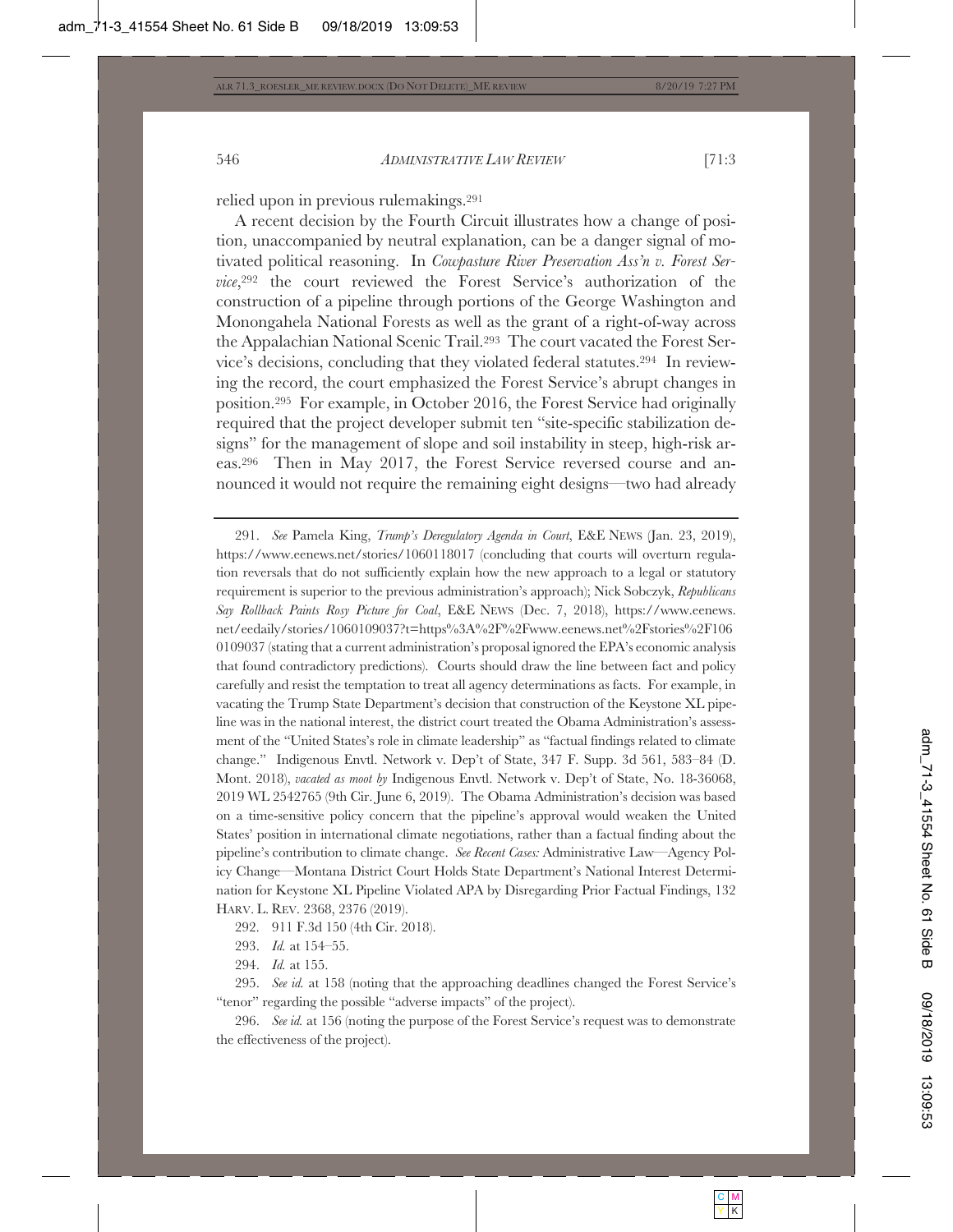been submitted—before authorizing the project.297 The Forest Service also changed its position on whether the project would result in a "loss of viability" for three species, first deciding that it would and then concluding that a loss of viability was unlikely.298 In both cases, the Forest Service provided no explanation for its change in position.299

The court clearly treated the unexplained changes in position as red flags of arbitrary and capricious decisionmaking. It rejected the Forest Service's argument that the change in requiring stabilization designs was just one of timing, emphasizing that the change "meant the Forest Service approved the pipeline without information it previously determined was necessary to making its decision, and it did so without acknowledging, much less explaining, its change in position."300 Using strong language, the court concluded that the Service had "abdicated its responsibility to preserve national forest resources" and explained that its "conclusion is particularly informed by the Forest Service's serious environmental concerns that were suddenly, and mysteriously, assuaged in time to meet a private pipeline company's deadlines."<sup>301</sup> In short, the court recognized that in the absence of a neutral explanation, a change in a policy previously informed by scientific evidence looks like it is motivated solely by political preferences.

# *C. Interpreting Statutory Language—and Agency Interpretations—with Science in Mind*

Judicial review should also serve to check identity-protective reasoning in agencies' interpretations of their statutory responsibilities. Rarely will agencies contradict statutory authority so clearly as to violate the plain meaning of the statute under the first step in a deferential *Chevron* analysis. But an agency interpretation of an environmental or public health statute that disregards policy-relevant science could easily be unreasonable under step two of *Chevron*. Another way in which deference doctrine could guard against motivated reasoning would be to consider whether an agency's interpretation is informed by its expertise in deciding how much deference to afford that interpretation in the first place. This final Section briefly discusses both approaches and applies them to agency decisions subject to current litigation.

<sup>297.</sup> *See id.* at 158–59 (stating that the Forest Service's letter merely stated the change in position).

<sup>298.</sup> *Id.* at 159 (internal quotations omitted).

<sup>299.</sup> *See id.* at 159–60 (providing no explanation behind the Forest Service's change of course).

<sup>300.</sup> *Id.* at 175.

<sup>301.</sup> *Id.* at 183.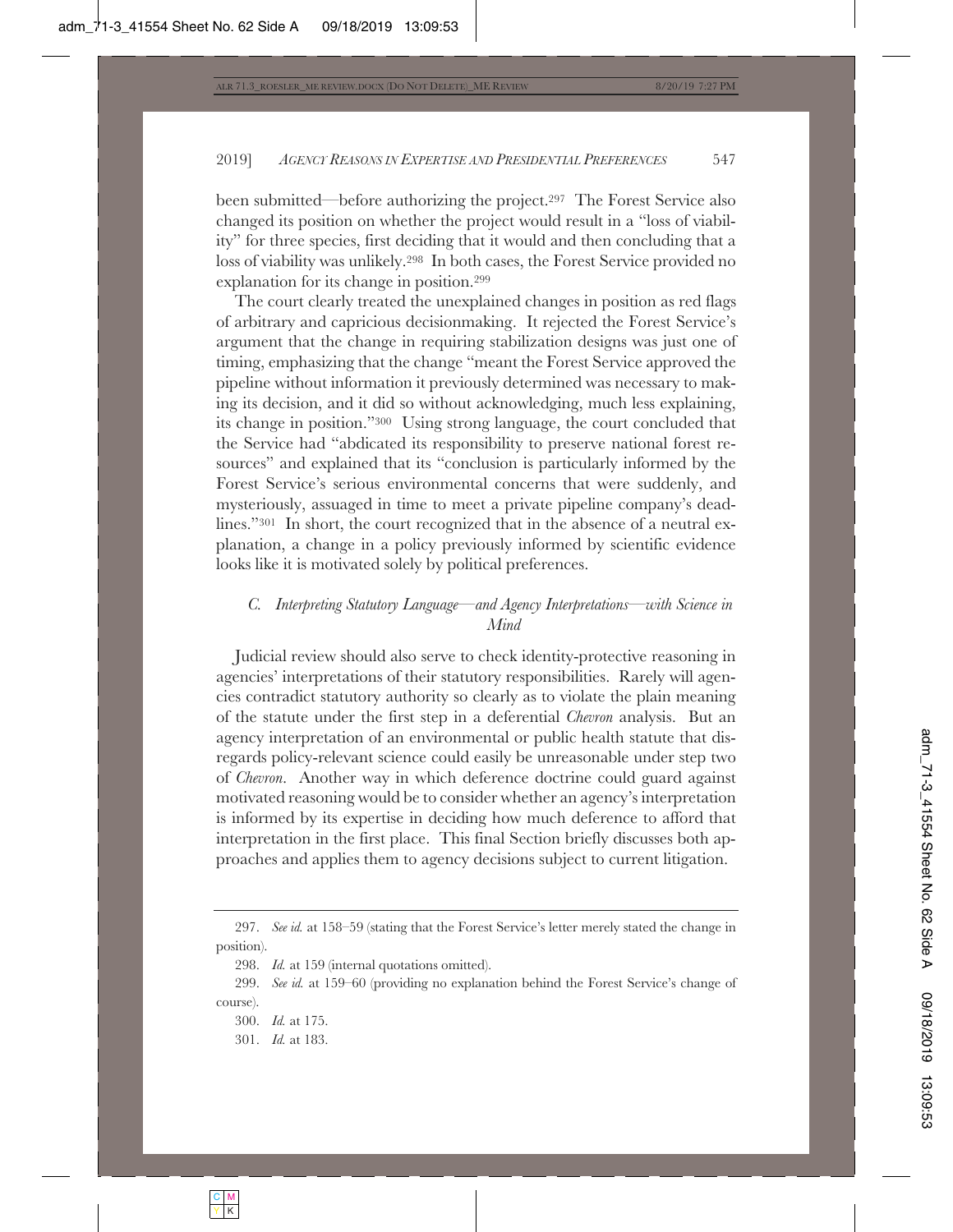Should a court decide that an agency's interpretation is due *Chevron* deference, its analysis of whether the interpretation is reasonable should include an inquiry into whether the agency reasonably considered policy-relevant science, provided that the authorizing statute allows for such an inquiry. In other words, even if the statute does not direct the agency to review relevant scientific knowledge, consideration of policy-relevant science should be a default rule for interpreting statutes that regulate public health and environmental risks. Courts should presume that agencies must consider all relevant scientific evidence in the absence of clear intent to the contrary.

A science-consideration default rule would look much like the cost-consideration default rule that the Court adopted in *Michigan v. EPA*.302 Writing for the Court, Justice Scalia found the EPA's interpretation of the words "appropriate and necessary" unreasonable because it did not include consideration of cost.303 He explained that because cost consideration is a long-established practice, "it is unreasonable to read an instruction to an administrative agency to determine whether 'regulation is appropriate and necessary' as an invitation to ignore cost."304 As the examples below demonstrate, it would be similarly unreasonable to interpret language in environmental statutes in a manner that ignores relevant science.305

Another way to ensure consideration of policy-relevant science is to recognize its place within deference doctrine generally. If *Chevron* does not apply to the agency interpretation in a given case, the lesser deference afforded by *Skidmore v. Swift*  $\mathcal{C}$   $\mathcal{C}$ *o.*<sup>306</sup> would turn on factors tied to the agency as expert, rather than the agency as policymaker: "The weight of such a[n] [interpretive] judgment in a particular case will depend upon the thoroughness evi-

304. *Id.* at 2708.

305. This approach to the reasonableness of policy-relevant science mirrors that of the business judgment rule. Under this well-known rule, courts presume that "in making a business decision the directors of a corporation acted on an informed basis, in good faith, and in the honest belief that the action taken was in the best interests of the company." In re*.* Walt Disney Co. Derivative Litigation, 906 A.2d 27, 52 (Del. 2006) (internal quotation omitted). *Chevron* step two should recognize a similar presumption—that agencies are informed by the relevant scientific literature, act in good faith, and seek to further their enabling statute's purposes.

306. 323 U.S. 134 (1944).

<sup>302. 135</sup> S. Ct. 2699, 2711 (2015) (holding the EPA "must consider cost—including, most importantly, cost of compliance—before deciding whether regulation is appropriate and necessary").

<sup>303.</sup> *See id.* at 2706–07 (stating that by deciding that it could ignore cost, the EPA "strayed far beyond the bounds" of the EPA's regulatory power under the appropriate and necessary standard).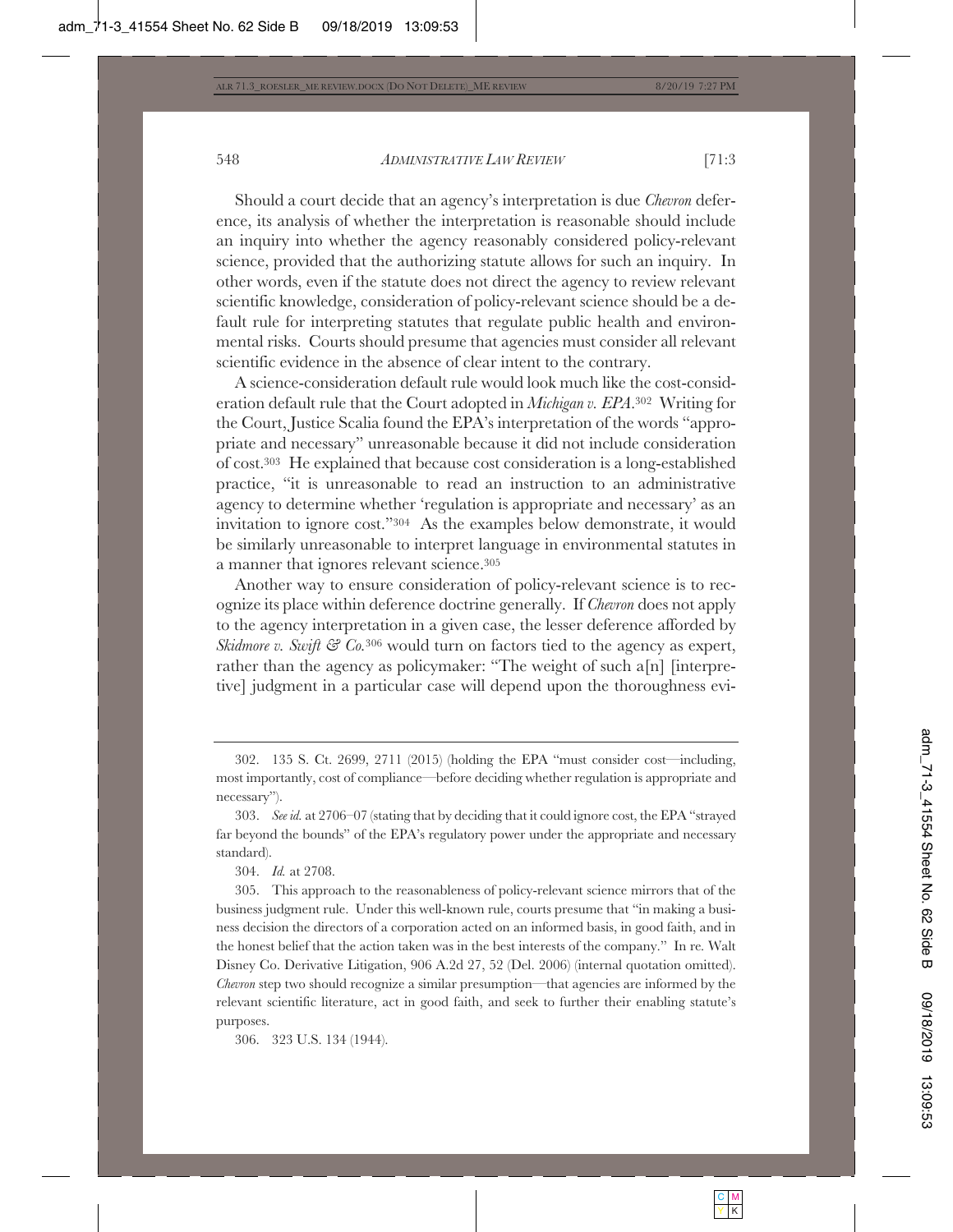dent in its consideration, the validity of its reasoning, its consistency with earlier and later pronouncements, and all those factors which give it power to persuade, if lacking power to control."307 Indeed, in *Barnhart v. Walton*,308 Justice Breyer approached the threshold question of whether to apply *Chevron* deference by applying *Skidmore*-like factors.309 Writing for the Court, he concluded that *Chevron* applied in part because of the nature of the question and "related expertise of the Agency," along with the consistency of the agency's interpretation over time.310 Following this approach, when an agency applies policy-relevant science to an interpretation, that expertise entitles the agency interpretation to more deference either under the conventional *Chevron* framework or in terms of the *Skidmore* factors' "power to persuade."311

To be sure, courts should not use these approaches as a means of imposing their own judgments regarding science-policy issues. Both a background rule regarding science-consideration and a *Barnhart* recognition of expertise require a reviewing court to recognize the nature of scientific inquiry and knowledge. Regulations that protect the environment and public health often rely on scientific knowledge that is uncertain in ways discussed above. Interpreting a statute to require certainty—even in the legal sense of more likely than not—misunderstands the scientific process and undercuts the agency's ability to fulfill its statutory mandate.

The classic case that illustrates how courts can fail to appreciate the fundamentally different nature of scientific knowledge is the "benzene" case, in which the Supreme Court struck down the Occupational Safety and Health Administration's (OSHA's) 1 ppm exposure limit on benzene in the workplace.312 Justice Stevens, writing for a plurality, interpreted the statutory lan-

312. *See* Indus. Union Dep't v. Am. Petroleum Inst., 448 U.S. 607, 613–15 (1980) (plurality opinion) (affirming the Fifth Circuit's decision that the Occupational Safety and

<sup>307.</sup> *Id.* at 140.

<sup>308. 535</sup> U.S. 212 (2002).

<sup>309.</sup> *See id.* at 222 (factoring the nature and importance of the legal question, the expertise of the agency, and the complexity of administration when deciding whether to apply *Chevron* deference).

<sup>310.</sup> *Id.*

<sup>311.</sup> Scholars have argued that the core of *Skidmore* is about the "power to persuade" based on agency expertise. In their article examining the Court's use of different "deference regimes," Eskridge and Baer "urge the Court to make clear that an agency's 'power to persuade' under *Skidmore* be understood by reference to the substantive factors . . . especially comparative agency expertise: Is the issue a technical one where the agency has exercised intelligent expert judgment, based upon a factual connection between its choice and the (complex) statutory purpose? If so, there is greater reason for the Court to defer." Eskridge & Baer, *supra* note 224, at 1188.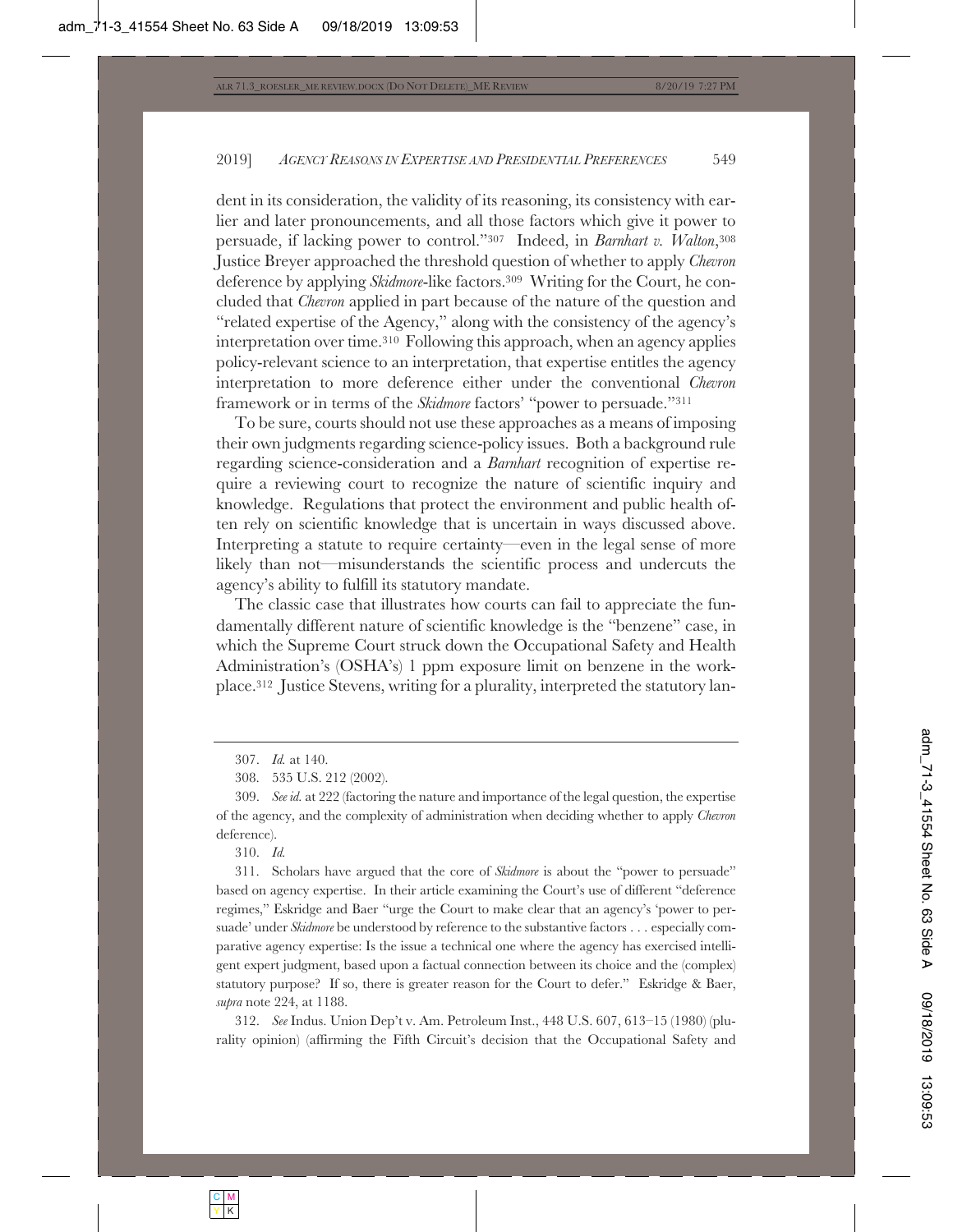guage that empowered OSHA to promulgate workplace standards "reasonably necessary and appropriate to provide safe or healthful employment" to require a showing that the standard is "reasonably necessary and appropriate to remedy a *significant* risk of material health impairment."313

As the dissenting justices argued, the plurality's interpretation of the statute failed to acknowledge the nature of scientific inquiry and knowledge.314 Scientists must extrapolate from epidemiological and animal studies to make risk assessments; their conclusions necessarily incorporate trans-scientific judgments and uncertainties because they cannot conduct double-blind clinical studies that expose people to a known carcinogen.315 A court applying the science-consideration default rule would ask whether the agency considered the relevant scientific literature and used its expertise to further the statute's purposes—in this case, the health and safety of workers.

When viewed from this perspective, the agency's decision to exercise precaution (because it could not identify a safe exposure limit) and set the limit based on economic feasibility is reasonable. Similarly, on the *Barnhardt* continuum, the agency's interpretation is entitled to judicial deference because it is using its expertise to interpret the statute in light of scientific uncertainty. In regulating benzene in the workplace, OSHA was drawing on its expertise to make policy judgments protective of human health in face of scientific uncertainty. These kinds of informed judgments are entitled to deference.

Conversely, when agency interpretations of environmental and public health statutes are not informed by relevant science or in keeping with statutory purposes, they are either due less deference or are unreasonable under step two of *Chevron*. For example, the EPA and Army Corps' proposed rescission of the Obama Administration's Clean Water Rule is unreasonable because it does not adequately consider scientific knowledge in determining the extent to which wetlands are covered by the phrase "waters of the United States" in the Clean Water Act.316 The Obama-era interpretation of the Act's coverage was based on a 400-page "connectivity report" that detailed scien-

313. *Id.* at 639 (emphasis added).

315. *See supra* PartValue Judgments in Policy-Relevant Science.

316. Clean Water Act § 502(7), 33 U.S.C. § 1362(7) (2012) (defining "'navigable waters' [as] the waters of the United States").

Health Administration (OSHA) exceeded its authority by failing to show benzene poses a significant health risk in the workplace, such that OSHA's standard was reasonably necessary or appropriate).

<sup>314.</sup> *See id.* at 690 (Marshall, J., dissenting) ("The critical problem in cases like the ones at bar is scientific uncertainty. While science has determined that exposure to benzene levels above 1 ppm creates a definite risk of health impairment, the magnitude of the risk cannot be quantified at the present time.").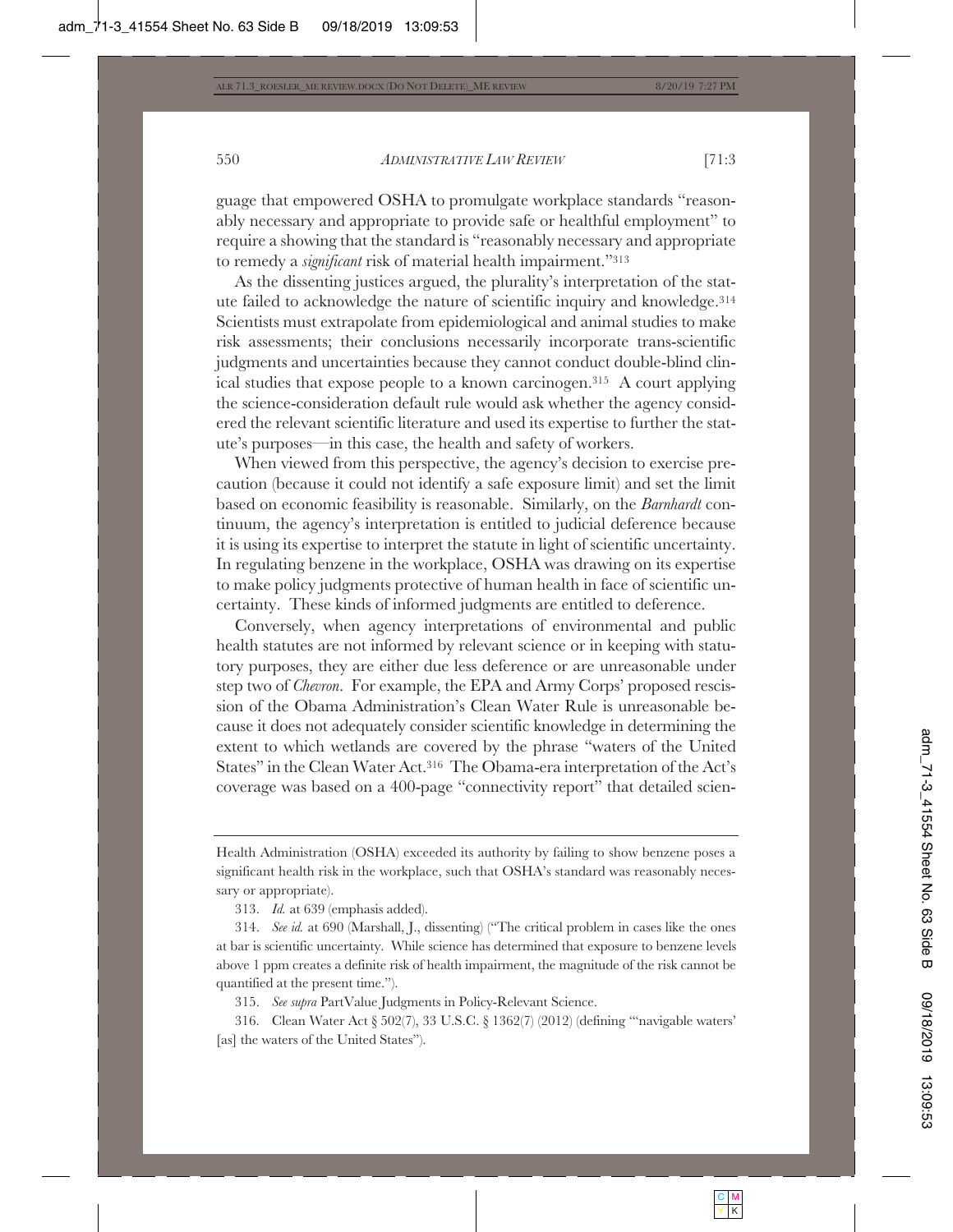tific research on the connection between wetlands, including isolated wetlands, and downstream rivers, lakes, and streams.317 In a Notice of Proposed Rulemaking, the current EPA and Army Corps accuse the previous administration of relying too much on science: "The agencies now believe that they previously placed too much emphasis on the information and conclusions of the Connectivity Report when setting jurisdictional lines in the 2015 Rule."318 This alone might not constitute an unreasonable interpretation of the Clean Water Act, but failure to accurately represent the scientific research on water quality and wetlands would entitle the final rule to less deference.<sup>319</sup>

Another example of a proposed rule that affects regulatory science is EPA's proposed rule entitled "Strengthening Transparency in Regulatory Science."<sup>320</sup> This rule would require that the scientific data underlying policy-relevant scientific studies "are publicly available in a manner sufficient for independent validation."321 Scientists and legal scholars have objected to this rule as unnecessary and contrary to best scientific practices because it

319. The recently published proposed rewrite of the 2015 rule does not explicitly discount the value of the connectivity report, but its treatment of the report and the EPA Science Advisory Board's (SAB's) review of the draft report are highly misleading. The discussion of the SAB's review in the proposed rule implies that the SAB was critical of the connectivity report's conclusion that "ephemeral" streams (in addition to "intermittent" and "perennial" streams) are connected to downstream waters. *See* Revised Definition of "Waters of the United States," 84 Fed. Reg. 4154, 4176 (proposed Feb. 14, 2019). Contrary to this implication, the SAB review recognized "strong scientific support" in the literature for these conclusions and simply suggested that the EPA acknowledge a "gradient of connectivity" as one of *several* recommendations to strengthen its connectivity conclusions. *See* SCIENCE ADVISORY BOARD (SAB), EPA-SAB-15-001, SAB REVIEW OF THE DRAFT EPA REPORT CONNECTIVITY OF STREAMS AND WETLANDS TO DOWNSTREAM WATERS: A REVIEW AND SYNTHESIS OF THE SCIENTIFIC EVIDENCE 3–4 (2014). Overall, in fact, the SAB's review suggests that the scientific literature supports even stronger conclusions regarding connectivity in key contexts. For example, the SAB disagreed with the connectivity report's statement that the literature was too uncertain to draw conclusions about the connectivity of non-floodplain wetlands and their downstream effects. *See id.* at 58 ("The SAB finds that the scientific literature, including references cited in the EPA [connectivity] Report, provides ample information to support a more definitive statement . . . .").

320. Strengthening Transparency in Regulatory Science, 83 Fed. Reg. 18,768 (proposed Apr. 30, 2018).

321. *Id.*

<sup>317.</sup> *See* Rule Defining Waters of the United States, 80 Fed. Reg. 37,054, 37,057 (June 29, 2015) (stating the EPA's Office of Research and Development prepared the comprehensive report).

<sup>318.</sup> Definition of "Waters of the United States"—Recodification of Preexisting Rule, 83 Fed. Reg. 32,227, 32,241 (proposed July 12, 2018).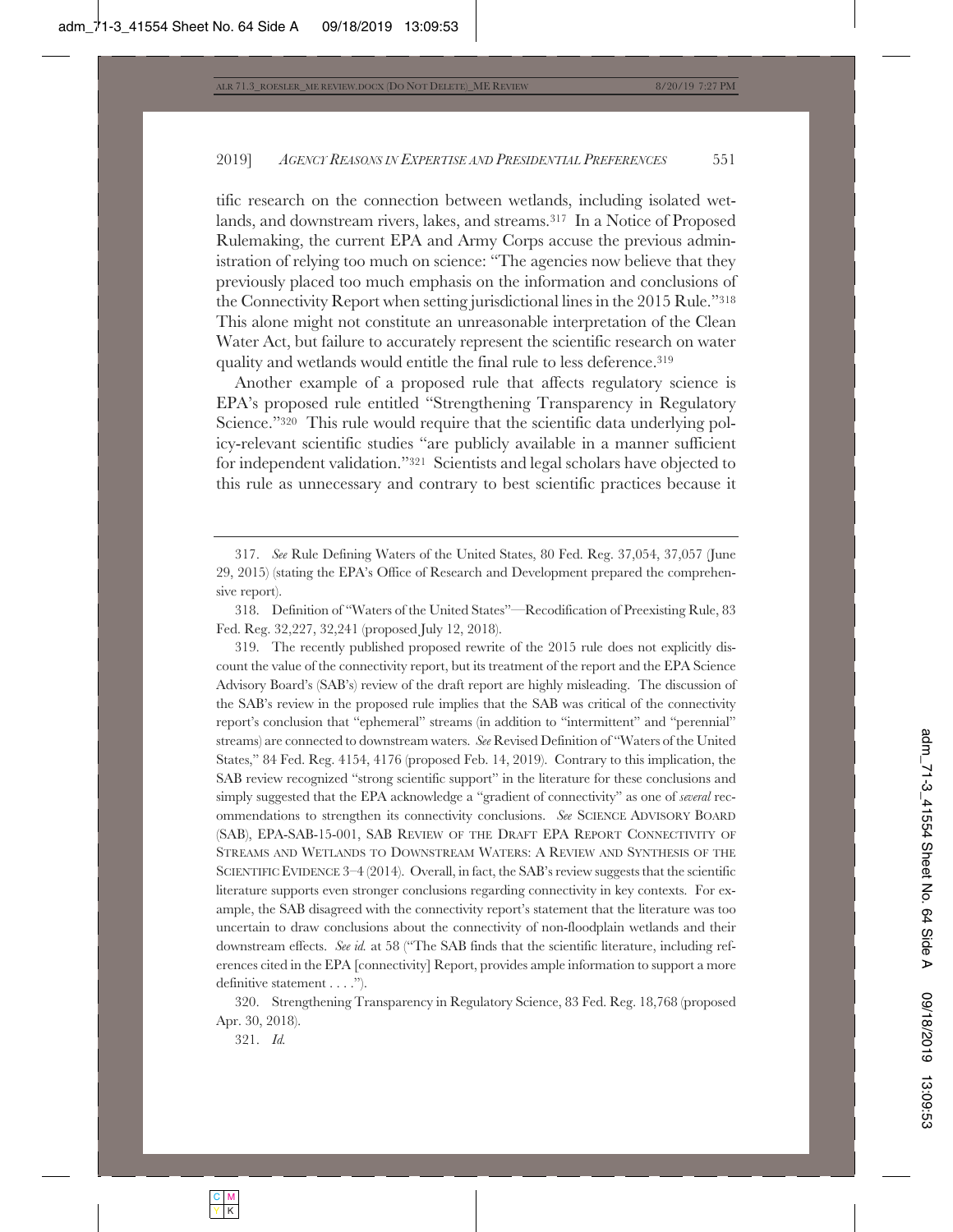would preclude the use of valid scientific studies based on data that is unavailable due to confidentiality agreements with study participants or the proprietary interests of investigators.322 As a comment submitted by law faculty argues, the statutory provisions upon which the EPA relies in the rulemaking only authorize the EPA to establish research programs.323 None of the provisions speak to the nature of a study's underlying data. Indeed, the data disclosure requirement would seriously limit the EPA's ability to rely on the best available scientific evidence in fulfilling its mission to protect public health and the environment. It is therefore unreasonable in light of the background principle of science consideration and entitled to little deference under *Barnhart* given the agency's failure to employ its expertise.

The last example is from the ESA litigation regarding the dusky gopher frog, a case that made it all the way to the Supreme Court this past term.324 The ESA lists the dusky gopher frog as an endangered species.325 Consistent with statutory directives, FWS designated "habitat" of the endangered frog that it was "considered to be critical habitat."326 Landowners whose property fell within the designation challenged FWS's decision.327

A key issue in the case involves the ESA's provision defining "critical habitat." The ESA contains a definition of "critical habitat" that includes areas occupied by the species and areas currently not occupied by the species if the agency deems "such areas essential for the conservation of the species."328 The word "habitat" is not separately defined. The landowners argued that

323. *See* Sarah Adams-Schoen et al., *Comment on Proposed Rule Strengthening Transparency in Regulatory Science* 3–4 (Aug. 14, 2018), https://www.regulations.gov/document?D=EPA-HQ-OA-2018-0259-6188 (submitted on behalf of 68 law professors and concluding that "the EPA offers no legal authority upon which to base a rulemaking of this significance").

324. *See* Weyerhaeuser Co. v. U.S. Fish & Wildlife Serv., 139 S. Ct. 361, 364 (2018) (reviewing the lower court's ruling that the Endangered Species Act (ESA) did not impose a limitation on the scope of critical habitat).

325. *See id.* at 365 (noting the Fish and Wildlife Service (FWS) listed the dusky gopher frog as an endangered species in 2001).

326. 16 U.S.C. § 1533(a)(3)(A)(i) (2012) (requiring that after deeming a species endangered or threatened, the Secretary must designate that species' habitat, "which is then considered to be critical habitat").

327. *See Weyerhaeuser*, 139 S. Ct. at 364 (arguing "[t]hat their land cannot be *critical* habitat because it is not *habitat*, which they contend refers only to areas where the frog could currently survive").

328. 16 U.S.C. § 1532(5)(A) (2012) (defining critical habitat).

<sup>322.</sup> *See, e.g.*, Robinson Meyer, *Even Geologists Hate the EPA's New Science Rule*, ATLANTIC (Jul. 17, 2018), https://www.theatlantic.com/science/archive/2018/07/scott-pruitts-secretscience-rule-could-still-become-law/565325/ (noting that "scientific and medical institutions have rejected the proposal en masse because it would paralyze most medical researchers").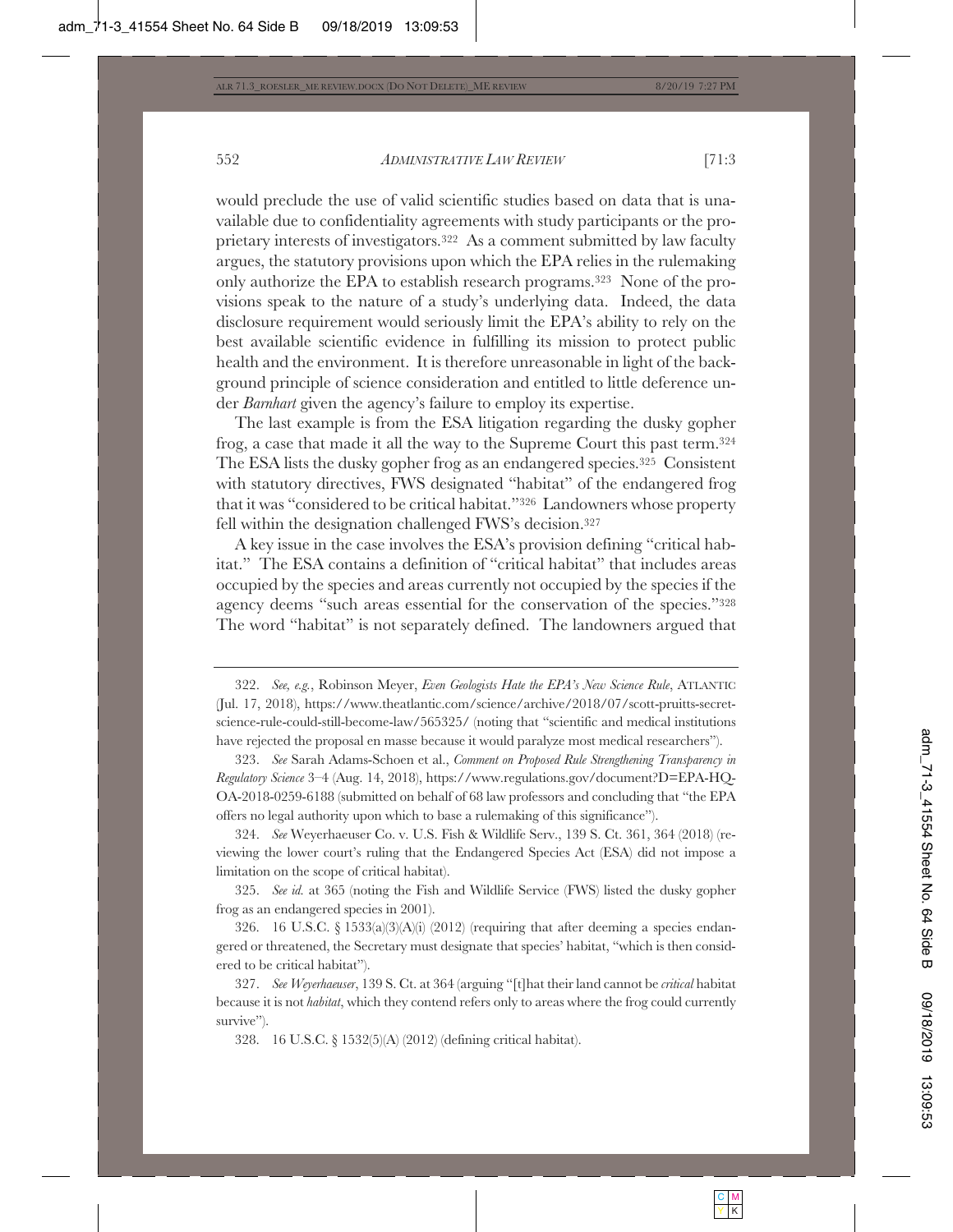FWS could not designate their land as "habitat" because it is currently not occupied by the frog and the frog could not survive on the land in its current condition.329 The Supreme Court held that although "critical habitat" is defined in the statute, it is a "subset" of the larger category of "habitat," which the statute does not define.330 Because the Fifth Circuit had relied on the "critical habitat" definition and had not interpreted the term "habitat," the Court remanded the case, signaling that the appellate court should consider whether the term "habitat" contains a "habitability requirement."331

Recognizing a background, or default, rule requiring FWS to interpret "habitat" with relevant science in mind would help resolve this case. FWS's interpretation allows for the designation of "habitat" that is unoccupied and currently unsuitable for the species precisely because this is what is scientifically sound for the recovery of the species. As scientists argued in an amicus brief before the Court, "habitat" should be defined according to scientific understanding rather than a general dictionary definition because "habitat may vary in quality over space and time."332 For this reason, "habitat" should not be interpreted in a static way, but at a "landscape scale" that acknowledges the dynamic nature of habitat and species conservation.333 A definition that does not include unoccupied lands or lands in need of restoration would undermine FWS's ability to fulfill its conservation mission under the ESA.334 To ensure the recovery of a species, FWS must be able to plan on larger spatial and temporal scales. In short, FWS's scientific understanding of "habitat" is not likely a product of political preferences but is instead a result of expert judgment and therefore entitled to deference.

332. Brief for Scientists as Amici Curiae Supporting Respondents at \*8; *Weyerhaeuser*, 139 S. Ct. 361 (2018) (No. 17–71).

333. *Id.* at \*15–16.

334. *See id.* at \*9 ("Without landscape scale planning and the ability to designate of a broad range of habitat, including restorable habitat, as critical habitat, the [Fish and Wildlife] Service cannot fulfill Congress's mandates under the Act."). An *amicus* brief filed by former Department of Interior officials echoed this scientific understanding of habitat, noting that even currently *occupied* habitat could suddenly prove inadequate as a result of natural events such as hurricanes or climate change or as a consequence of land development. Brief for Former Dep't of the Interior Officials as Amici Curiae Supporting Respondents at \*11, Weyerhaeuser Co. v. U.S. Fish & Wildlife Serv., 139 S. Ct. 361 (2018) (No. 17–71).

<sup>329.</sup> *See generally Weyerhaeuser*, 139 S. Ct. at 369 (noting, however, that habitat may include areas where species do not currently live, given that the statute includes unoccupied areas in the critical habitat definition).

<sup>330.</sup> *See id.* (pointing out that the definition "[l]eaves the larger category of habitat undefined").

<sup>331.</sup> *See id.* (vacating the judgment and remanding for the Fifth Circuit to consider if there is a habitability requirement).